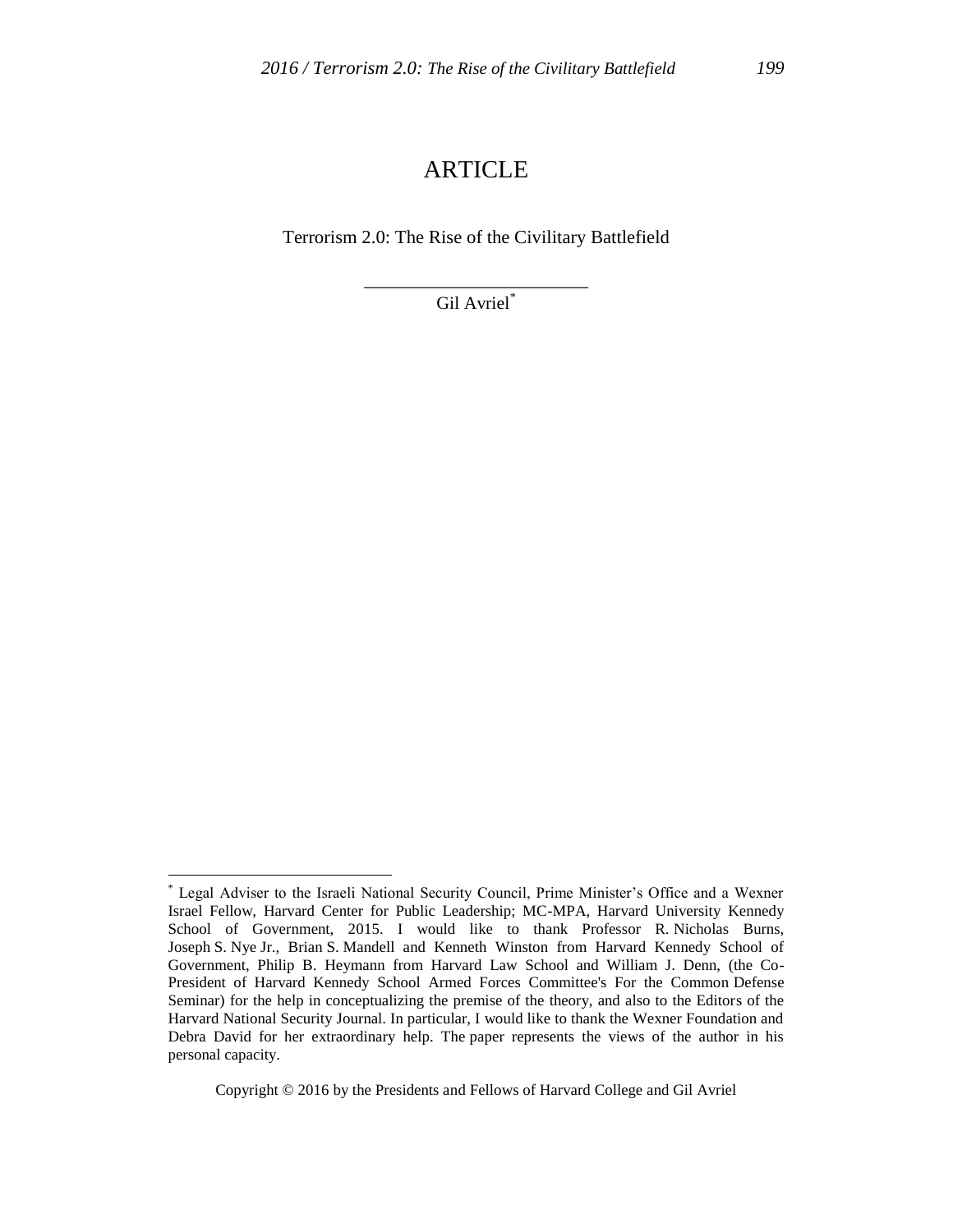#### **Abstract**

Why it is so hard to understand ISIL? Terrorist groups around the world have changed the modern battlefield. Yet the words used to describe events and dynamics in the global fight against terrorism have remained mostly unchanged. As a result, political leaders, legal and national security scholars, diplomats and journalists are using outdated words to describe new phenomena. Bridging the gap between the reality of today's events and the words used to describe them is essential because wrong words create wrong perceptions and thereafter may lead to wrong decisions and judgments at the highest levels.

Using the right terms is important. Yet the right terms should be applied in the right context. Therefore, this Article presents the evolution of terrorist groups by proposing a new analytical framework: Civilitary Theory. Civilitary—a new term coined from the words civil and military—aims to capture the state of play imposed on the international community by ISIL and other radical forces of violence in the 21st century that has placed civilians at the heart of military conflict.

Civilitary Theory has three objectives: (1) to shed light on current developments in the Middle East and Africa through an analytic and structured theory; (2) to demonstrate patterns in the evolution of terrorist groups which could indicate the future trends of certain groups; and (3) to impact the political, diplomatic, legal, academic, military and public discourses, in an effort to bridge the gap between outdated terms and the new reality. Meeting these three objectives will help the international community to better understand, and thereby address, the national security challenges of our time.

Civilitary Theory has three stages or models: In Civilitary Model I, terrorist groups exploit weakened central governments and overall turmoil to add a clear territorial dimension to their previously virtual infrastructure. They also govern the lives of civilians. The territorial dimension of terrorism has become so extensive that the traditional term "terrorist safe haven*"* is outdated. It does not adequately capture the magnitude of the phenomenon, where ISIL controls land in both Syria and Iraq equivalent in size to Ireland; Boko Haram controls land in northeast Nigeria equivalent to the size of Belgium; and the Houthis in Yemen wish to govern in a country larger than Spain. Hamas in Gaza, Hezbollah in Lebanon, and Ansar Bayt al-Maqdis in the northern Sinai Peninsula also maintain clear territorial boundaries.

Similarly, the language used in UN Security Council Resolution 2249, passed in November 2015, which calls upon member states "to take all necessary measures . . . to eradicate the safe haven they [ISIL] have established over significant parts of Iraq and Syria" is stale. The Syrian regime does not provide shelter or a "safe haven" for ISIL. To the contrary, ISIL and the Syrian army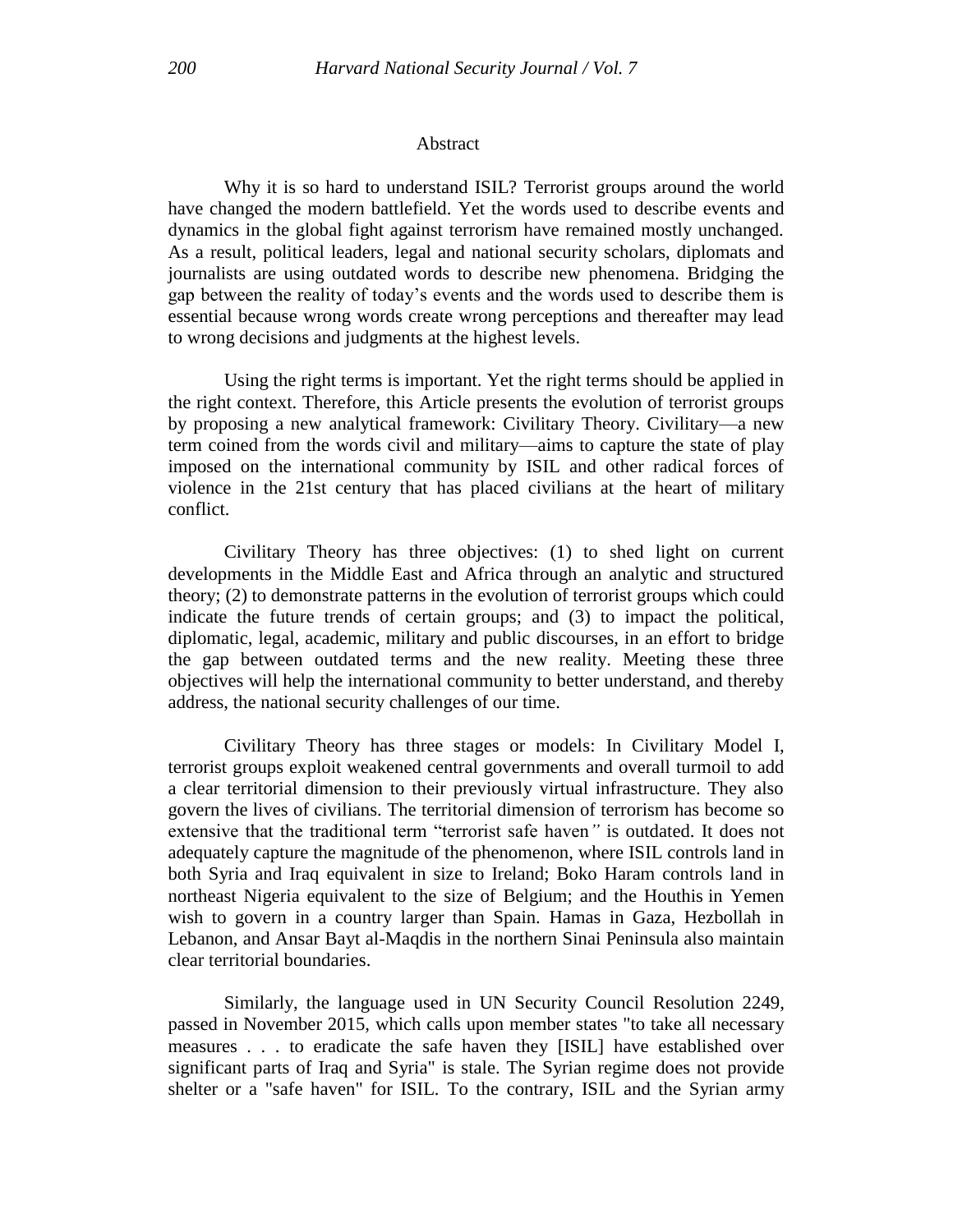continue to clash over Syrian territory. ISIL seeks to establish its own state and to rule in place of the Syrian regime.

In Civilitary Model II, after these groups gain territory and govern the lives of civilians, they move forward and terrorize those civilians in their territory, in nearby states and around the world. At this stage, some states (or coalitions of forces) respond to these threats militarily. They use surgical airstrikes against the terrorists, in accordance with their inherent right of individual or collective selfdefense, to degrade the terrorists' capabilities. The US-led coalition strikes terrorist installations in Syria, as does the Russian Air Force, while the Saudi-led coalition jets raid the Houthis in Yemen, the Egyptian Air Force conducts strikes in the Sinai Peninsula, Nigerian and Chadian fighter jets operate against Boko Haram in Nigeria, and the Israeli Air Force strikes terrorists in Gaza and Lebanon.

In Civilitary Model III, Terrorists respond to these surgical airstrikes by developing adaptive strategies to ensure their survival. They acquire rockets and ballistic missiles and embed these weapons in densely populated residential areas in order to shield them from surgical attacks.

Civilitary Theory also proposes new terminology to help adjust the language to reflect the changing realities. For example, in illustrating the analytical framework of Civilitary Model I, the Theory coins two new terms: the Theory distinguishes between traditional terrorist groups and those that evolved by gaining territory and governing the lives of civilians. The latter groups are "territorial terrorist groups," and include groups like ISIL, Boko Haram, Hamas, Hezbollah, Ansar Bayt al-Maqdis and the Huthis in Yemen. In addition, Civilitary Theory proposes to coin a term to capture the territorial dimension of terrorism, calling such territories "terroristates."

To help illustrate the analytical framework of Civilitary Model III, the Theory coins three new terms: the missile arsenals acquired by terrorists for terrorist purposes are described as "terroballistic capabilities" or "terrorocketing capabilities"; In addition, the act of missile launching by terrorists against civilians living in densely populated residential areas is named a "terroballistic attack"; and last, the terrorists' strategic decision to embed their missiles and other terrorist infrastructures among civilians living in densely populated civilian areas is named "ascivilation" (a portmanteau of the words "assimilation" and "civilian").

The Article then classifies the activities of six territorial terrorist groups into Models I, II, and III and demonstrates how their patterns of behavior comply with the analytic framework: Hamas in Gaza and Hezbollah in Lebanon are classified as Civilitary Model III groups; ISIL in Iraq and Syria, Boko Haram in Northern Nigeria and Ansar Bayt al-Maqdis in the Sinai Peninsula are all classified as Civilitary Model II groups; and the Houthis in Yemen are classified as a Civilitary Model I group.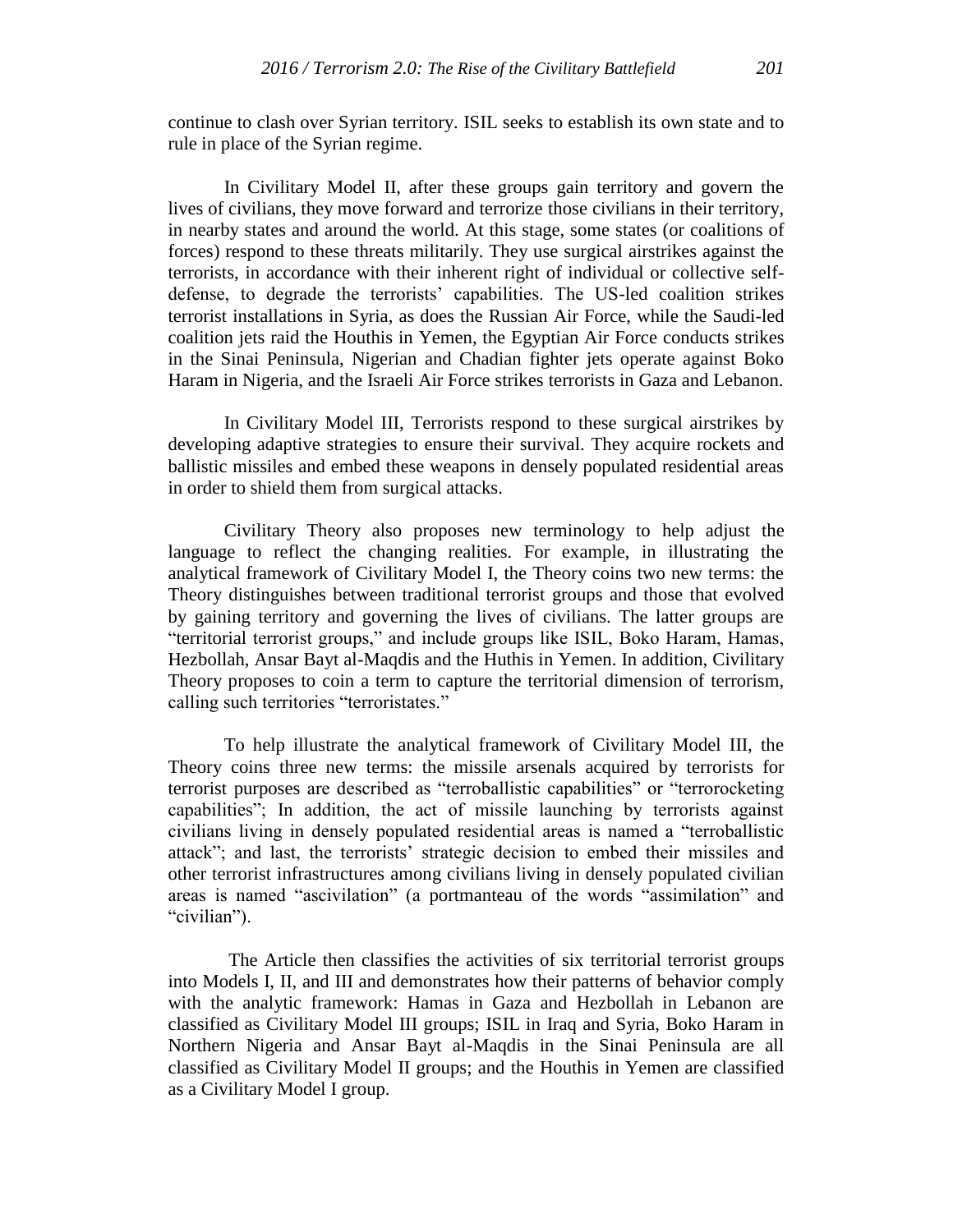Understanding the evolution of terrorism through the lens of Civilitary Theory will help leaders to shape better national security strategies. It will advance interdisciplinary scholarship by national security experts, legal scholars, counterterrorism specialists, military strategists and others. And it will help diplomats and journalists to generate in depth analyses that could help both leaders and the general public to better understand ISIL and similar groups and thereby to meet the national security challenges of our time.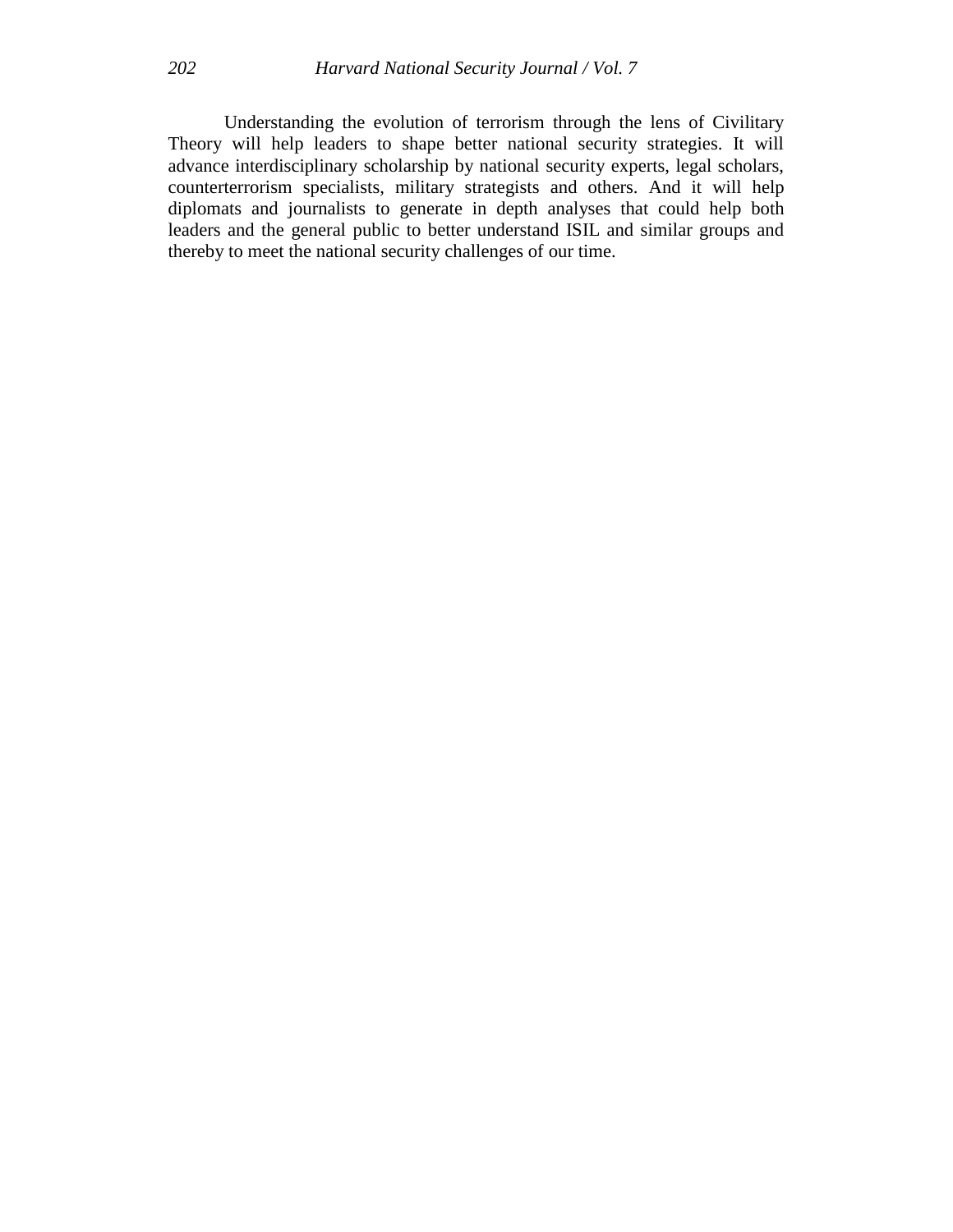# **Table of Contents**

|                                                                       | .204 |
|-----------------------------------------------------------------------|------|
| II. Civilitary Theory: Evolution From Terrorist Groups to Territorial | .207 |
|                                                                       |      |
| Civilitary Model II: Triple Terrorism Strategy217<br>B.               |      |
| C. Civilitary Model III: Acquiring and Using Ballistic Missiles       |      |
| and Embedding Them in Densely Populated Residential Areas220          |      |
| 1. Terrorocketing or Terroballistic Capabilities                      | .221 |
|                                                                       |      |
| III. Applying the Theory: Classifying 6 Territorial Terrorist         |      |
|                                                                       |      |
|                                                                       | .225 |
|                                                                       | .225 |
|                                                                       | .227 |
| B. Model II Types: Boko Haram, ISIL and Ansar Bayt al-Maqdis 228      |      |
|                                                                       | .228 |
|                                                                       | .230 |
| 3. Ansar Bayt al-Maqdis (ISIL in the Sinai Peninsula)235              |      |
|                                                                       |      |
|                                                                       |      |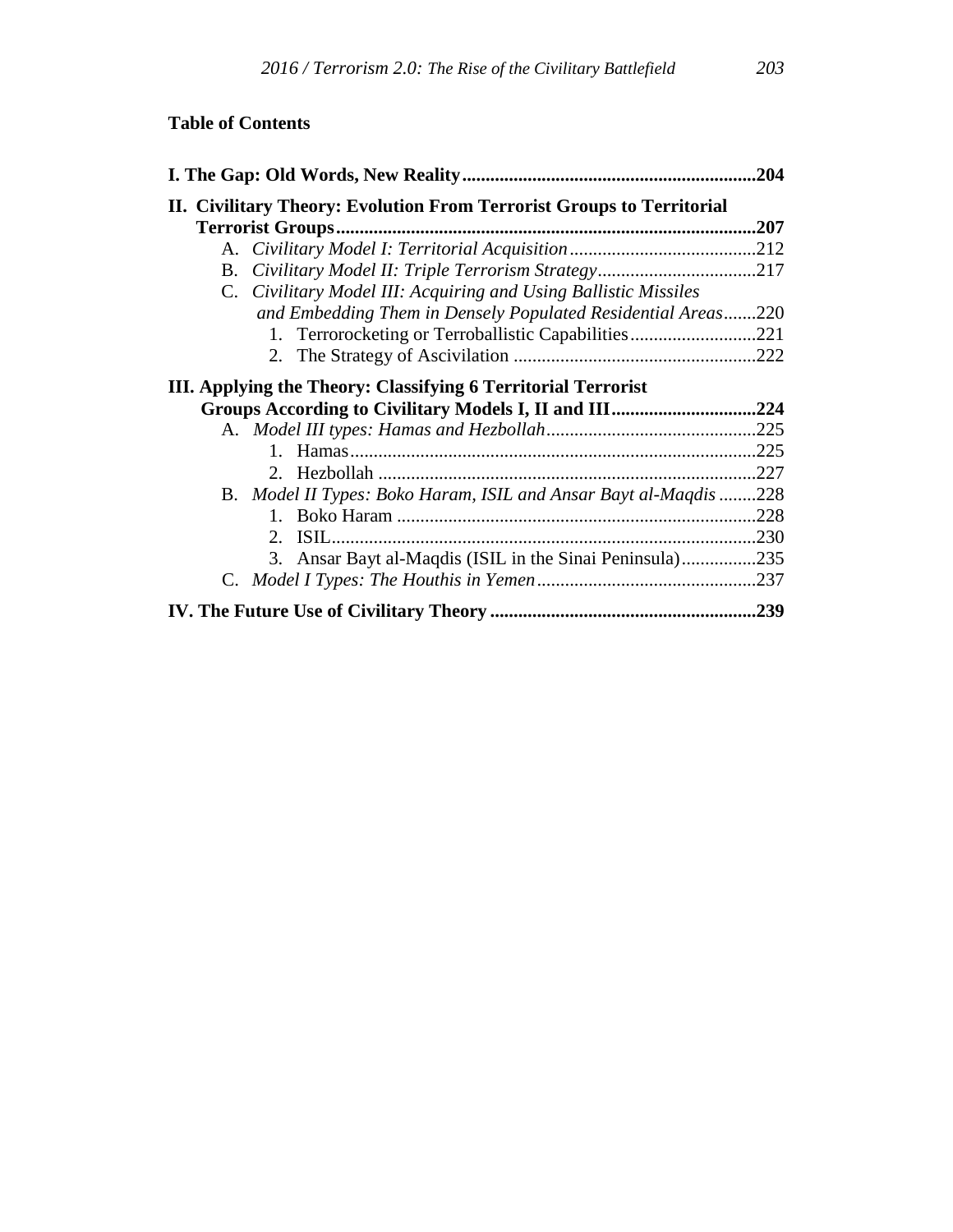### I. The Gap: Old Words, New Reality

Terrorist groups around the world have changed the modern battlefield. Yet the words used to describe events and dynamics in the battlefield have remained mostly unchanged. As a result, political leaders, legal and national security scholars, diplomats, and the international media are using outdated words to describe new phenomena. 1 There is a need to bridge the gap between old words and new realities because wrong words create wrong perceptions<sup>2</sup> and thereafter lead to wrong decision-making and wrong judgment at the highest level. $3$ 

It is also important to close the gap because of the rapid pace with which this new type of battlefield is developing. It is spreading in different geographic areas (Iraq, Syria, Nigeria, Yemen, Lebanon, Somalia, Gaza, Sinai Peninsula, Pakistan, and Afghanistan, to name just a few) and is affecting the lives of millions of civilians. Bridging this gap is additionally relevant in the course of shaping the strategy of the U.S-led coalition forces to degrade, and ultimately destroy, ISIL through a comprehensive and sustained counter-terrorism strategy.<sup>4</sup>

In his 1946 landmark essay, Politics and the English Language, George Orwell warned of worn-out words and metaphors that "have lost all evocative power and are merely used because they save people the trouble of inventing phrases for themselves." <sup>5</sup> Orwell envisioned a future in which scholars,

<sup>&</sup>lt;sup>1</sup> As Henry Kissinger insightfully stated, while "the U.S. administration has been right to recognize terror as a global problem that is deeply threatening, the U.S. has not been able to operationalize a response or develop a language to discuss it." PHILIP BOBBITT, TERROR AND CONSENT: THE WARS OF THE TWENTY-FIRST CENTURY (2009).

<sup>2</sup> *See* Robert Jervis, *Perception and Misperception in International Politics* (1976); William D. Casebeer & James A. Russell, Storytelling and Terrorism: Towards a Comprehensive Counter - Narrative Strategy (2005); A.B.A., National Security Law in the News: A Guide for Journalists, Scholars, and Policymakers (2012). For a more general framework, *see* Stephen Holmes, *In Case of Emergency: Misunderstanding Tradeoffs in the War on Terror*, 97 Cal. L. Rev. 301 (2009); Warring with Words: Narrative and Metaphor in Politics Ch. 5 (Michael Hanne, William D. Crano, and Jeffery Scott Mio, eds. 2014); Wojtek Mackiewicz Wolfe, Winning the War of Words: Selling the War On Terror From Afghanistan To Iraq (2008).

<sup>3</sup> *See* PHILIP B. HEYMANN, TERRORISM, FREEDOM, AND SECURITY: WINNING WITHOUT WAR (2004). *See also* Graham T. Allison & Morton H. Halperin, *Bureaucratic Politics: A Paradigm And Some Policy Implications*, 24 WORLD POL. 40 (1972)

<sup>&</sup>lt;sup>4</sup> See Barack H. Obama Addresses the Nation on Keeping the American People Safe, THE WHITE HOUSE (Dec. 6, 2015), https://www.whitehouse.gov/the-press-office/2015/12/06/address-nationpresident; Barack H. Obama, Remarks at the Leaders' Summit on Countering ISIL and Violent Extremism, THE WHITE HOUSE (Sept. 29, 2015), https://www.whitehouse.gov/the-pressoffice/2015/09/29/remarks-president-obama-leaders-summit-countering-isil-and-violent; Barack H. Obama, Remarks from the State Room of the White House on Combatting Terrorism and ISIL THE WHITE HOUSE (Sept. 10, 2014), https://www.whitehouse.gov/blog/2014/09/10/presidentobama-we-will-degrade-Band-ultimately-destroy-isil.

<sup>5</sup> George Orwell, *Politics and the English Language* (1946), https://www.mtholyoke.edu/ acad/intrel/orwell46.htm. (The problem, Orwell argued, was that some words "have been twisted out of their original meaning without those who use them even being aware of this fact."). *See also*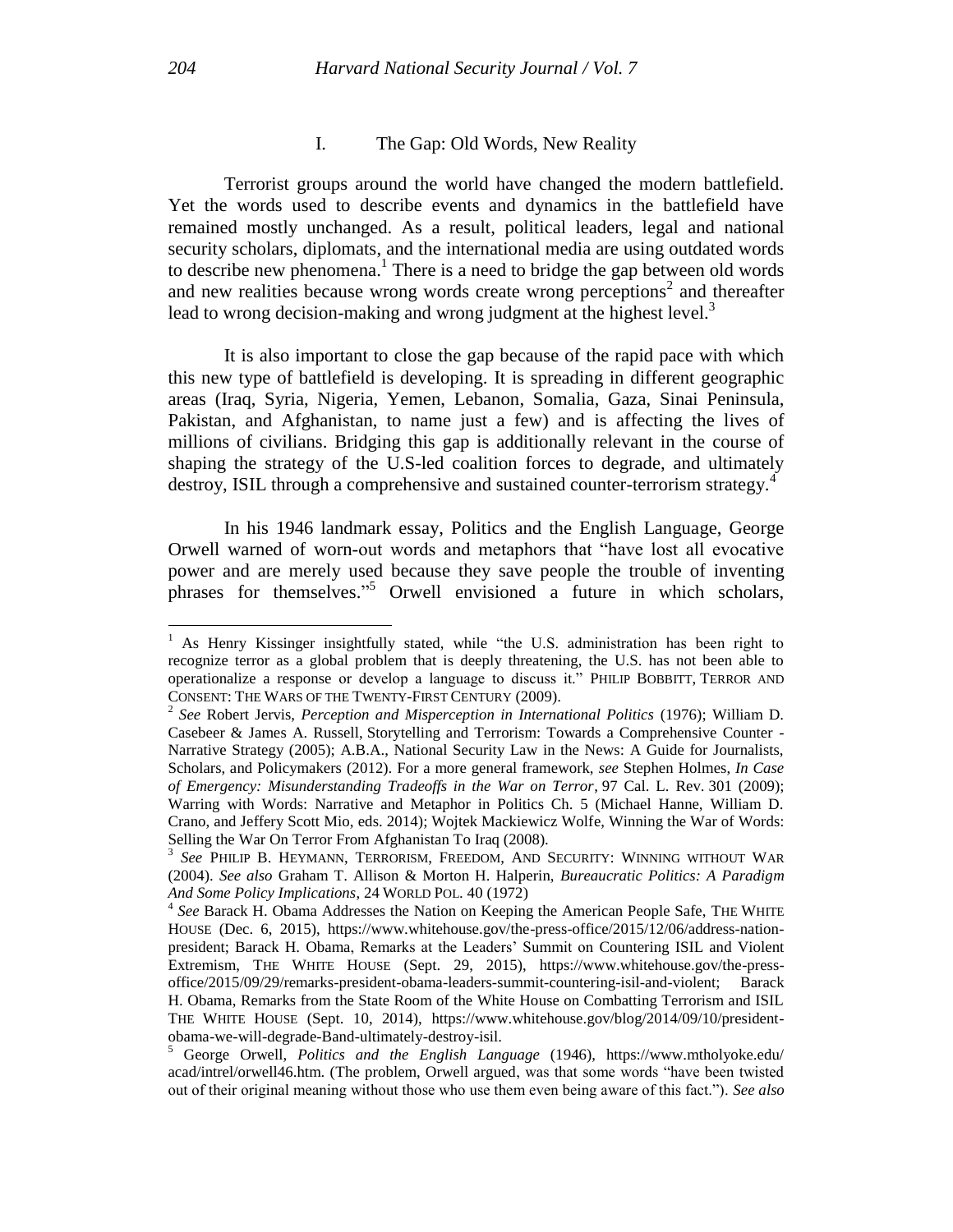diplomats, and leaders would "let the meaning choose the word, and not the other way around," noting with sorrow "the worst thing one can do with words is surrender to them."<sup>6</sup> In Book XII of the Analects, Confucius said that, if he were asked to administer the country, his first action would be to correct language usage or, in his words "to rectify names."<sup>7</sup> Similarly, the ancient philosopher Xunzi (Hsün Tzu) stated that "the wise man is careful to . . . regulate names so that they will apply correctly to the realities they designate. In this way he... discriminates properly between things that are the same and those that are different."<sup>8</sup>

For the ordinary person, the term "war" conveys the notion of sovereign states' militaries confronting each other. Yet today the global "war" on terrorism takes place mostly in residential areas where sovereign states attempt to pinpoint evasive terrorists or hidden terrorist infrastructure.<sup>9</sup> These terrorists embed themselves in dense civilian populations to ensure their own survival  $10^{\circ}$  and intentionally place men, women, and children in the line of fire. The use of the term "war"<sup>11</sup> may be imprecise and ill-conceived<sup>12</sup> to the extent that it fails to fully capture the hybrid nature of the modern battlefield.<sup>13</sup> Other terms also seem to miss the mark, such as "military conflict" or "military clashes," as they focus on the military aspects of the battlefield and do not adequately address the tragic loss of civilian lives. $^{14}$ 

MICHAEL L. GEIS, THE LANGUAGE OF POLITICS (2012); STEVEN PINKER, THE LANGUAGE INSTINCT: THE NEW SCIENCE OF LANGUAGE AND MIND (1994).

<sup>6</sup> *Id.*

<sup>7</sup> *See* Janet E. Ainsworth, *Categories and Culture: On the Rectification of Names in Comparative Law*, 82 CORNELL L. REV. 19 (1996). *See also* Robert Eno, *The Analects of Confucious*, http://www.indiana.edu/~p374/Analects\_of\_Confucius\_(Eno-2015).pdf; Warren E. Steinkraus, *Socrates, Confucius, and the Rectification of Names*, 30 PHILOSOPHY EAST AND WEST 261 (1980); Bao Zhiming, *Language and World View in Ancient China*, 40 PHILOSOPHY EAST AND WEST 195 (1990).

<sup>8</sup> Xunzi (Hsün Tzu, c. 310 – c. 220 B.C.E.). *See* HSÜN TZU, BASIC WRITINGS 142 (Burton Watson trans.) (1964); Ainsworth, *supra* at 7.

<sup>9</sup> *See* SITARAMAN, GANESH, THE COUNTERINSURGENT'S CONSTITUTION: LAW IN THE AGE OF SMALL WARS, 3 (2013); Michael N. Schmitt and John J. Merriam, *The Tyranny of Context: Israeli Targeting Practices in Legal Perspective*, 37 U. PA. J. INT'L L. 53 (2015).

<sup>&</sup>lt;sup>10</sup> See, e.g., Gabriella Blum and Philip B. Heymann, Laws, Outlaws, and Terrorists: Lessons from the War on Terrorism (2010); Frank G. Hoffman, Conflict in the 21st Century: The Rise of Hybrid Wars (2007); Michael N. Schmitt, *Asymmetrical Warfare And International Humanitarian Law*, International Humanitarian Law Facing New Challenges (2007).

<sup>&</sup>lt;sup>11</sup> See Philip Bobbitt, The Shield Of Achilles: War, Peace, and the Course of History (2007).

<sup>12</sup> *See* A.W. Kruglanski et al., *What Should This Fight Be Called? Metaphors of Counterterrorism and Their Implications,* PSYCHOLOGICAL SCIENCE IN THE PUBLIC INTEREST 8.3 (2007).

<sup>&</sup>lt;sup>13</sup> See, e.g., Mary Kaldor, New and Old Wars: Organized Violence in a Global Era (2013); John Robb, Brave New War*:* The Next Stage of Terrorism and the End of Globalization (2007).

<sup>14</sup> *See* Michael N. Schmitt, *Charting the Legal Geography of Non-International Armed Conflict*, 52 MIL. L. & L. WAR REV. 93 (2014); Michael N. Schmitt, *Classification in Future Conflict*, INTERNATIONAL LAW AND THE CLASSIFICATION OF CONFLICTS 455 (Elizabeth Wilmhurst ed., 2012).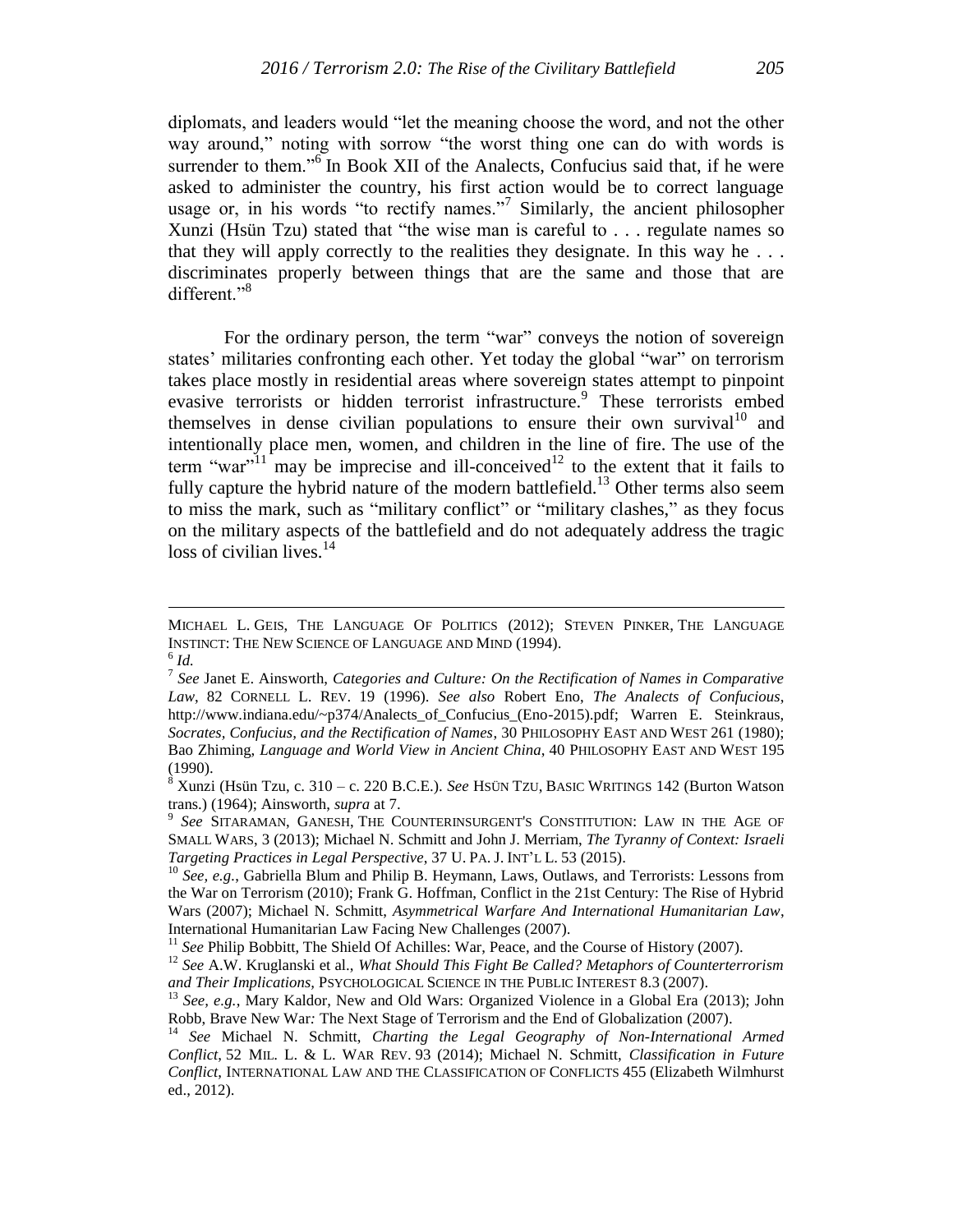The use of outdated or unclear terminology also creates confusion.<sup>15</sup> The term "military conflict," for example, is commonly used to describe the 2014- 2015 invasion by Russia of Ukraine. At the same time, it is also used to describe the Nigerian Army's fight against Boko Haram, the struggle of Saudi-led coalition of Arab states against the Houthis, and the Egyptian Army's fight against Ansar Bayt al-Maqdis in the Sinai Peninsula. The problem with applying this term to all four conflicts is that they are not all alike, leading to imprecision and confusion.<sup>16</sup>

Consider the term "terrorist group." This is a generic term that has been attached to many designated groups or affiliations that inflict harm on civilians. But are all terrorist groups alike?<sup>17</sup> How similar are the small and large groups currently reshaping the borders and the geopolitics of the Middle East?<sup>18</sup> Members of certain terrorist groups, like Hezbollah, officially serve as ministers in governments.<sup>19</sup> Other groups, like Hamas, comprise entire governments.<sup>20</sup> In contrast, some groups do not integrate into the political sphere at all.<sup>21</sup> Some have political and military wings.<sup>22</sup> Some are rich; others are not. Some export oil to neighboring states.<sup>23</sup> Others effectively control banking or financial systems.<sup>24</sup> Some terrorist groups join hands with transnational organized crime or engage in

<sup>&</sup>lt;sup>15</sup> See, e.g., Mark Sedgwick, Jihadism, Narrow and Wide: The Dangers of Loose Use of an Important Term, 9 PERSPECTIVES ON TERRORISM 34 (2015).

<sup>16</sup> *See, e.g.*, Michael N. Schmitt & Andru E. Wall, *The International Law of Unconventional Statecraft*, 5 HARV. NAT'L SEC. J. 349 (2014).

 $17$  Brian J. Phillips, What Is a Terrorist Group? Conceptual Issues and Empirical Implications, 27(2) TERRORISM & POL. VIOLENCE 225 (2014). *See also* Ben Saul, Definition of "Terrorism" in the UN Security Council: 1985–2004, 4 CHINESE J. OF INT'L L., 141 (2005)**.**

<sup>18</sup> *See Stopping ISIL: What Should (or Shouldn't) Be Done?* BELFER CENTER NEWSLETTER*,* Belfer Center for Science and International Affairs, Harvard Kennedy School (Fall/Winter 2014-15), http://belfercenter.ksg.harvard.edu/publication/24685/stopping\_isil.html; *see also* Elise Labott, *State Department Report: ISIS Breaking New Ground as New Leader in Terror Groups*, CNN (June 20, 2015), http://edition.cnn.com/2015/06/19/politics/isis-report-state-departmentterror/index.html; Tom Lister, *Why ISIS is Winning, and How Its Foes Can Reverse That Success*, CNN (June 9, 2015), http://edition.cnn.com/2015/05/28/middleeast/isis-how-to-stop-it.

<sup>&</sup>lt;sup>19</sup> See Krista E. Wiegand, Reformation of a Terrorist Group: Hezbollah as a Lebanese Political Party, STUDIES IN CONFLICT & TERRORISM 32.8 (2009).

**<sup>20</sup>** Mohammed Omer*, Hamas Forms a Government,* WASHINGTON REPORT ON MIDDLE EAST AFFAIRS, May/June 2006, 12–13, 45, http://www.wrmea.org/2006-may-june/hamas-forms-agovernment.html.

*<sup>21</sup> See* Nancy Susanne Martin, From Parliamentarianism to Terrorism and Back Again (2011), https://repositories.lib.utexas.edu/handle/2152/ETD-UT-2011-05-3416.

*<sup>22</sup> See* [James Kanter,](http://topics.nytimes.com/top/reference/timestopics/people/k/james_kanter/index.html) *European* Union *Adds Military Wing of Hezbollah to List of Terrorist Organizations,* THE NEW YORK TIMES (July 22, 2013) http://www.nytimes.com/2013/ 07/23/world/middleeast/european-union-adds-hezbollah-wing-to-terror-list.html?\_r=0.

<sup>23</sup> *See, e.g.*, Ashley Fantz, *How ISIS Makes (and Takes) Money*, CNN (Feb. 20, 2015), http://edition.cnn.com/2015/02/19/world/how-isis-makes-money/index.html and *See,* Stephens, M. *ISIS: Inside the Army of Terror.* The Rusi Journal 160(2) (2015).

<sup>24</sup> Juan Zarate, Treasury's War: The Unleashing of a New Era of Financial Warfare (2013); *see also* Walter Enders & Todd Sandler, The Political Economy of Terrorism (2006).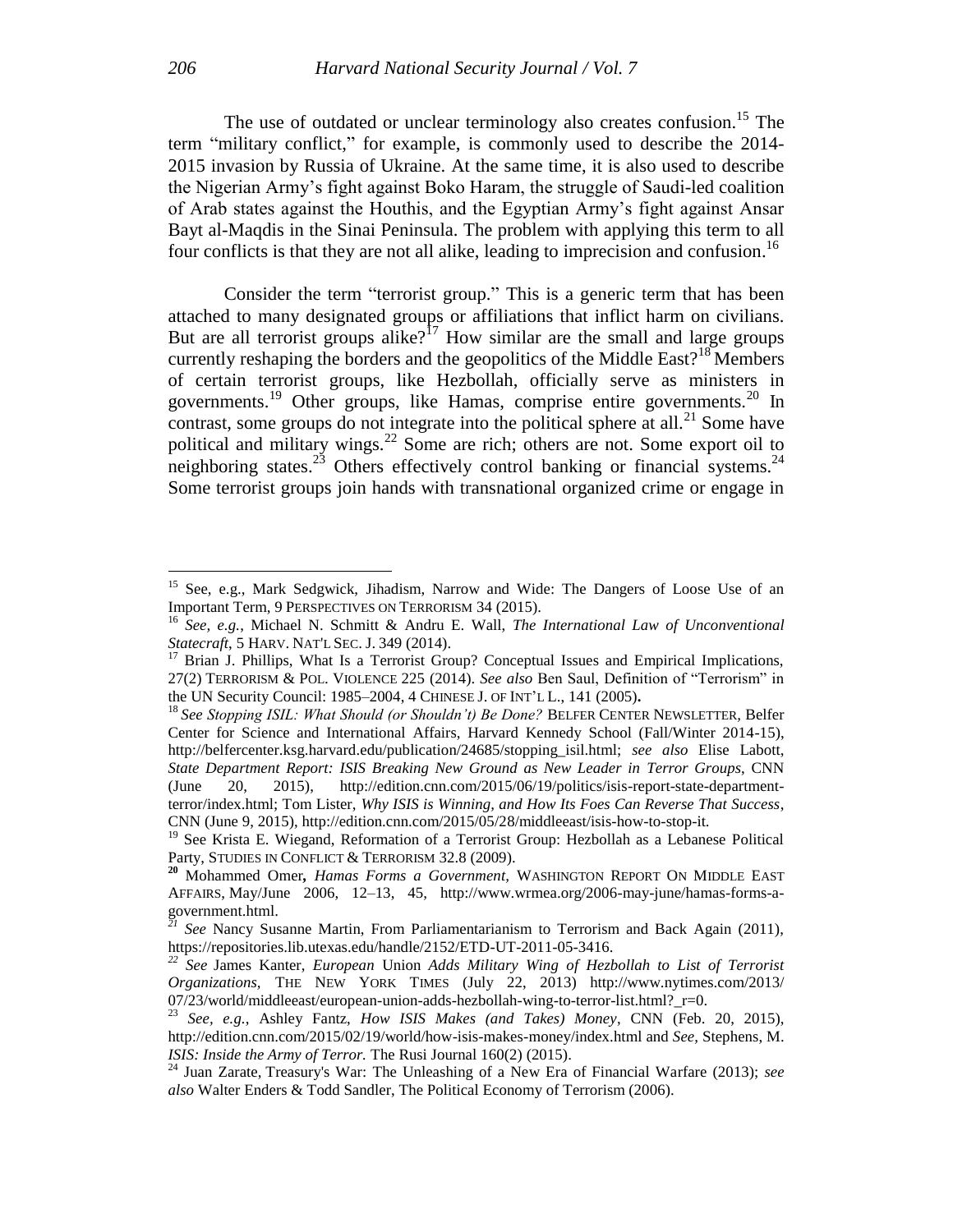narco-terrorism,<sup>25</sup> smuggle cigarettes<sup>26</sup> or take part in large-scale pharmaceutical crimes.<sup>27</sup>

Finally, consider ISIL. How do we name the phenomenon that ISIL represents? While conducting the research for this Article, we presented this question to many scholars and journalists. The common and somewhat striking answer was that we have no name for the phenomenon. Everybody simply calls it ISIL, which is nothing but a translation from Arabic (ad-Dawlah al-Islāmīyah fī al-'Irāq wash-Shām **والشام العراق في اإلسالمية الدولة** (meaning "the Islamic State of Iraq and the Levant." While the leaders of the world seek to degrade and destroy the phenomenon, the international community is still stuck with a fuzzy and inconsistent name (sometimes ISIL, sometimes ISIS, and sometimes  $Da'ish$ )<sup>28</sup> that says nothing about the phenomenon itself. $^{29}$ 

Why do the international community and global media<sup>30</sup> continue to use old vocabulary<sup>31</sup> without acknowledging that a fundamental change has taken place—a new reality that should be supported by a fresh vocabulary?

# II. Civilitary Theory: Evolution From Terrorist Groups to Territorial Terrorist Groups

This Article explores the evolutionary process of certain terrorist groups through a new analytical framework: Civilitary Theory. Civilitary—a new term coined from the words civil and military—aims to capture the state of play imposed on the international community by ISIL and other radical forces of

<sup>25</sup> *See* Emma Björnehed, Narco-Terrorism: The Merger of the War on Drugs and the War on Terror, GLOBAL CRIME 6.3-4 (2004). *See also* Victor Asal et. al., When Terrorists Go Bad: Analyzing Terrorist Organizations' Involvement in Drug Smuggling, 54 INT'L STUD. Q. 112 (2014).

<sup>&</sup>lt;sup>26</sup> See Thomans M. Sanderson, Transnational Terror and Organized Crime: Blurring the Lines, 24 SAIS REV. 49 (2004).

<sup>27</sup> *See* Boaz Ganor and Miri Halperin Wernli, The Infiltration of Terrorist Organizations Into the Pharmaceutical Industry: Hezbollah as a Case Study, 36 STUD. IN CONFLICT and TERRORISM 699 (2013); Matthew Levitt, Hezbollah's Organized Criminal Enterprises in Europe, 7 PERSPECTIVES ON TERRORISM 27 (2013).

<sup>28</sup> Ray Sanchez, *ISIS, ISIL or the Islamic State?* CNN (Jan. 23, 2015), http://www.cnn.com/2014/09/09/world/meast/ISIL-isil-islamic-state. *See also* Graeme Wood, *What ISIL Really Wants*, THE ATLANTIC (March 2015), http://www.theatlantic.com/features/ archive/2015/02/what-ISIL-really-wants/384980/?utm\_source=SFFB.

<sup>29</sup> Shadi Hamid and Will McCants, *John Kerry Won't Call the Islamic State by its Name Anymore. Why That's Not a Good Idea,* THE WASHINGTON POST (Dec. 29, 2014), https://www. washingtonpost.com/posteverything/wp/2014/12/29/john-kerry-is-calling-the-islamic-state-by-thewrong-name-and-its-helping-the-islamic-state/.

**<sup>30</sup>** Exploring the effects of the new reality of global terrorism on media coverage is beyond the scope of this article. But for further reading, *see* Mahmoud Eid (Ed.), *Exchanging Terrorism Oxygen for Media Airwavesm: The Age of Terroredia*, IGI GLOBAL (2014).

<sup>&</sup>lt;sup>31</sup> See Ewell E. Murphy, Jr., The Vocabulary of International Law in a Post-Modern World, 23 TEX. INT'L L.J. 233 (1988).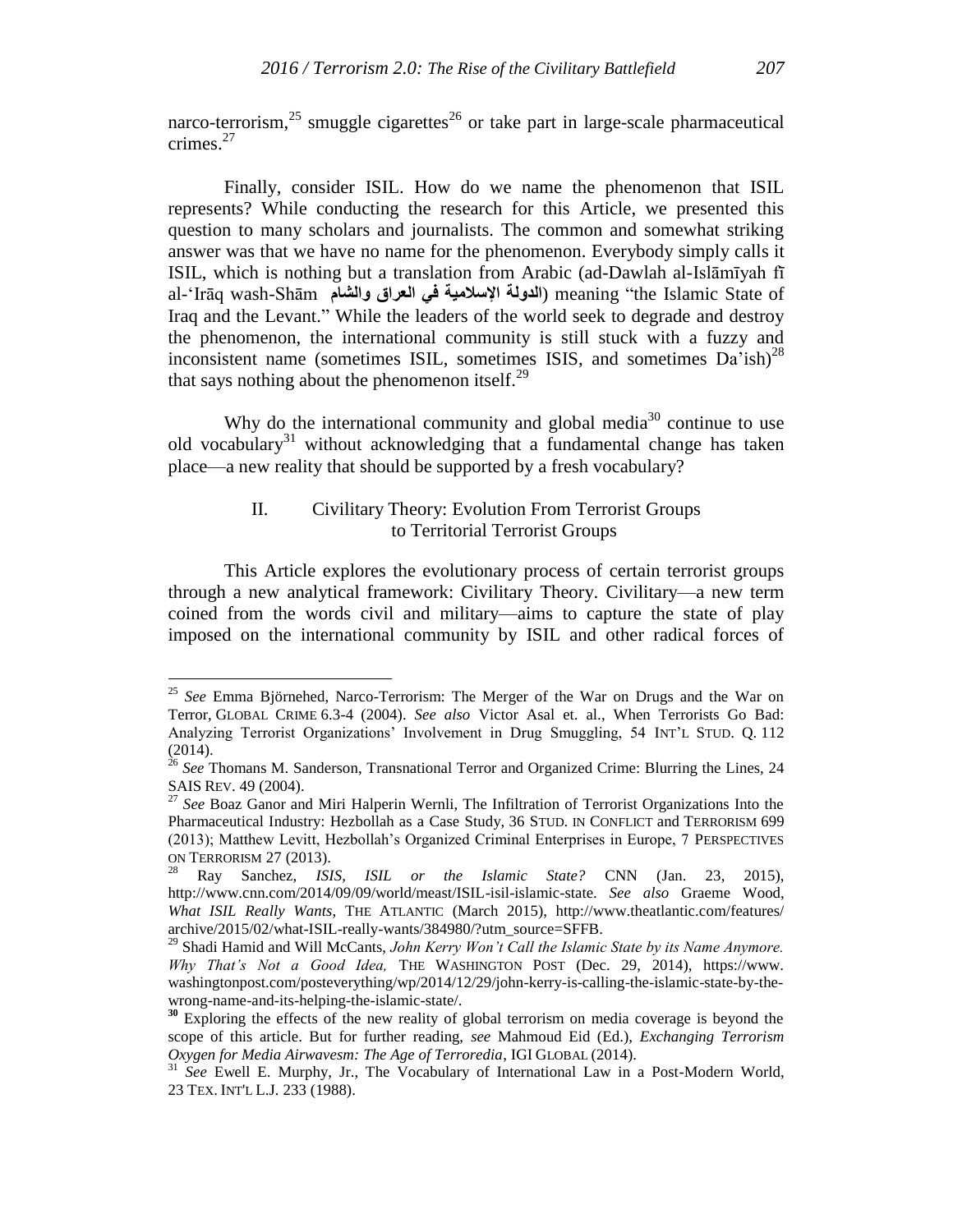violence in the 21st century that has placed civilians at the heart of military conflict. To enhance the analytic framework, Civilitary Theory proposes new terms and definitions that help adjust the language in a way that better reflects the changed (and changing) reality.

Civilitary Theory has three objectives: to shed light on the current developments in the Middle East and Africa; to demonstrate current patterns and point to future developments in the evolution of terrorist groups; and to influence political, diplomatic, legal, academic, military, and public discourses in an effort to bridge the gap between outdated words and the new reality, thereby helping the international community to better meet the national security challenges of our time.

The 21st century has witnessed the weakening of central governments<sup>32</sup> and the rise of non-state actors. Fragmentation of central authorities<sup>33</sup> has helped terrorist groups to operate in a relatively secure environment.<sup>34</sup> The rapid disintegration process has created special geographic opportunities for certain terrorist groups<sup>35</sup> that have acquired territory and started to govern the lives of the civilians.<sup>36</sup> According to Civilitary Theory, this evolutionary process has resulted in the creation of new entities: *territorial terrorist groups*.

What is the main difference between regular terrorist groups and territorial terrorist groups? Territorial terrorist groups are those that have a territorial dimension and also govern civilians. This observation or classification by no

<sup>&</sup>lt;sup>32</sup> See Henry Kissinger, Statement to the United States Senate Armed Services Comm.: Global Challenges of U.S. National Security (Jan. 29, 2015) (Peace is often threatened by the disintegration of power—the collapse of authority into 'non-governed spaces' spreading violence beyond their borders and their region. This has led to the broadening of the challenge of terrorism—from a threat organized essentially from beyond borders, to a threat with domestic networks and origins."). *See also* Stephen D. Krasner and Carlos Pascual, *Addressing State Failure*, FOREIGN AFFAIRS 84, 153 (2005); Diane E. Davis*, Non-State Armed Actors, New Imagined Communities, and Insecurity in the Modern* World, 30.2 CONTEMPORARY SECURITY POLICY, 221; *cf. generally* ANNE CLUNAN AND HAROLD A. TRINKUNAS, UNGOVERNED SPACES: ALTERNATIVES TO STATE AUTHORITY IN AN ERA OF SOFTENED SOVEREIGNTY (2010).

<sup>33</sup> Edward Newman*, Weak States, State Failure, and Terrorism*, 19.4 TERRORISM AND POLITICAL VIOLENCE 463 (2007); Bridget L. Coggins, *Does State Failure Cause Terrorism? An Empirical Analysis (1999–2008)*, JOURNAL OF CONFLICT RESOLUTION (2014); Stephen D. KRANSER, *The Hole in the Whole: Sovereignty, Shared Sovereignty, and International Law*, 25 MICHIGAN J. OF INT'L LAW 1088 (2003).

<sup>34</sup> U.S. DEP'T OF STATE, *State Dep't Country Rpt. on Terrorism*, Ch. 1 (2014) http://www.state.gov/j/ct/rls/crt/2014/. *See also NBC News: Intelligence Chief: Iraq and Syria May Not Survive as States* (NBC television broadcast Sep. 10, 2015), http://www.nbcnews.com/storyline/isis-terror/intelligence-chief-iraq-syria-may-not-survive-statesn425251.

<sup>35</sup> *See* Aidan Hehir, The Myth of the Failed State and the War on Terror: A Challenge to the Conventional Wisdom, JOURNAL OF INTERVENTION AND STATEBUILDING 1.3 (2007).

<sup>36</sup> *See Syrian Government No Longer Controls 83% of the Country*, IHS JANE'S INTELLIGENCE REVIEW (Aug. 23, 2015), http://www.janes.com/article/53771/syrian-government-no-longercontrols-83-of-the-country.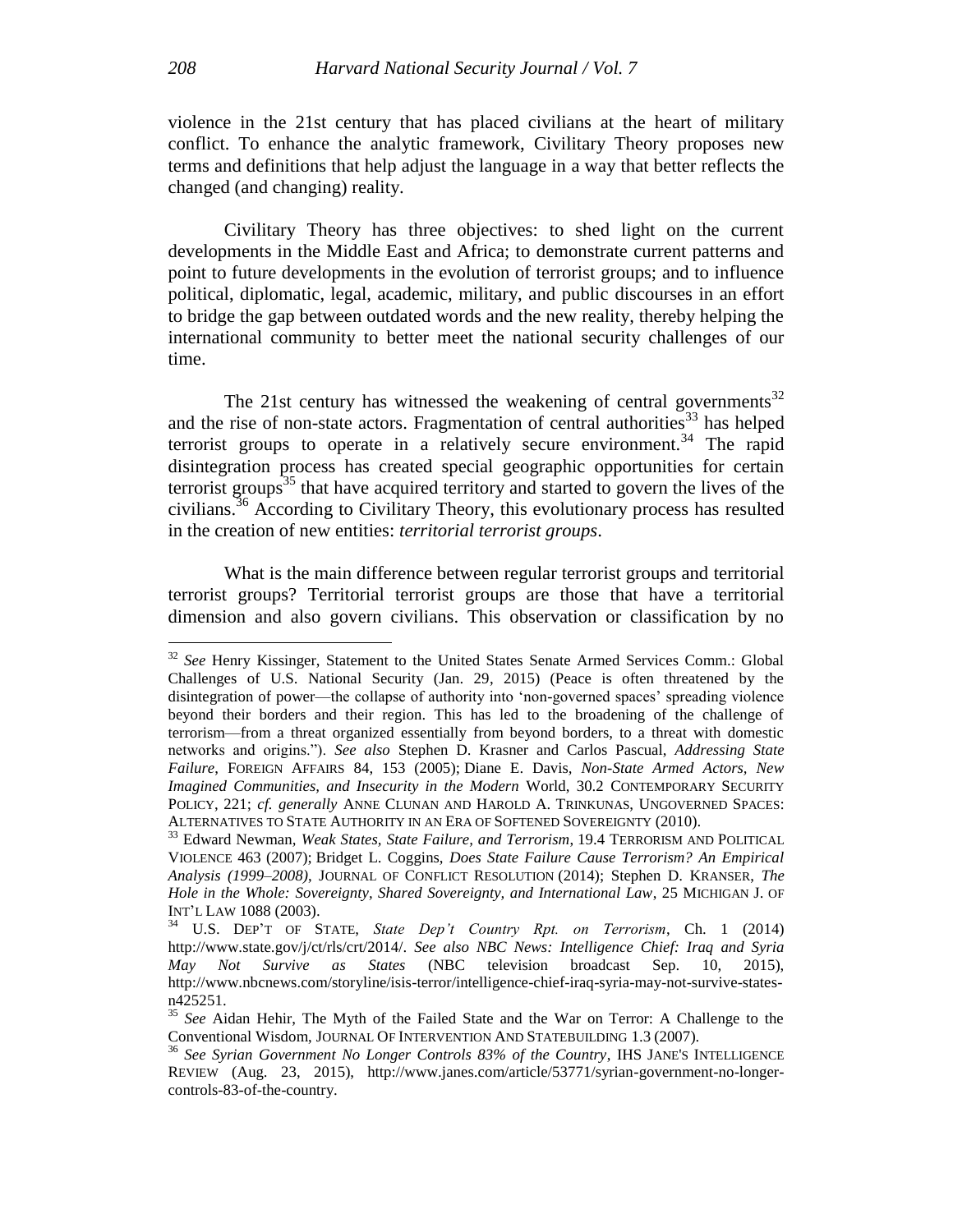means implies that the regular terrorist groups are not dangerous.<sup>37</sup> It only means that they have not evolved to the level of territorial terrorist groups<sup>38</sup> Examples of groups that have added a territorial dimension and also govern civilians include ISIL in Iraq and Syria, Boko Haram in northern Nigeria, the Houthis in Yemen, Ansar Bayt al-Maqdis in the Sinai Peninsula, Hamas in the Gaza Strip, and Hezbollah in Lebanon.

Before examining the analytic framework underlying the Theory, it is important to highlight two points about the scope of this Article and to articulate two linguistic clarifications.

First, there are other groups of terrorists in geographic areas apart from the ones mentioned above that could become or have already become territorial terrorist groups. Yet this Article seeks to lay out the framework of Civilitary Theory and then to demonstrate its applicability to the development of the six aforementioned territorial terrorist groups. These groups will serve as representative samples for each stage or model of the theory (as elaborated later). Reviewing the development of the six territorial groups through the lens of Civilitary Theory illustrates the possible ways this theory could be applied by political leaders, scholars, diplomats and journalists in order to have a better understanding of the challenges posed by ISIL and other similar groups.

Second, the evolution from regular terrorist groups to territorial terrorist groups is a multi-dimensional process. The foundations of such an evolution relate to various socioeconomic, cultural-religious, and other contextual determinants beyond the scope of this Article.<sup>39</sup>

<sup>37</sup> *See generally* Jeffrey Kaplan, Terrorist Groups and the New Tribalism: Terrorism's Fifth Wave (2010); Terrorism, Identity, and Legitimacy: The Four Waves Theory and Political Violence (Jean E. Rosenfeld, ed., 2010); David C. Rapoport, *Modern Terror: The Four Waves.* Attacking Terrorism: Elements of a Grand Strategy 46 (2004).

<sup>38</sup> *See* Boaz Ganor, *The Hybrid Terrorist Organization and Incitement*, THE CHANGING FORMS OF INCITEMENT TO TERROR AND VIOLENCE: THE NEED FOR A NEW INTERNATIONAL RESPONSE (2012). ("A hybrid terrorist organization is one that stands on two or, in many cases, three legs. The first leg is that of the classic terrorist organization: a military or paramilitary organization that engages in terrorism. The hybrid terrorist organization extends a second leg, that of a political organization. A hybrid terrorist organization's political branch may merely represent its ideology, or it may compete in legitimate, free, and democratic campaigns and elections. Further, the hybrid terrorist organization has extended a leg into the realm of legitimate, usually state-sponsored services, through branch organizations that provide welfare services to a potential or actual constituency. Once these terrorists have won considerable power through legitimate political processes, they begin incrementally taking over the political establishment. And once they have taken over the political establishment, they can subordinate the resources of the state for their own."). *See also* JONATHAN KOPPELL, THE POLITICS OF QUASI-GOVERNMENT: HYBRID ORGANIZATIONS AND THE DYNAMICS OF BUREAUCRATIC CONTROL (2003).

<sup>39</sup> *See* Jordi Comas, Paul Shrivastava and Eric C. Martin, *Terrorism as Formal Organization, Network, and Social Movement*, 24.1 J. OF MGMT. INQUIRY 47 (2015); Martha Crenshaw, *Mapping Terrorist Organizations,* CENTER FOR INTERNATIONAL SECURITY AND COOPERATION, STANFORD UNIVERSITY (2010).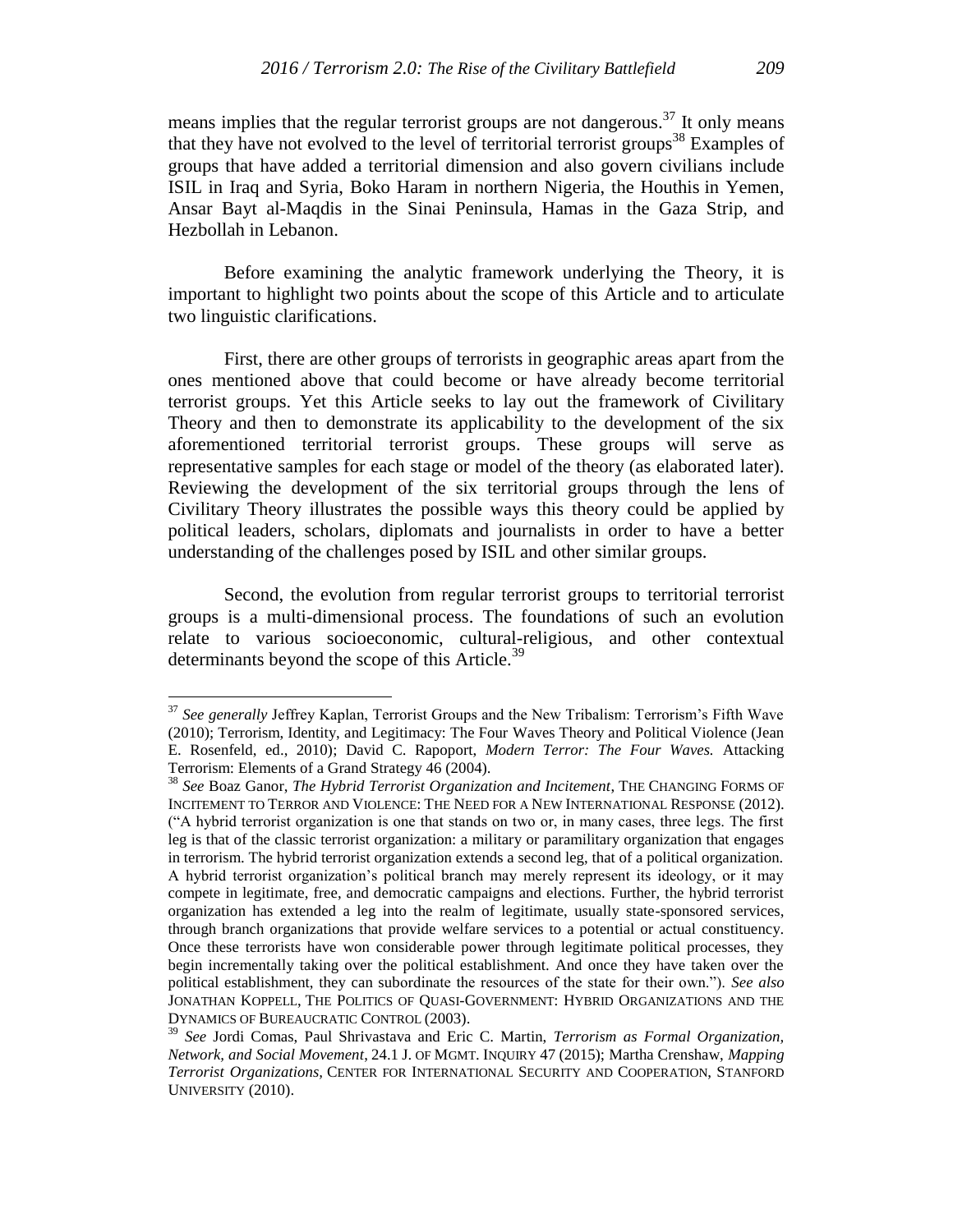From a linguistic perspective, Civilitary Theory describes the activities of territorial terrorist groups by using three stages or civilitary models. The terms "stage" or "model," in the context of this Article, are used as paradigms, or ideal types,<sup>40</sup> to broadly illustrate the evolutionary trends of some terrorist groups. Due to the dynamic and fluid nature of these models, it is somewhat hard to classify each group within a single model. Some terrorist groups could theoretically match more than one ideal type, and could therefore potentially move back and forth within the flexible analytical framework.

Lastly, the Theory differentiates between regular terrorist groups and those that evolved by gaining territory and governing civilians. It coins a new term, "territorial terrorist groups," to illustrate this phenomenon. During the course of developing this Theory and its associated new terms, thought was given as to whether the term "terrorist" ought to be included in the term "territorial terrorist group" or if there was room to explore and critically discuss the use of the word in this context. Civilitary Theory includes the word "terrorist" as part of its new terminology because it assumes that both regular terrorist groups and new "territorial terrorist groups" engage in what most member states and international organizations collectively refer to (or at least generally recognize) as acts associated with terrorism<sup>41</sup> or terrorist activities.<sup>42</sup> Further exploration of the term "terrorist," despite its potential usefulness, would divert the focus from the core elements of Civilitary Theory set forth in this Article.

Civilitary Theory has three models, or stages:

In *Civilitary Model I,* terrorist groups acquire land and gain effective control over the local population. The groups evolve and become territorial terrorist groups*.* This Article explores six territorial terrorist groups: the Islamic

<sup>&</sup>lt;sup>40</sup> "According to [Max] Weber's definition, 'an ideal type is formed by the one-sided accentuation of one or more points of view' according to which 'concrete individual phenomena . . . are arranged into a unified analytical construct'; in its purely fictional nature, it is a methodological 'utopia [that] cannot be found empirically anywhere in reality.' Keenly aware of its fictional nature, the ideal type never seeks to claim its validity in terms of a reproduction of or a correspondence with reality. Its validity can be ascertained only in terms of adequacy . . . ." Sung Ho Kim*, Max Weber*, THE STANFORD ENCYCLOPEDIA OF PHILOSOPHY (Edward N. Zalta, ed., Fall 2012), http://plato.stanford.edu/entries/weber/#IdeTyp (internal citations omitted).

<sup>41</sup> *See* Boaz Ganor, Workshop on the Definition of Terrorism, a Fundamental Counter-Terrorism Measure: ICT 13th International Conference, World Summit on Counter-Terrorism (Oct. 10, 2013), http://www.ict.org.il/Article/717/The-Definition-of-Terrorism-A-Fundamental-Counter-Terrorism-Measure; Eva Herschinger. A Battlefield of Meanings: The Struggle for Identity in the UN Debates on a Definition of International Terrorism 25.2 J. OF TERRORISM AND POLITICAL VIOLENCE 183 (2013); Ben Saul, Definition of "Terrorism" in the UN Security Council: 1985– 2004. 4.1 CHINESE J. OF INT'L LAW 141 (2005).

<sup>42</sup> *See* U.S. DEP'T OF STATE, *State Dep't Country Rpt. on Terrorism*, National Consortium for the Study of Terrorism and Responses to Terrorism: Annex of Statistical Information (2014), http://www.state.gov/j/ct/rls/crt/2014/239416.htm; 2015 GLOBAL TERRORISM INDEX, THE INSTITUTE FOR ECONOMICS AND PEACE (2015), http://www.visionofhumanity.org/#/page/our-gtifinding.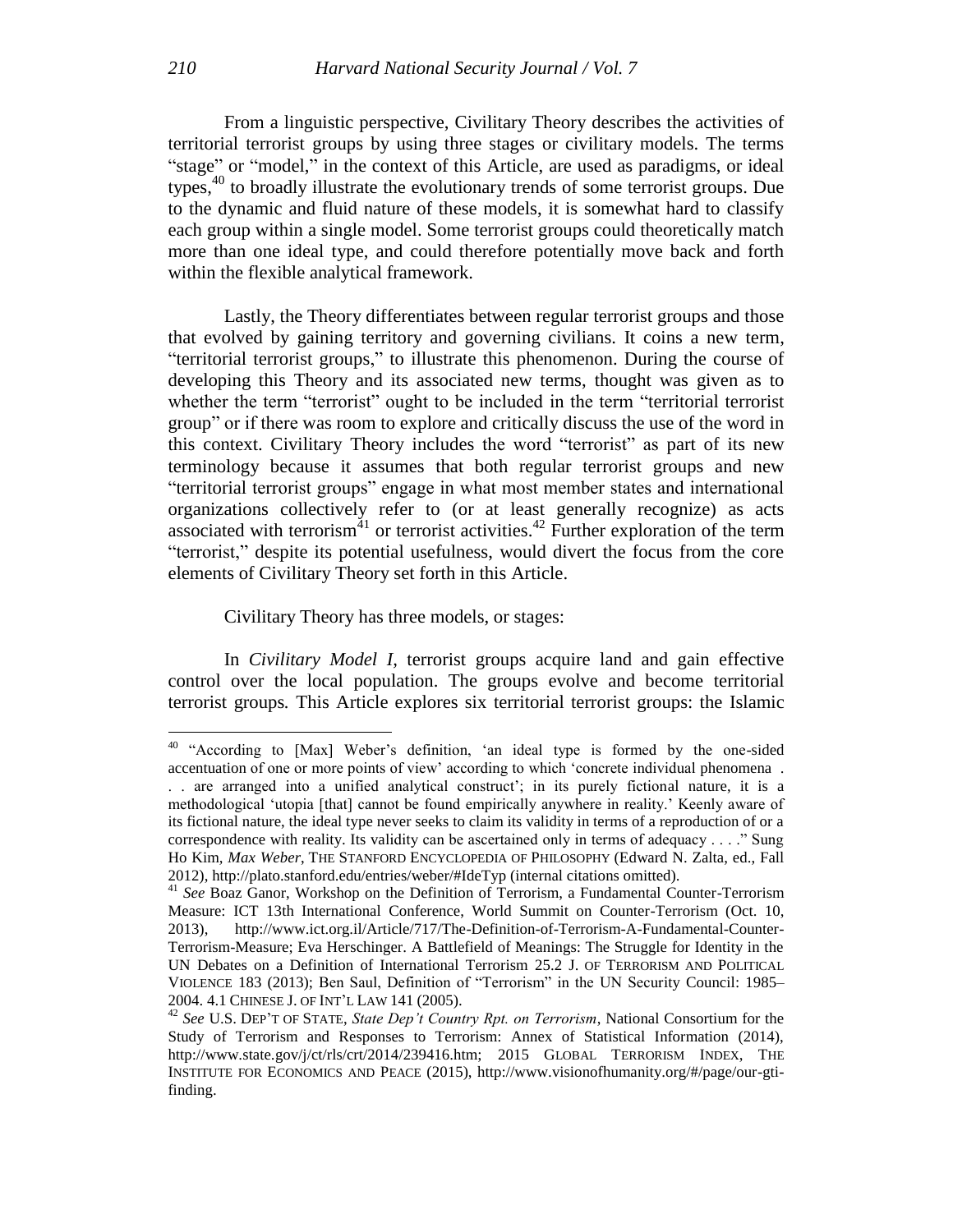State in Iraq and Syria; Boko Haram in northern Nigeria; the Houthis in Yemen; Ansar Bayt al-Maqdis in the Sinai Peninsula; Hamas in the Gaza Strip, and Hezbollah in Lebanon. The territorial dimension of terrorism has become so extensive that the traditional expression "terrorist safe haven" is outdated. It does not capture the magnitude of the phenomenon. Instead, the 21st century has witnessed the creation of de facto "terroristates" in various parts of the world.

In *Civilitary Model II,* territorial terrorist groups conduct a triple terrorist strategy: they terrorize the lives of civilians inside their territory; inflict horror on civilians in nearby states; or facilitate terrorist attacks around the world. All of the six territorial terrorist groups we explore in this Article undertake some, if not most, of these activities.

In response to the activities of these territorial terrorist groups, some states and coalitions have adjusted their own national security strategy. They use surgical airstrikes, in accordance with their inherent right of individual or collective self-defense, to degrade the terrorists' capabilities. Airstrikes have thus been carried out against ISIL, first by a United States-led coalition, and later by Russian fighter jets.<sup>43</sup> A Saudi-led coalition of Arab states has also organized airstrikes against the Houthi rebels. <sup>44</sup> Both Nigerian and Chadian fighter jets have targeted Boko Haram in Nigeria,<sup>45</sup> and Israel has also used airpower against terrorists from Hamas and Hezbollah. <sup>46</sup> Egypt, for its part, is using airpower against Ansar Bayt al-Maqdis in the Sinai Peninsula.<sup>47</sup>

In *Civilitary Model III,* territorial terrorist groups respond to these surgical airstrikes by developing adaptive strategies to ensure their survival.<sup>48</sup> This strategic approach results in the decision to acquire rockets and ballistic missiles and to embed them in residential areas to shield those assets from surgical attacks. The term used here to describe the buildup of missile arsenals by territorial terrorist groups is "terroballistic" or *"*terrorocketing capabilities." In addition, the term used to describe the assimilation of terrorist infrastructures into civilian

<sup>43</sup> *See* Russian Warplanes Bomb ISIS Targets, Activists Say, CBS (Oct. 2, 2015), http://www.cbsnews.com/news/russian-airstrikes-syria-reported-third-day-possibly-hits-isistargets/.

<sup>44</sup> Kareem Fahim, *The Saudi-Led Coalition's Airstrikes in Yemen, and the Civilian Toll*, N.Y. TIMES (Sept. 29, 2015), http://www.nytimes.com/2015/09/30/world/middleeast/the-saudi-ledcoalitions-airstrikes-in-yemen-and-the-civilian-toll.html?\_r=0.

<sup>45</sup> *Chad Fighter Jets Just Bombed a Nigerian Town Targeting Boko Haram*, BUSINESS INSIDER (Jan. 31, 2015), http://www.businessinsider.com/afp-chadian-aircraft-bomb-nigerian-town-in-antiboko-haram-raid-2015-1#ixzz3RgS6Oq79.

<sup>46</sup> *Israel Responds to Gaza Rocket Fire With Airstrike Against Launcher*, N.Y. DAILY NEWS (June 24, 2015), http://www.nydailynews.com/news/world/israel-responds-gaza-rocket-fire-airstrikearticle-1.2268976.

<sup>47</sup> *Egyptian Airstrikes Kill 25 Daesh-linked Militants in Sinai*, ALBAWADA NEWS (Feb. 6, 2015), http://www.albawaba.com/news/egyptian-airstrikes-kill-25-daesh-linked-militants-sinai-653326.

<sup>&</sup>lt;sup>48</sup> See Eitan Azani, The Hybrid Terrorist Organization: Hezbollah as a Case Study, STUDIES IN CONFLICT & TERRORISM 36 (2013).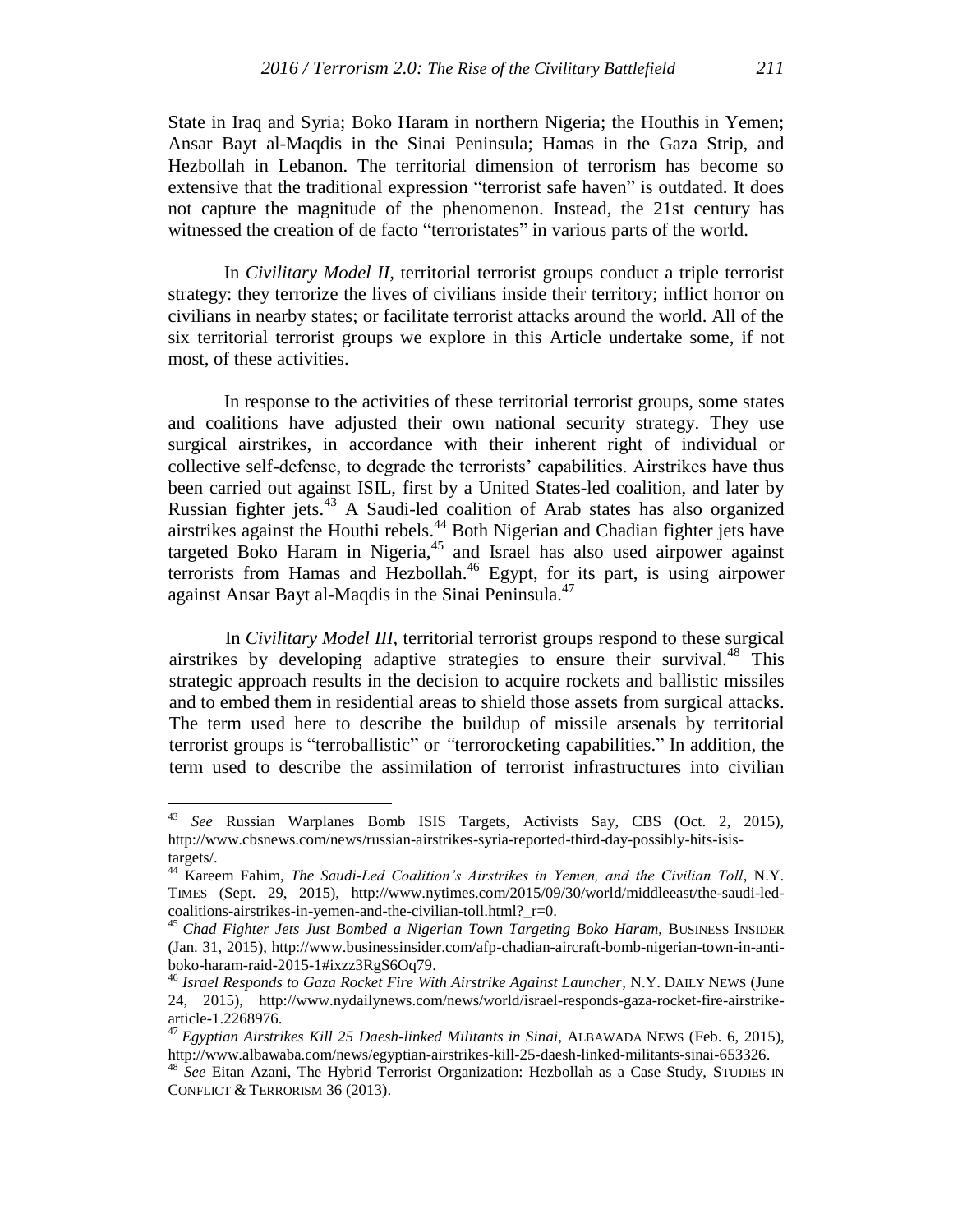neighborhoods is "ascivilation" (a portmanteau of the words "assimilation" and "civilian"). The two territorial terrorist groups that have reached the stage of Civilitary Model III are Hezbollah and Hamas. The following paragraphs explore these stages in more detail.

## A. *Civilitary Model I: Territorial Acquisition*

In *Civilitary Model I,* terrorist groups acquire territory and govern the lives of civilians, thus becoming territorial terrorist groups. Recently, political leaders have stated that they are using military force against ISIL to ensure that there will not be a "safe haven" for the terrorists to carry out their crimes.<sup>49</sup> The term "terrorist safe haven" traditionally includes "ungoverned, under-governed, or illgoverned physical areas where terrorists are able to organize, plan, raise funds, communicate, recruit, train, transit, and operate in relative security because of inadequate governance capacity, political will, or both."<sup>50</sup> In November 2015, the UN unanimously adopted UN Security Council Resolution 2249 which calls upon member states "to take all necessary measures . . . to eradicate the safe haven they [ISIL] have established over significant parts of Iraq and Syria," <sup>51</sup> a statement which also requires linguistic clarification.

Civilitary Theory questions the relevance of the term "safe haven." First, while it accounts mostly for the territorial dimensions of terrorist sanctuary, the term in practice captures neither the magnitude nor the severity of the phenomenon. The statistics are striking: ISIL controls land in both Syria and Iraq equivalent in size to Ireland or Indiana.<sup>52</sup> As it continues to expand,<sup>53</sup> some have

<sup>49</sup> *See* Remarks of President Barack H. Obama at the United Nations General Assembly, THE WHITE HOUSE (Sept. 28, 2015), https://www.whitehouse.gov/the-press-office/2015/09/28/ remarks-president-obama-united-nations-general-assembly ("There is no room for accommodating an apocalyptic cult like ISIL, and the United States makes no apologies for using our military, as part of a broad coalition, to go after them. We do so with a determination to ensure that there will never be a safe haven for terrorists who carry out these crimes.").

<sup>50</sup> U.S. DEP'T OF STATE, *State Dep't Country Rpt. on Terrorism*, *supra* at 42. *See also* Cristiana C. Brafman Kittner, *The Role of Safe Havens in Islamist Terrorism*, 19.3 TERRORISM AND POLITICAL VIOLENCE 307 (2007); Ken Menkhaus*, Quasi-States, Nation-Building, and Terrorist Safe Havens*, 23.2 J. OF CONFLICT STUDIES 7 (2006).

 $51$  U.N. Security Resolution 2249 (November 20, 2015), http://www.un.org/en/ga/search/ view\_doc.asp?symbol=S/RES/2249(2015). *See* Dapo Akande, Marko Milanovic, *The Constructive Ambiguity of the Security Council's ISIS Resolution*, EUROPEAN JOURNAL OF INTERNATIONAL LAW (EJIL) (Nov. 21, 2015), http://www.ejiltalk.org/the-constructive-ambiguity-of-the-securitycouncils-isis-resolution/, *cf.* Marko Milanovic, *How the Ambiguity of Resolution 2249 Does Its Work,* EUROPEAN JOURNAL OF INTERNATIONAL LAW (EJIL) (December. 3, 2015), http://www.ejiltalk.org/how-the-ambiguity-of-resolution-2249-does-its-work/.

<sup>&</sup>lt;sup>52</sup> Graham Allison, Panel Discussion at the Harvard Kennedy School International Law Forum: Instability in the Middle East (Nov. 17, 2014), http://forum.iop.harvard.edu/content/instabilitymiddle-east.

<sup>53</sup> *See How Much of Iraq Does ISIS Control?* INTERNATIONAL SECURITY DATA SITE, http://securitydata.newamerica.net/isis/analysis.html.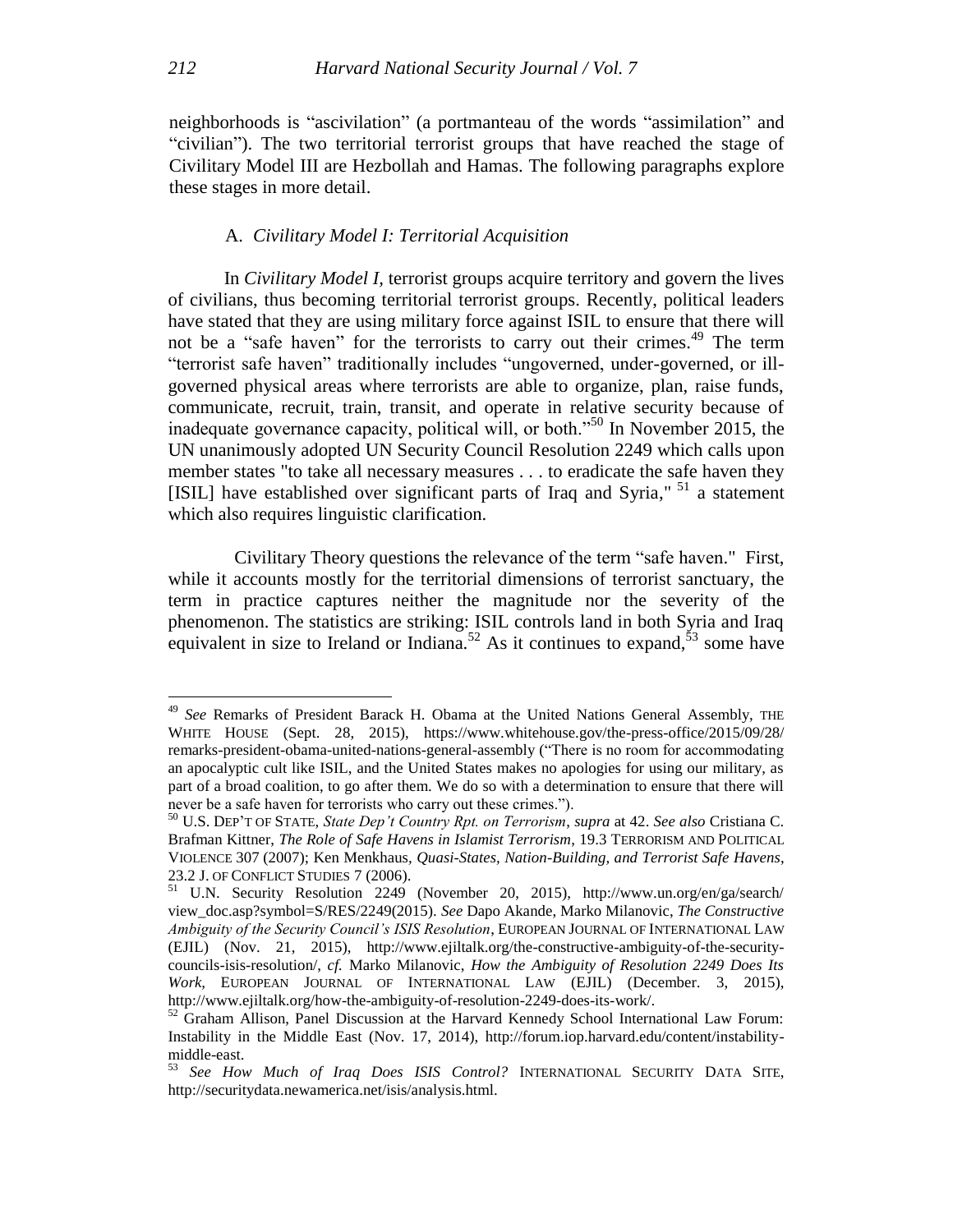compared its actual territory to all of Jordan<sup>54</sup> or even Great Britain.<sup>55</sup> Over the past year of airstrikes by the United States and its allies, along with ground offensives by local forces, ISIL has lost territory in some areas but gained it in others.<sup>56</sup> ISIL currently administers the lives of civilians in Mosul.<sup>57</sup> This is Iraq's second-largest city, equivalent in size to Philadelphia.<sup>58</sup> ISIL also gained control over Fallujah<sup>59</sup> and many other cities.<sup>60</sup>

In Africa, Boko Haram has also evolved<sup>61</sup> and now controls land in northeast Nigeria equivalent to the size of Belgium<sup>62</sup> or West Virginia, and governs the lives of more than 1.7 million people.<sup>63</sup> Hamas does not control a large piece of land, but it fully governs the lives of nearly 1.8 million people in Gaza.<sup>64</sup> In Lebanon, Hezbollah maintains a puppet government and controls, de

<sup>54</sup> George Packer, *The Common Enemy*, THE NEW YORKER (Aug. 25, 2014), http://www.newyorker.com/ magazine/2014/08/25/the-common-enemy.

<sup>55</sup> Raf Sanchez, *Islamic State Controls Area the Size of Britain, US Warns*, THE TELEGRAPH (Sept. 3, 2014), http://www.telegraph.co.uk/news/worldnews/middleeast/iraq/11073593/Islamic-Statecontrols-area-the-size-of-Britain-US-warns.html.

<sup>56</sup> Kathy Gilsnan, *How ISIS Territory Has Changed Since the U.S. Bombing Campaign Began,*  THE ATLANTIC (Sept. 11, 2015), http://www.theatlantic.com/international/archive/2015/09/isisterritory-map-us-campaign/404776 ("ISIL can no longer operate freely in roughly 25 to 30 percent of the populated areas of Iraqi territory where it once could," but its "area of influence in Syria remains largely unchanged." The fight against ISIS is "tactically stalemated" with "no dramatic gains on either side."). *See* Lisa Ferdinando, *Dempsey: Future of ISIL Increasingly Dim*, U.S. Dep't of Defense (Sept. 9, 2015), http://www.defense.gov/News-Article-View/Article/616656/ dempsey-future-of-isil-increasingly-dim.

<sup>57</sup> *See* Max Boot, *ISIS: More Than Just a Terrorist Organization*, THE HOOVER INST. (Feb. 2015), http://www.hoover.org/research/isis-more-just-terrorist-organization; *The Islamic State: Can It* G*overn?* THE ECONOMIST (Aug. 25, 2014), http://www.economist.com/blogs/pomegranate/ 2014/08/islamic-state.

<sup>58</sup> *See* Carl Schrek, *The Meaning of Mosul*, THE ATLANTIC (June 11, 2014), http://www. theatlantic.com/international/archive/2014/06/the-meaning-of-mosul/372589/.

<sup>59</sup> Alice Fordham, *Iraq's Fight Against ISIS Stalls*, NPR NEWS (Oct. 6, 2015), http://www.npr.org/sections/parallels/2015/10/06/445257571/iraqs-fight-against-isis-stalls.

<sup>60</sup> Kathy Gilsinan, *The Many Ways to Map the Islamic 'State*, THE ATLANTIC (Aug. 27, 2014), http://www.theatlantic.com/international/archive/2014/08/the-many-ways-to-map-the-islamic-

state/379196/. *See also* Aymenn Jawad Al-Tamimi, *The Dawn of the Islamic State of Iraq and ash-Sham*, MIDDLE EAST FORUM (Jan. 27, 2014), http://www.meforum.org/3732/islamic-stateiraq-ash-sham.

<sup>61</sup> *See generally* Jennifer Giroux and Raymond Gilpin, *#NigeriaOnTheEdge*, 2.2 CSS POLICY PERSPECTIVES (May 2014), http://www.css.ethz.ch/publications/pdfs/PP\_05\_05\_2014.pdf.

<sup>62</sup> Drew Hinshaw and Gbenga Akingbule, *Boko Haram Extends Its Grip in Nigeria*, THE WALL ST. J. (Jan. 5, 2015), http://www.wsj.com/articles/boko-haram-overruns-villages-and-army-base-innortheast-nigeria-1420467667.

<sup>63</sup> David Blair, *Boko Haram Is Now a Mini-Islamic State, With Its Own Territory*, THE TELEGRAPH (Jan. 10, 2015), http://www.telegraph.co.uk/news/worldnews/africaandindianocean/nigeria/ 11337722/Boko-Haram-is-now-a-mini-Islamic-State-with-its-own-territory.html.

<sup>64</sup> *See* Benedetta Berti, Non-State Actors as Providers of Governance: The Hamas Government in Gaza between Effective Sovereignty, Centralized Authority, and Resistance, 69.1 THE MIDDLE EAST JOURNAL 9 (2015) (tracking Hamas's political evolution by analyzing its governance record, as well as its political, economic, and social policies in the Gaza Strip between 2007 and 2013). *See generally* Anat Kurz, Benedetta Berti, and Marcel Konrad, The Institutional Transformations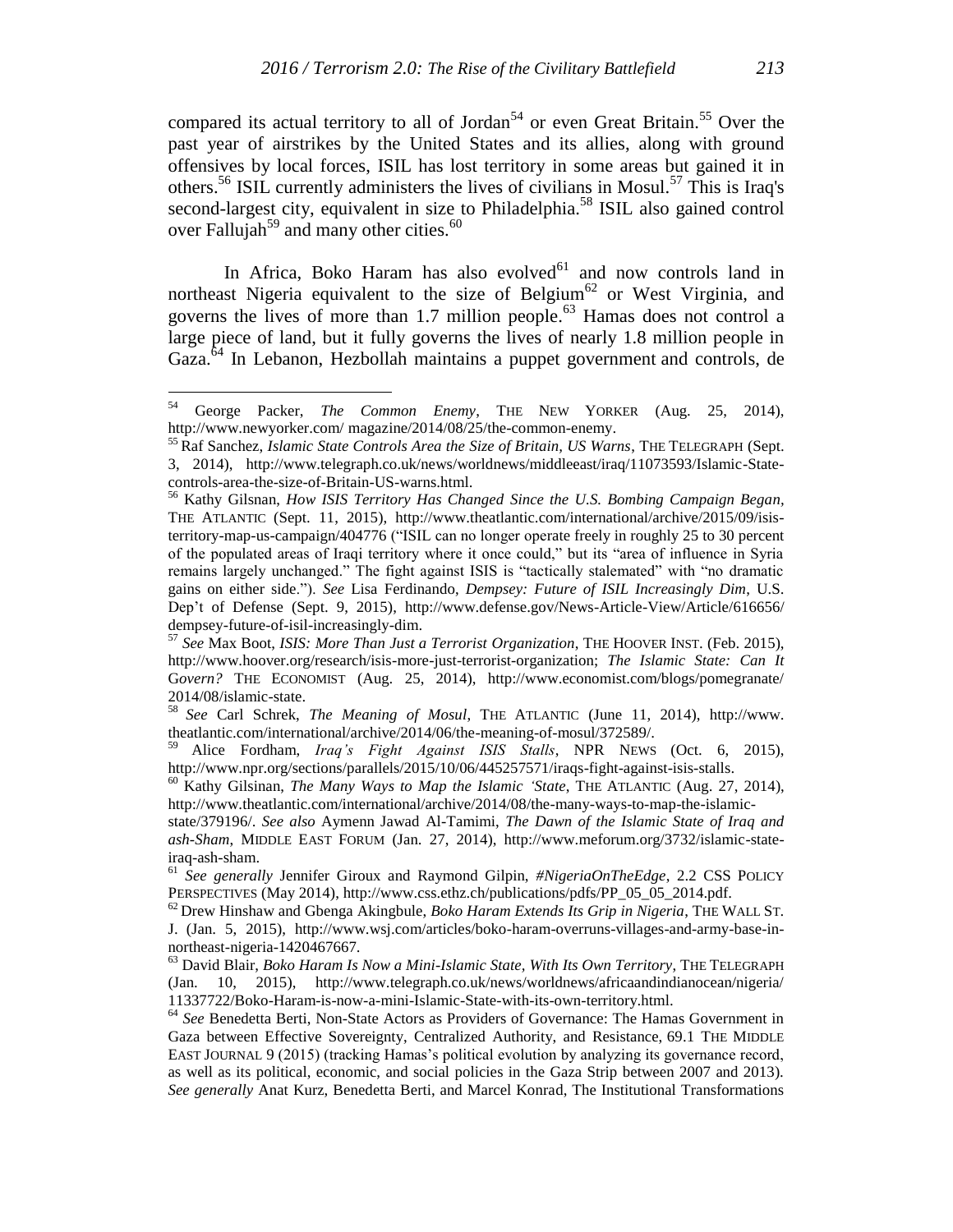facto, the Bekaa Valley and many parts of southern Lebanon.<sup>65</sup> In Egypt, the terrorist group Ansar Bayt al-Maqdis maintains de facto control over the northern Sinai Peninsula.<sup>66</sup> In Yemen, the Houthis took over the capital, Sanaa, and wish to expand their territory to other areas in the country. Yemen is one of the fifty largest countries in the world.<sup>67</sup> Its total area is larger than Spain or California (the third largest US state). Its population of 26 million is slightly larger than Australia's. Altogether, these numbers generate a geographic area equivalent in size to France.

Second, territorial terrorist groups do not "utilize the fragile situation to operate in relative security." <sup>68</sup> Territorial terrorist groups work in lieu of governments and, in practice, replace the government by governing and providing the daily services for the population. <sup>69</sup> The more traditional version of a terrorist group, which operates in so-called "safe havens," has no desire to rule. Territorial terrorist groups, on the other hand, wish to rule and want a state of their own.<sup>70</sup> Therefore, the language of the aforementioned UN Security Council Resolution 2249 which called upon member states "to eradicate the safe haven they [ISIL] have established over significant parts of Iraq and Syria" is stale. The Syrian regime does not provide a shelter or a "safe haven" for ISIL. To the contrary, ISIL and the Syrian army continue to clash over Syrian territory. ISIL seeks to

of Hamas and Hizbollah, 15.3 STRATEGIC ASSESSMENT 87 (2012); JOSHUA L. GLEIS AND BENEDETTA BERTI, HEZBOLLAH AND HAMAS: A COMPARATIVE STUDY (2012).

<sup>65</sup> *See* Augustus Richard. Norton, Hezbollah: A Short History (2014); Eitan Azani, Hezbollah: The Story of the Party of God: From Revolution to Institutionalization (2008).

<sup>66</sup> *See* Ammar Karim and Samer al-Atrush, *Egypt jihadists vow loyalty to IS as Iraq Probes Leader's Fate*, AFP (Nov. 10, 2014), http://news.yahoo.com/egypts-main-jihadist-group-pledgesallegiance-islamic-state-060836737.html; *see also* Lisa Watanabe, *Sinai Peninsula: From Buffer*  Zone to Battlefield, CSS (2015), http://www.css.ethz.ch/publications/pdfs/CSSAnalyse168-EN.pdf.

<sup>67</sup> *See List of Countries by Area*, http://www.nationsonline.org/oneworld/countries\_by\_area.htm. <sup>68</sup> U.S. DEP'T OF STATE, State Dep't Country Rpt. on Terrorism, `

<sup>69</sup> *See* Atika Shubert, *How ISIS Controls Life, From Birth to Foosball*, CNN (April 21, 2015), http://edition.cnn.com/2015/04/21/middleeast/isis-documents/index.html; *Islamic State: The Pushback*, THE ECONOMIST (Mar. 21, 2015), http://www.economist.com/news/briefing/21646752 sustaining-caliphate-turns-out-be-much-harder-declaring-one-islamic-state-not. *See also* Tim Lister, *Why ISIS Is Winning, and How Its Foes Can Reverse That Success*, CNN (June 9, 2015), http://edition.cnn.com/2015/05/28/middleeast/isis-how-to-stop-it (noting that despite hundreds of airstrikes on its military infrastructure, ISIS continues to function as a rudimentary government in places such as Mosul and Tal Afar in Iraq and Raqqa in Syria); Jamie Ingram, *Islamic State's Inadequate Service Provision Undermines Its Authority Over Strategically Important Energy Assets in Syria and Iraq*, IHS JANE'S INTELLIGENCE REVIEW (Aug. 11, 2015), http://www.janes.com/article/53599/islamic-state-s-inadequate-service-provision-undermines-itsauthority-over-strategically-important-energy-assets-in-syria-and-iraq; Berti Benedetta, *Non-State Actors as Providers of Governance: The Hamas Government in Gaza Between Effective Sovereignty, Centralized Authority, and Resistance*, 69.1 THE MIDDLE EAST JOURNAL 9 (2015).

<sup>70</sup> *See* Annette Idler & James J.F. Forest, Behavioral Patterns Among (Violent) Non-State Actors: A Study of Complementary Governance, 4 STABILITY: INTL J. OF SEC. AND DEV. 1 (2014); *see also* Jan Daniel, The Governance of Non-State Armed Actors in Failing States: The Case of Hezbollah, 49.2 MEZINÁRODNÍ VZTAHY 32, 32 (2014).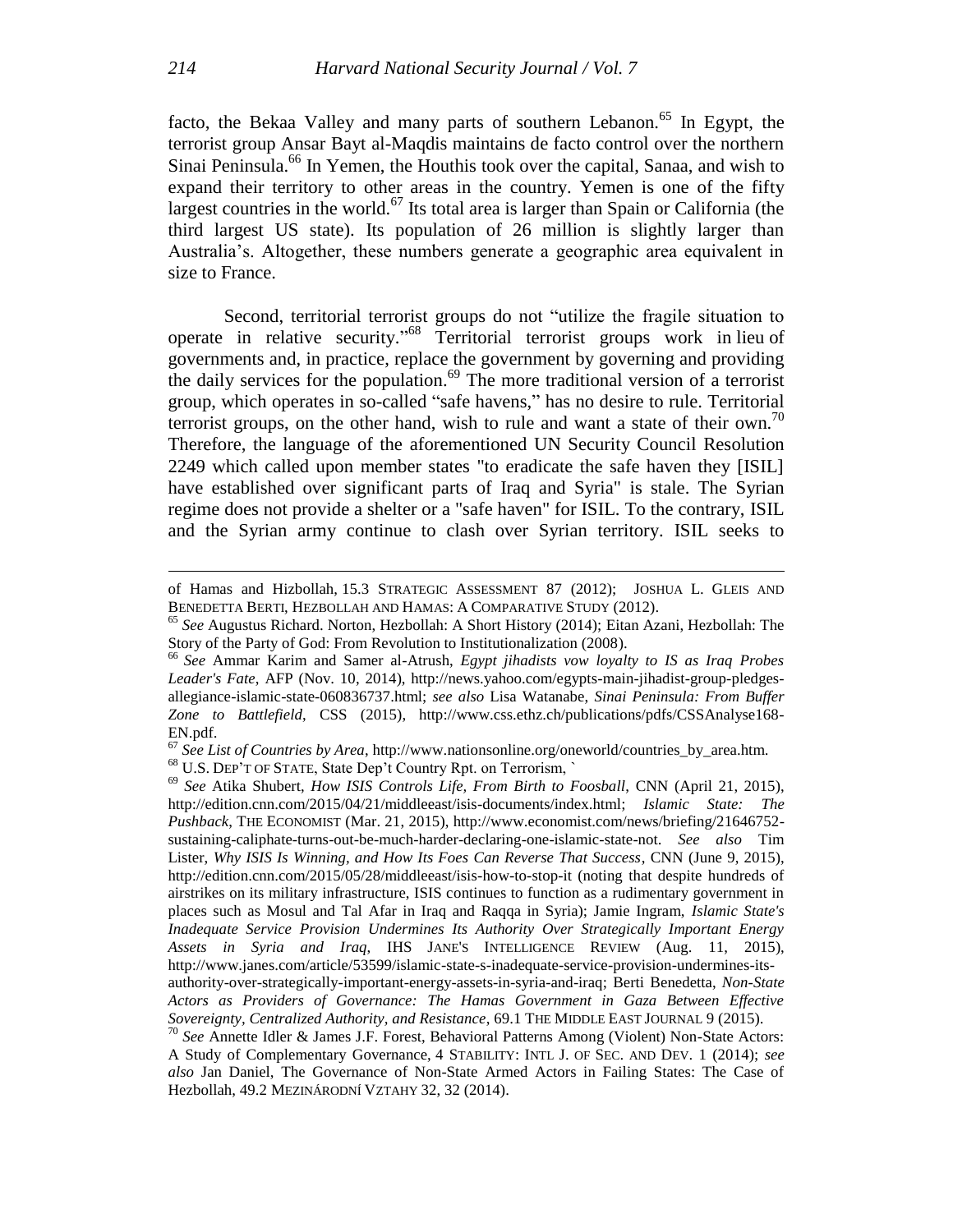establish its own state and to rule in place of the Syrian regime. ISIL and other territorial terrorist groups also maintain cruel internal security mechanisms to encourage compliance and enforce their religious convictions on the local population.<sup>71</sup> These groups collect taxes to strengthen their authority and serve their economic interests.

These patterns, which are typically the activities carried out by states, have nothing in common with the traditional term "safe haven." The use of this term with respect to ISIL or other territorial terrorist groups may unfortunately lead to misinterpretation of the phenomenon and the challenge it poses to the international community.

It may not always be clear whether these self-governing entities meet the formal requirements for statehood set in the Montevideo Convention on the Rights and Duties of States—a permanent population, a defined territory, government, and capacity to enter into relations with other states.<sup>72</sup> Yet taking into account the unfolding developments in the Middle East and Africa and the changes in the patterns of terrorism, it might be more relevant to rephrase the question: Is the applicability of the Montevideo Convention even relevant? Do we need this convention in order to understand ISIL?

Civilitary Theory argues that any attempt to define a new and somewhat unclear phenomenon based on a treaty drafted in 1933 does not promote fresh analysis. It is no wonder why we do not understand ISIL.

Similarly interesting are the attempts to minimize or downgrade the phenomenon by stating that ISIL is only an "apocalyptic cult,"<sup>73</sup> that it is a terrorist organization with no vision other than to slaughter those who stand in its way,<sup>74</sup> or try to name it as the "Un-Islamic Non-State."<sup>75</sup> Taking into account the

<sup>71</sup> *See* Andrew F. March and Mara Revkin, *Caliphate of Law*, FOREIGN AFFAIRS (April 15, 2015), https://www.foreignaffairs.com/articles/syria/2015-04-15/caliphate-law.

 $72$  Montevideo Convention on the Rights and Duties of States, art. 1, 49 Stat. 3097, Treaty Series 881.

<sup>73</sup> *See Remarks by President Obama on the United Nations General Assembly*, THE WHITE HOUSE (Sept. 28, 2015), https://www.whitehouse.gov/the-press-office/2015/09/28/remarks-presidentobama-united-nations-general-assembly (stating "[t]here is no room for accommodating an apocalyptic cult like ISIL, and the United States makes no apologies for using our military, as part of a broad coalition, to go after them. We do so with a determination to ensure that there will never be a safe haven for terrorists who carry out these crimes.").

<sup>74</sup> *See Statement by President Obama on ISIL*, THE WHITE HOUSE (Sept. 10, 2014), http://www.whitehouse.gov/the-press-office/2014/09/10/statement-president-isil-1 ("ISIL is not 'Islamic.' No religion condones the killing of innocents. And the vast majority of ISIL's victims have been Muslim. And ISIL is certainly not a state. . . . It is recognized by no government, nor by the people it subjugates. ISIL is a terrorist organization, pure and simple. And it has no vision other than the slaughter of all who stand in its way."). *See also Obama Warns Against Exaggerating the Islamic State Threat,* FOREIGN POLICY (Feb. 1, 2015), http://foreignpolicy.com/2015/02/01/obama-warns-against-exaggerating-the-islamic-state-threat/.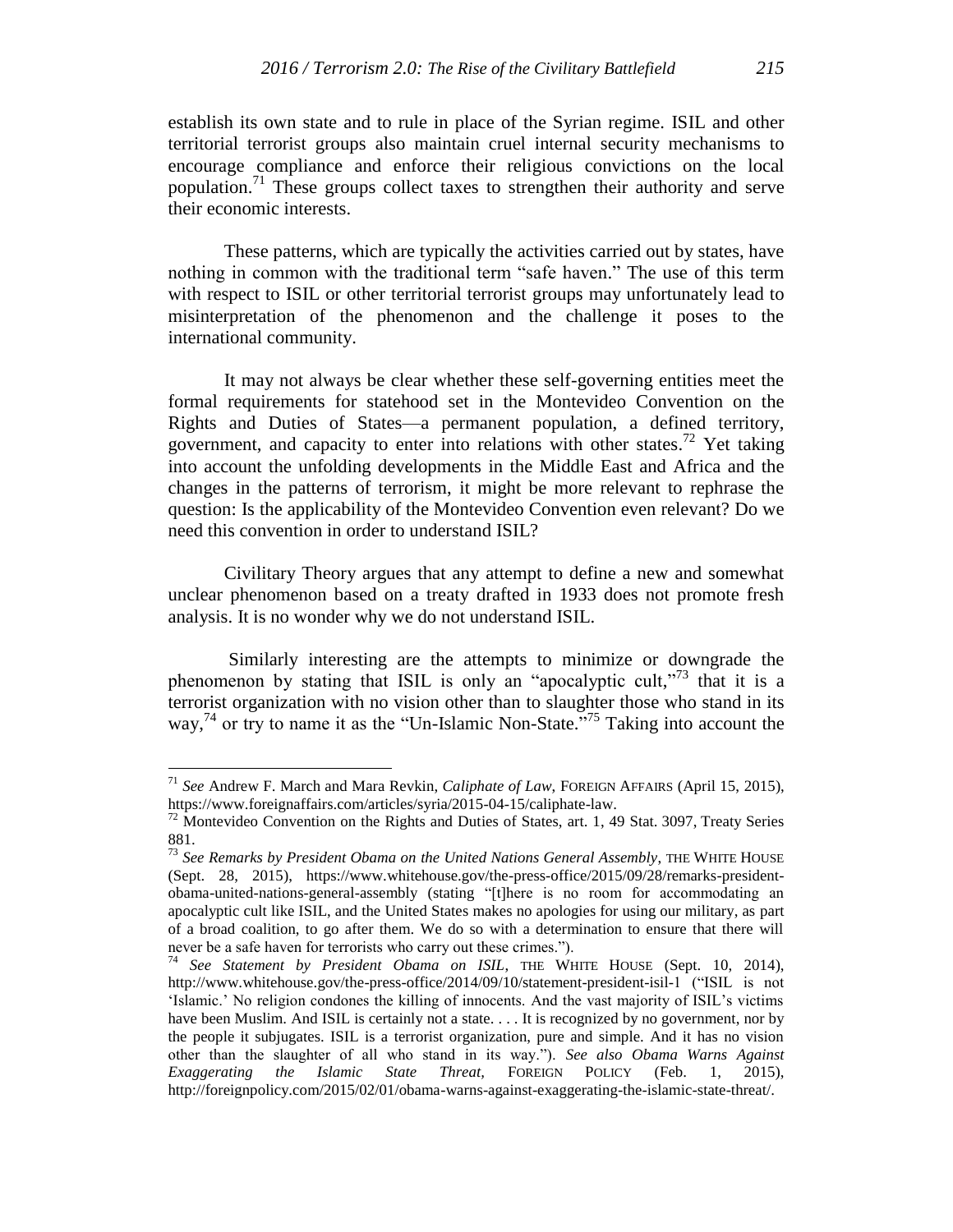developments in the Middle East and Africa, it may be time to realize that something new has emerged.

Perhaps a phenomenon like ISIL could not be considered a regular state according to the formalistic requirements of the Montevideo Convention.<sup>76</sup> Yet at the same time this new phenomenon could not be viewed simply as a terrorist group.<sup>77</sup> Leading international relations scholars like Joseph Nye and Stephen Walt consider ISIL to be a proto-state<sup>78</sup> or an entity that has sought to build the rudiments of a genuine state in the territory it controls.<sup>79</sup> What name should we give to the phenomenon by which territorial terrorist groups are gaining, in practice, a state of their own?<sup>80</sup> For the sake of this Article, we term this phenomenon a *terroristate*.

The term terroristate refers to a geographic area governed by territorial terrorist groups. The most prominent terroristate is the Islamic State that stretches between Syria and Iraq. In Nigeria, Boko Haram is waging a campaign of terror while dreaming of a caliphate similar to  $ISIL$ <sup>81</sup> Hamas, Hezbollah, the Houthis, and Ansar Bayt al-Maqdis are also operating from terroristates.

<sup>75</sup> *Secretary-General's Remarks to Security Council High-Level Summit on Foreign Terrorist Fighters*, UNITED NATIONS (Sept. 24, 2014), http://www.un.org/sg/STATEMENTS/index.asp ?nid=8040 ("Muslim leaders around the world have said groups like ISIL—or Da'ish—have nothing to do with Islam, and they certainly do not represent a state. They should more fittingly be called the 'Un-Islamic Non-State.'").

<sup>76</sup> *See* Yuval Shany, Amichai Cohen, Tal Mimran*, ISIS: Is the Islamic State Really a State*? IDI ANALYSIS (Sept. 14, 2014), http://en.idi.org.il/analysis/articles/isis-is-the-islamic-state-really-astate/ (concluding that is too early to determine whether the Islamic State meets the conditions for a State under international law).

<sup>77</sup> *See* ISIS Is Not a Terrorist Group, FOREIGN AFFAIRS (March/April 2015), https://www.foreignaffairs.com/articles/middle-east/2015-02-16/Isis-Not-Terrorist-Group; Ken Menkhaus, Quasi-States, Nation-Building, and Terrorist Safe Havens, JOURNAL OF Conflict STUDIES 23.2 (2006).

<sup>78</sup> Joseph S. Nye*, How to Fight the Islamic State,* PROJECT SYNDICATE (Sept. 8, 2015), http://belfercenter.hks.harvard.edu/publication/25725/how to fight the islamic state.html ("The Islamic State is three things: a transnational terrorist group, a proto-state, and a political ideology with religious roots.").

<sup>79</sup> Stephen M. Walt, *ISIS as Revolutionary State*, *FOREIGN AFFAIRS* (Nov./Dec. 2015), https://www.foreignaffairs.com/articles/middle-east/isis-revolutionary-state; *see also* Lina Khatib, *The Islamic State's Strategy: Lasting and Expanding*, *THE CARNEGIE MIDDLE EAST CENTER* (June 29, 2015), http://carnegie-mec.org/2015/06/29/islamic-state-s-strategy-lasting-and-expanding/ ib5x.

<sup>80</sup> *See* Will Mccants, *How the Islamic State Declared War on the World,* FOREIGN POLICY (Nov. 16, 2015), http://foreignpolicy.com/2015/11/16/how-the-islamic-state-declared-war-on-the-worldactual-state ("For most its history, the Islamic State was a terrorist group or an insurgency. But as it grew in strength, it looked more like a government. It has been called a 'proto-state' and a 'quasi-state.' Whatever the terminology, it's much more than an insurgent group now—and it has millions of dollars at its disposal to fund its military adventures at home and abroad.").

<sup>81</sup> Jeremy Ashkenas et al., *Boko Haram: The Other Islamic State*, THE NEW YORK TIMES (Jan. 15, 2015), http://www.nytimes.com/interactive/2014/12/11/world/africa/boko-haram-nigeria-maps. html?  $r=0$ .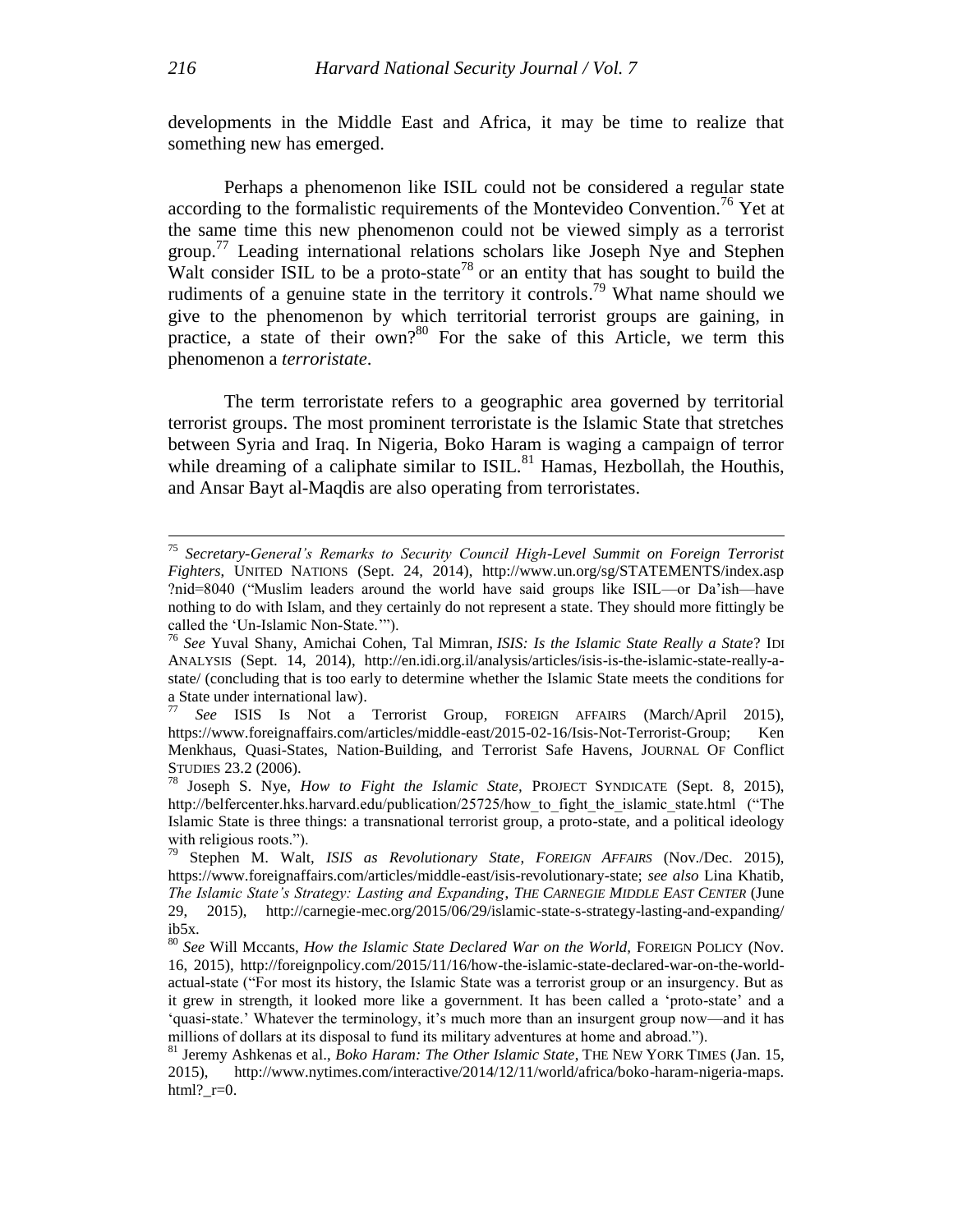By not recognizing territorial terrorist groups and terroristates as new phenomena that need to be addressed differently, the international community falls behind in dealing with them. As a result, at Model I of Civilitary Theory, territorial terrorist groups have been able to usually expand without significant interference. $82$  It is usually only in Model II that the international community modifies its national security strategy.

# B. *Civilitary Model II: Triple Terrorism Strategy*

Terroristates have been born. Their status enables them to simultaneously pursue a three-pronged strategy of terrorism: first, against civilians under their control; second, against civilians living in nearby states; and third, against civilians around the world. Some territorial terrorist groups excel in all three elements of such terrorism, while others concentrate geographically on the local and regional levels, refraining from terrorist activities around the world.

The first element of the triple strategy pursued by territorial terrorist groups is to rule with an iron fist and commit acts of despicable violence and mass execution. Besides hostage taking (either for ransom or public execution), territorial terrorist groups may initiate campaigns of mass murder which are often followed by wide-scale atrocities: massacres, enslavement, torture, rape, forced marriage, burning of villages, acts of violence against religious and ethnic minority groups, ethnic cleansing, and other crimes against humanity. Once territorial expansion succeeds, any newly acquired territory—along with its beleaguered civilians—becomes part of the terroristate.

Territorial terrorist groups also terrorize civilians outside the territorial borders the groups have established. Their activities in nearby states include sending suicide cars or bombers to explode in markets, coffee shops, public transportation or shopping centers; shooting at civilians, or slaughtering men, women, and children with guns, knives, axes, or machetes. ISIL, originally from Iraq, terrorizes civilians in Syria. It has also claimed responsibility for suicide bombings in Lebanon,  $83$  terrorist attacks in Saudi Arabia $84$  and car bombings in

<sup>82</sup> *See* Robert Fisk*, Syria Civil War: Civilians in Damascus Pay the Price for Those in the Provinces in Conflict's Balance of Horror*, THE INDEPENDENT (Aug. 18, 2015), http://www.independent.co.uk/voices/syria-civil-war-civilians-in-damascus-pay-the-price-forthose-in-the-provinces-in-conflicts-balance-of-horror-10461216.html.

<sup>&</sup>lt;sup>83</sup> Isis Claims Responsibility as Suicide Bombers Kill Dozens in Beirut, THE GUARDIAN (Nov. 13, 2015), http://www.theguardian.com/world/2015/nov/12/beirut-bombings-kill-at-least-20-lebanon.

<sup>84</sup> Jack Moore, *ISIS Attack Saudi Border Post and Infiltrate Town*, NEWSWEEK (Feb. 28, 2015), http://www.newsweek.com/isis-attack-saudi-border-post-and-infiltrate-town-302652; *see also ISIL Claims Deadly Attack on Saudi Forces at Mosque,* AL JAZEERA (Aug. 7, 2015), http://www.aljazeera.com/news/2015/08/suicide-attack-mosque-saudi-arabia-southwest-150806110739697.html.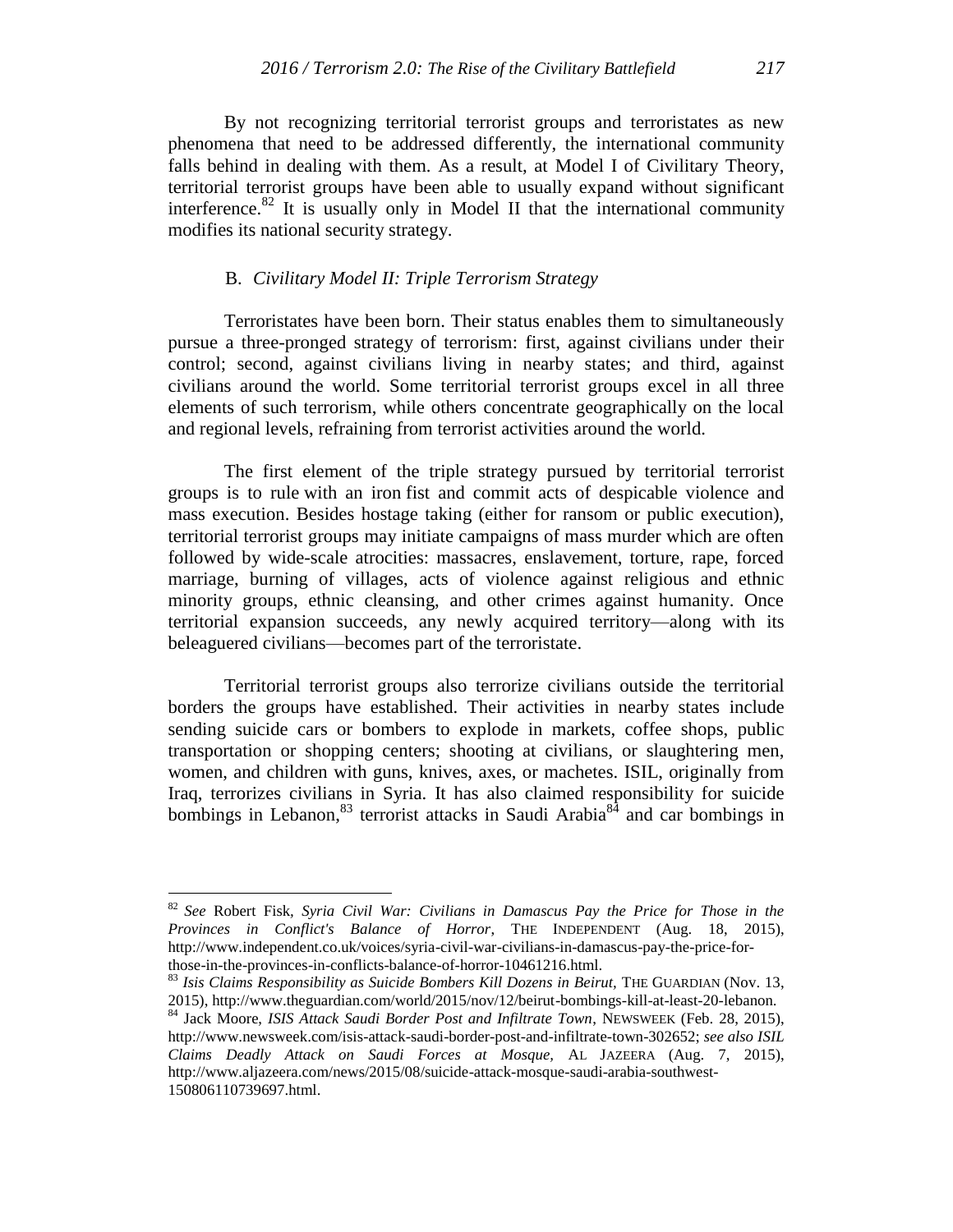Libya.<sup>85</sup> Boko Haram from Nigeria attacks civilians in neighboring Chad, <sup>86</sup> Cameroon<sup>87</sup> and Niger.<sup>88</sup> Ansar Bayt al-Maqdis (from the Sinai Peninsula), Hamas (from Gaza); and Hezbollah (from Lebanon) all shoot rockets into densely populated residential areas in Israel and commit terrorist attacks inside Israel (which borders all three areas). The Houthis in Yemen have also launched Katyusha rockets and even several Scud missiles into Saudi Arabia.<sup>89</sup>

In the third element of the strategy, some terroristates are part of a global terrorist chain that facilitates or executes terrorist attacks across the globe. Hezbollah has established an External Security Organization (ESO) and has used it to execute numerous terrorist attacks around the world.<sup>90</sup> ISIL uses transnational fighters<sup>91</sup> to conduct terrorist attacks.<sup>92</sup> For example, an attack in Sydney, Australia was carried out in December 2014 by a terrorist with possible links to ISIL. In February 2015, Australian counterterrorism police stated that they had

<sup>85</sup> *ISIS: We Carried Out Deadly Suicide Bombings in Libya*, CBS (Feb. 20, 2015), http://www.cbsnews.com/news/isis-we-carried-out-deadly-suicide-bombings-in-libya/

<sup>(&</sup>quot;[M]ultiple suicide car bombings struck an eastern Libyan town, killing at least 45 people on Friday not far from a main base of the Libyan offshoot of the Islamic State of Iraq and Syria [\(ISIS\)](http://www.cbsnews.com/iraq-crisis/). The group claimed responsibility for the attack, saying it came in retaliation for recent Egyptian airstrikes that avenged the beheading of 21 Christian hostages by Libyan Islamic State militants.").

<sup>86</sup> *Nigeria's Boko Haram Militants Attack Chad for First Time*, BBC (Feb. 13, 2015), http://www.bbc.com/news/world-africa-31453951.

<sup>87</sup> *Boko Haram Crosses Border, Kills About 30 in Northern Cameroon*, CNN (Sept. 4, 2015), http://edition.cnn.com/2015/09/03/africa/boko-haram-cameroon-violence/.

<sup>88</sup> *See* Yaroslav Trofimov**,** *Expanding Beyond Nigeria, Boko Haram Threatens Region,* THE WALL ST. J. (Dec. 3, 2015), http://www.wsj.com/articles/expanding-beyond-nigeria-boko-haramthreatens-region-1449138601.

<sup>89</sup> Abdullah al-Shihri, *Houthi Rebels Fire Scud Missile From Yemen Into Saudi Arabia*, THE WASHINGTON POST (June 6, 2015), https://www.washingtonpost.com/world/houthi-rebels-firescud-missile-from-yemen-into-saudi-arabia/2015/06/06/00e39c44-0c89-11e5-a7ad-

b430fc1d3f5c\_story.html; *see also* Nafeesa Syeed, *Saudis Intercepted Scud Missile Shot Over Border by Houthis*, BLOOMBERG (Aug. 26, 2015)**,** http://www.bloomberg.com/news/articles/2015- 08-26/houthi-rebels-say-they-fired-scud-missile-into-saudi-arabia.

<sup>90</sup> *See Hizballah's External Security Organization*, AUSTRALIAN NATIONAL SECURITY (May 2, 2015), http://www.nationalsecurity.gov.au/Listedterroristorganisations/Pages/HizballahsExternal SecurityOrganisationESO.aspx (noting that ESO continues to operate on a global basis gathering intelligence to be used in terrorist attack planning, collecting money by both legal and illegal methods, recruiting and training terrorists and acquiring weapons).

<sup>91</sup> *See* Guillaume Corneau-Tremblay, *Combattants Transnationaux: Implications, Réseaux et Acteurs* (In English: Transnational fighters: Implications, Actors and Networks) (April 18, 2015), http://www.cms.fss.ulaval.ca/recherche/upload/terrorisme/fichiers/combattants\_transnationaux\_:\_i mplications,\_reseaux\_et\_acteurs.pdf.

<sup>&</sup>lt;sup>92</sup> See Secretary-General's Remarks to Security Council High-Level Summit on Foreign Terrorist Fighters (Sept. 24, 2014), http://www.un.org/sg/STATEMENTS/index.asp?nid=8040 (noting that the U.N.'s Al Qaeda-Taliban Monitoring Team estimates that more than 13,000 foreign terrorist fighters from over 80 Member States have joined ISIL and the Al Nusra Front); *see also* Tina S. Kaidanow, *Al-Qaida, the Islamic State, and the Future of the Global Jihadi Movement*, U.S. DEP'T OF STATE (Sept. 16, 2015); *Foreign Fighters Are Still Able to Travel to War Zones Despite Efforts to Halt Flow,* THE WALL ST. J. (Oct. 27, 2015), http://www.wsj.com/articles/u-n-countries-cantstop-flow-of-foreign-fighters-to-war-zones-1445958056.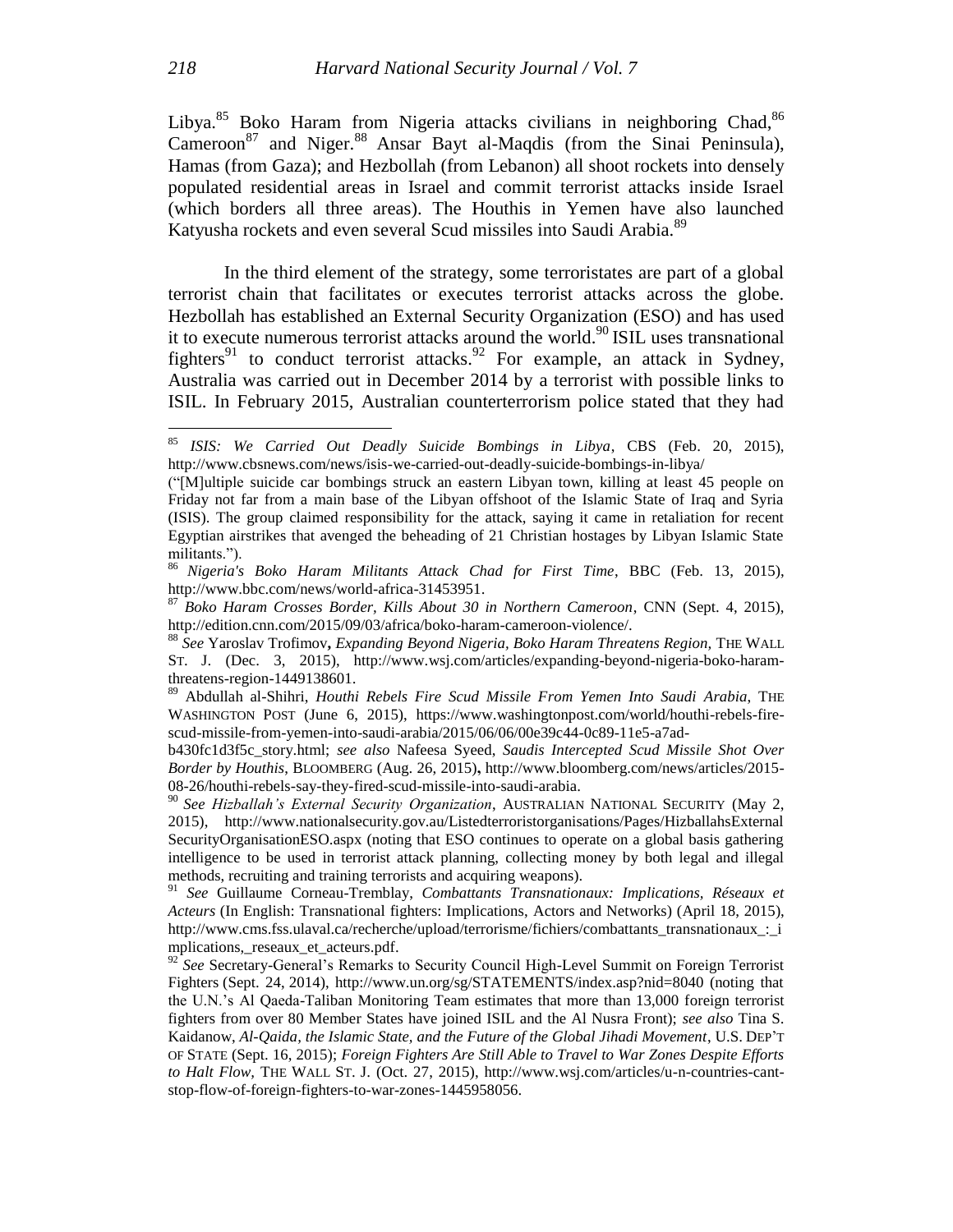thwarted an additional, imminent terrorist attack in Sydney linked to Islamic State.<sup>93</sup> ISIL has developed a specific group within its organization dedicated to launching terrorist attacks in Western Europe and in the United States.<sup>94</sup> In November 2015, ISIL claimed responsibility<sup>95</sup> for a series of unprecedented terrorist attacks in Paris that claimed the lives of more than 130 civilians and injured another 350 people.<sup>96</sup>

How do states respond to these terrorist activities? During Model II of Civilitary Theory, these terrorist attacks and atrocities present a threat to international peace and security.<sup>97</sup> Realizing the risks, some states have shifted toward a more proactive national security approach. Several states are willing to use force—asserting their right of individual or collective self-defense—in order to secure their local and regional interests.

Once the threat becomes imminent, some use surgical airstrikes against members and infrastructures of territorial terrorist groups.<sup>98</sup> Some members of ISIL who suffered from the U.S. led coalition shared their frustration in media interviews. "We were inside Ayn Al-Islam [near Kobani]," one told CNN, "and we occupied more than 70 [percent of the area], but the airstrikes did not leave

<sup>93</sup> Lincoln Feast, *Australian Anti-Terror Police Say Imminent ISIS-Linked Attack Thwarted*, REUTERS (Feb. 11, 2015), http://uk.reuters.com/article/2015/02/11/uk-australia-security-policeidUKKBN0LE2VB20150211.

<sup>94</sup> Brian Ross, *Paris Attacks: ISIS Has New External Operations Unit, Officials Say,* ABC NEWS (Nov. 15, 2015), http://abcnews.go.com/International/paris-attacks-isis-external-operations-unitofficials/story?id=35215198.

<sup>95</sup> Rukmini Callimachi, *ISIS Claims Responsibility, Calling Paris Attacks 'First of the Storm'*, N.Y. TIMES (Nov. 14, 2015), http://www.nytimes.com/2015/11/15/world/europe/isis-claimsresponsibility-for-paris-attacks-calling-them-miracles.html.

<sup>96</sup> Adam Chandler, Krishnadev Calamur, and Matt Ford, *The Paris Attacks: The Latest*, THE ATLANTIC (Nov. 22, 2015), http://www.theatlantic.com/international/archive/2015/11/parisattacks/415953/.

<sup>97</sup> *See Secretary General Ban Ki Moon to the General Assembly "From Turmoil to Peace*,*"* U.N. (Sept. 24, 2015), http://www.un.org/sg/STATEMENTS/index.asp?nid=8037 ("[I]n Iraq and Syria, we see new depths of barbarity with each passing day, and devastating spill-over effects across the region. . . . These extremist groups are a clear threat to international peace and security that requires a multi-faceted international response.").

<sup>98</sup> *See, e.g.,* Remarks by President Obama on the United Nations General Assembly, THE WHITE HOUSE (Sept. 24, 2014), https://www.whitehouse.gov/the-press-office/2014/09/24/remarkspresident-obama-address-united-nations-general-assembly ("We will use our military might in a campaign of airstrikes to roll back ISIL."); Tim Cocks, *Nigeria's President Orders Full Scale Offensive On Boko Haram*, ROUTERS (May 29, 2014), http://www.reuters.com/article/2014/05/29/ us-nigeria-girls-idUSKBN0E90PE20140529; Felix Onuah, *Nigeria Sends in Warplanes Against Boko Haram in Northeast*, REUTERS (Sept. 5, 2014), http://af.reuters.com/article/topNews/ idAFKBN0H01LQ20140905; *Saudi Arabia Escalates Its Military Campaign*, THE ECONOMIST (Sept. 10, 2015), http://www.economist.com/news/middle-east-and-africa/21663988-yemendescending-prolonged-uncontrollable-war-saudi-arabia-escalates-its-military; Nathan Hodge, *Global Anti-ISIS Alliance Begins to Emerge: Paris Attacks Spur Cooperation Between Russia and U.S.-Led Coalition Against Islamic State,* THE WALL ST. J. (NOV. 17, 2015), http://www.wsj.com/articles/global-anti-isis-alliance-begins-to-emerge-1447806527.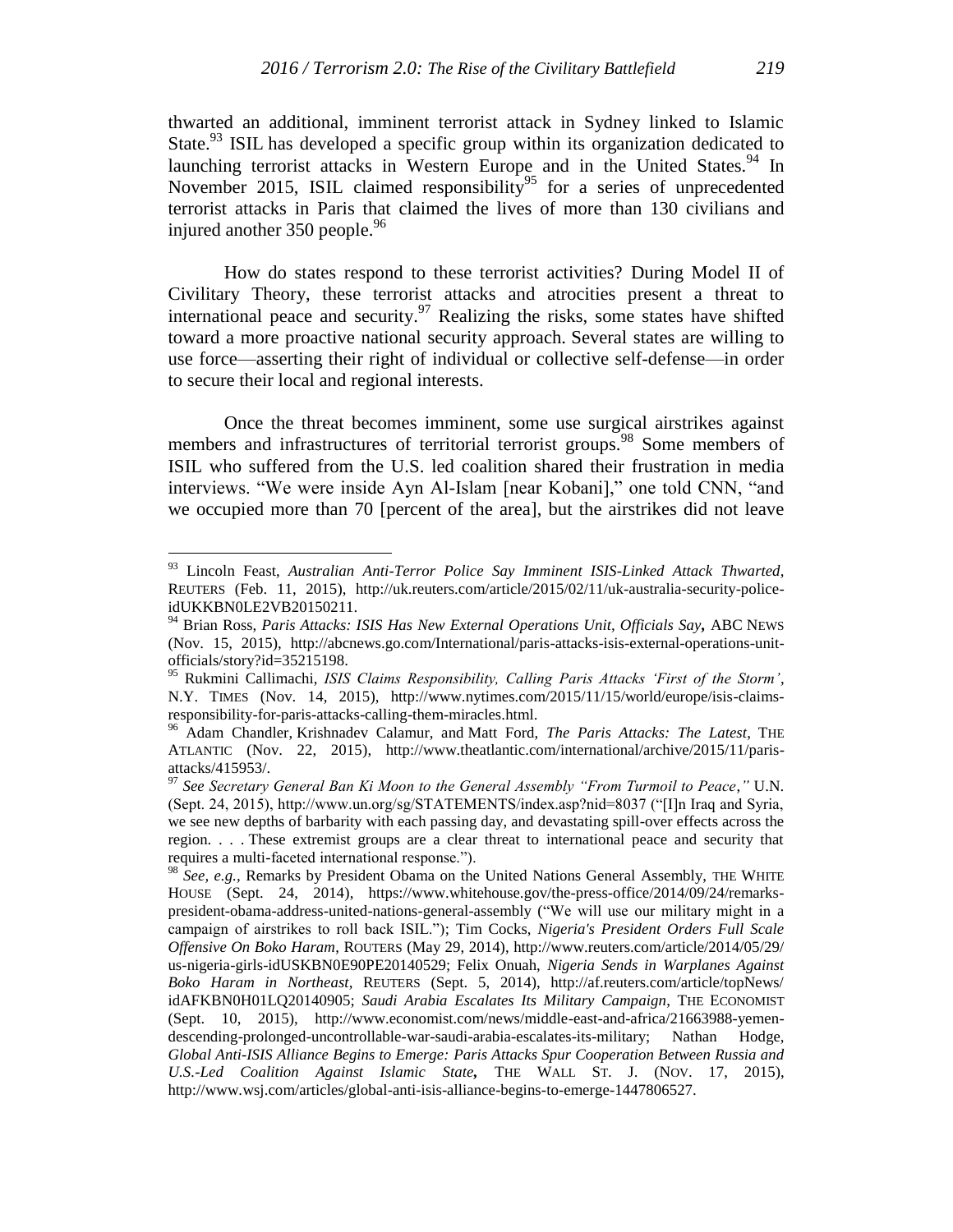any building standing, they destroyed everything."<sup>99</sup> In addition, the Russian Air Force has further intensified its airstrikes in Syria<sup>100</sup> after ISIL claimed responsibility for the Russian charter jet crash in Egypt that killed 224 passengers and crew. 101

It should be noted that, at this stage, most states usually intervene through air campaigns but refrain from "boots on the ground"<sup>102</sup> or "enduring offensive ground combat operations." 103

# C. *Civilitary Model III: Acquiring and Using Ballistic Missiles and Embedding Them in Densely Populated Residential Areas*

Territorial terrorist groups quickly realize the danger posed by surgical airstrikes against them. These strikes degrade their capabilities.<sup>104</sup> They hamper the groups' plans for further expansion. Sometimes they place the lives of their leaders at risk.<sup>105</sup> From this stage forward, nations and territorial terrorist groups start to move in circles and dance the delicate dance of *coevolution*. A Darwinian term, "coevolution" describes a process by which two species reciprocally affect each other's evolution and develop adaptive capabilities.<sup>106</sup> In nature, a long and

<sup>99</sup> Laura Smith-Spark, ISIL Fighters Say Constant Airstrikes Drove Them Out of Kobani, CNN (Jan. 31, 2015), http://www.cnn.com/2015/01/31/middleeast/isis-fighting/; *see also* Inside Kobane: Eyewitness Account in Besieged Kurdish City, BBC (Nov. 5, 2014), http://www.bbc.com/news/world-middle-east-29902405.

<sup>&</sup>lt;sup>100</sup> *Russian Air Force Destroys 448 Terrorist Facilities in Syria Over 3 Days, RT NEWS (Nov. 9,* 2015), https://www.rt.com/news/321301-syria-isis-448-targets/.

<sup>101</sup> Mostafa Hashem, *Islamic State Claims Responsibility for Russian Plane Crash in Egypt*, REUTERS (Oct 31, 2015), http://www.reuters.com/article/2015/10/31/us-egypt-crash-islamic-stateidUSKCN0SP0P520151031#Cp1XuBCY4AIAbfVE.97.

<sup>102</sup> *See* Joseph S. Nye, *Boots on the Ground to Fight ISIS? Sure, But Arab and Turkish Boots, Not American*, FLAGLERLIVE (Sep. 10, 2015), http://flaglerlive.com/83327/isis-military-interventionnye-ps/, Graham Allison, *Defeating ISIL: With Whose Boots on the Ground*, THE ATLANTIC (Oct. 27, 2014); Anthony H. Cordesman, *Iraq, Syria, and the Islamic State: The 'Boots on the Ground' Fallacy*, CENTER FOR STRATEGIC AND INTERNATIONAL STUDIES (Sept. 19, 2014), http://csis.org/publication/iraq-syria-and-islamic-state-boots-ground-fallacy.

<sup>&</sup>lt;sup>103</sup> See Joint Resolution on the Authorization for Use of Military Force against the Islamic State of Iraq and the Levant, White House (Feb. 10, 2015), http://www.whitehouse.gov/sites/ default/files/docs/aumf\_02112015.pdf; *see also* Let Me Make This as Unclear as Possible, FOREIGN POLICY (March 11, 2015), http://foreignpolicy.com/2015/03/11/let-me-make-this-asunclear-as-possible-obama-aumf-isis/.

<sup>&</sup>lt;sup>104</sup> See Benjamin Wittes and Gabriella Blum, The Future Of Violence: Robots And Germs, Hackers And Drones—confronting A New Age Of Threat (2015).

<sup>105</sup> *See* Harold Hongju Koh*, The Obama Administration and International Law*, STATE DEPARTMENT (Mar. 25 2010), http://www.state.gov/s/l/releases/remarks/139119.htm; Elizabeth Chuck, *Terror Suspects Are Frequent Targets of U.S. Drones,* ABC NEWS (Nov. 14, 2015), http://www.nbcnews.com/news/us-news/terror-suspects-are-frequent-targets-u-s-drones-n463036.

 $106$  John N. Thompson, The Geographic Mosaic of Coevolution (2005).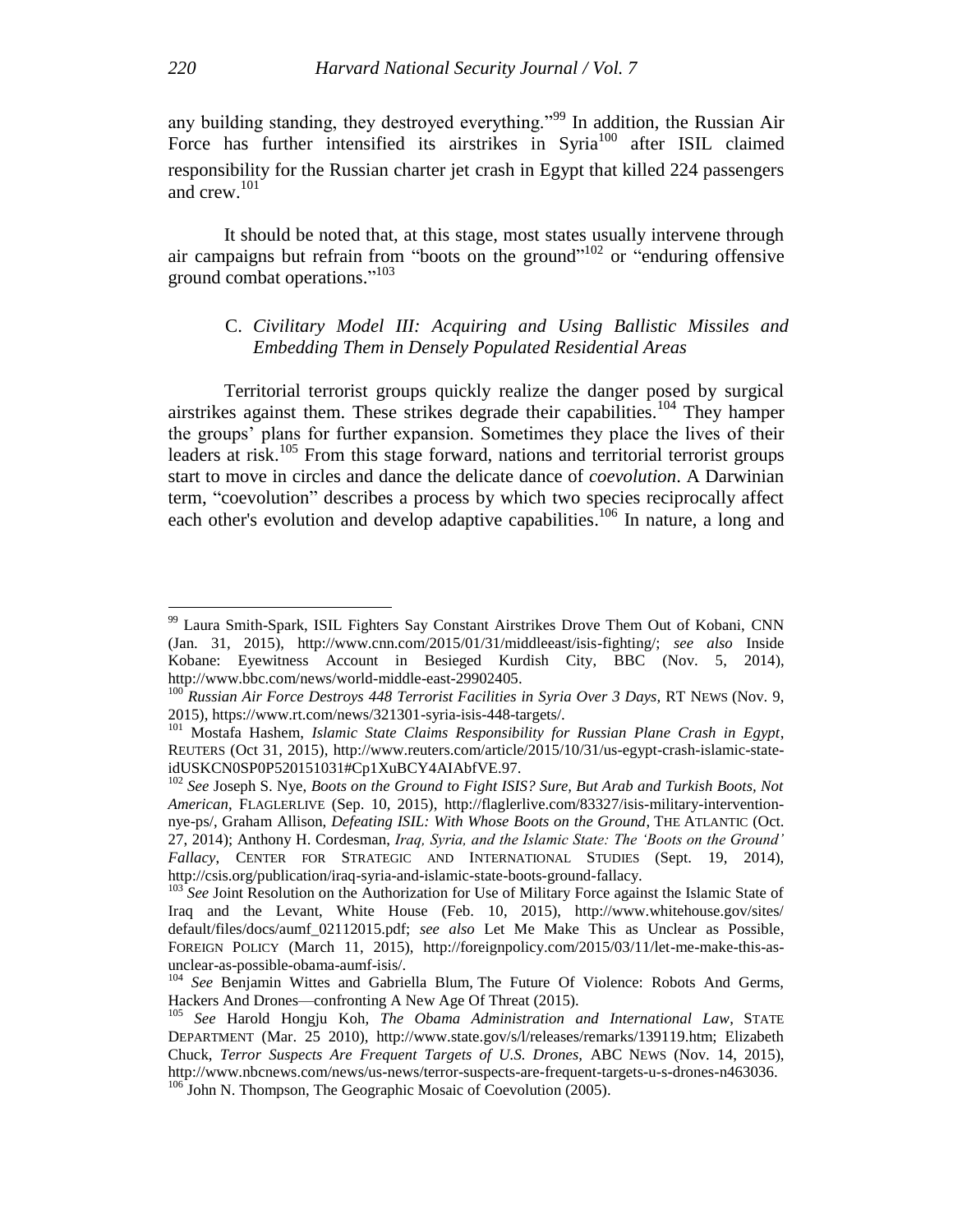lasting contest exists between predator and prey or parasite and host.<sup>107</sup> According to Darwin's natural selection theory, adaptive species have a better chance at survival than non-adaptive species, and those species that do not adapt eventually disappear. $108$ 

Territorial terrorist groups excel in terrorism, but they cannot directly confront fighter jets, drones, or cruise missiles. How might territorial terrorist groups adapt to airstrikes or cruise missiles in order to ensure their own survival?

# 1. Terrorocketing or Terroballistic Capabilities

In the course of their Model I and Model II evolutions, territorial terrorist groups acquire two fundamental resources: the land they control, and the civilians they govern within these territories. At Model III, they add a third component: rockets and short-range ballistic missiles. But military installations are not their prime intended targets—the groups gain this firepower with the intention of targeting civilian populations.

Consequently, we have witnessed a rapid growth in the numbers of rockets and short-range ballistic missiles held by terrorists.<sup>109</sup> This phenomenon was noted by former US Secretary of Defense Robert Gates, who said that some of these groups, like Hezbollah, maintain an "arsenal of rockets and missiles [that] now dwarfs the inventory of many nation-states."<sup>110</sup>

Let us explore Secretary Gates's statement. The reference to a missile arsenal, for example, needs some linguistic attention. For many people, this phrase still resonates with Cold War tones, when the U.S. and the Soviet Union rapidly expanded their nuclear stockpiles in an adversarial arms race, and many missiles stood on alert, ready to be fired.

In this context, Civilitary Theory distinguishes between the enormous stockpiles of missiles amassed by territorial terrorist groups like Hamas or Hezbollah inside their terroristates and the missile arsenals held by sovereign states. The use of similar terminology when describing stockpiles of missiles amassed by conventional states, as well as those of territorial terrorist groups, fails to capture the terroristic nature of missiles amassed by the latter. Nor does it capture the massive harm that their ballistic capabilities, which are fired

 $107$  Other examples of coevolution include the constant fight between antibiotics and virus resistance, pesticides and insects, stealth fighters and radar systems, hackers and firewalls, computer viruses and antivirus software, and other similar reciprocal phenomena.

<sup>&</sup>lt;sup>108</sup> Charles Robert Darwin, The Origin of Species (1859).

<sup>109</sup> *See* Steven Erlanger, *Growing Reach of Hamas's Rockets*, THE NEW YORK TIMES (Jul. 13, 2014), http://www.nytimes.com/interactive/2014/07/13/world/middleeast/the-growing-reach-ofhamas-rockets.html? r=0.

<sup>&</sup>lt;sup>110</sup> Robert M. Gates, Address at the National Defense University, Washington, D.C. (Sept. 29, 2008), http://www.defense.gov/qdr/gates-article.html.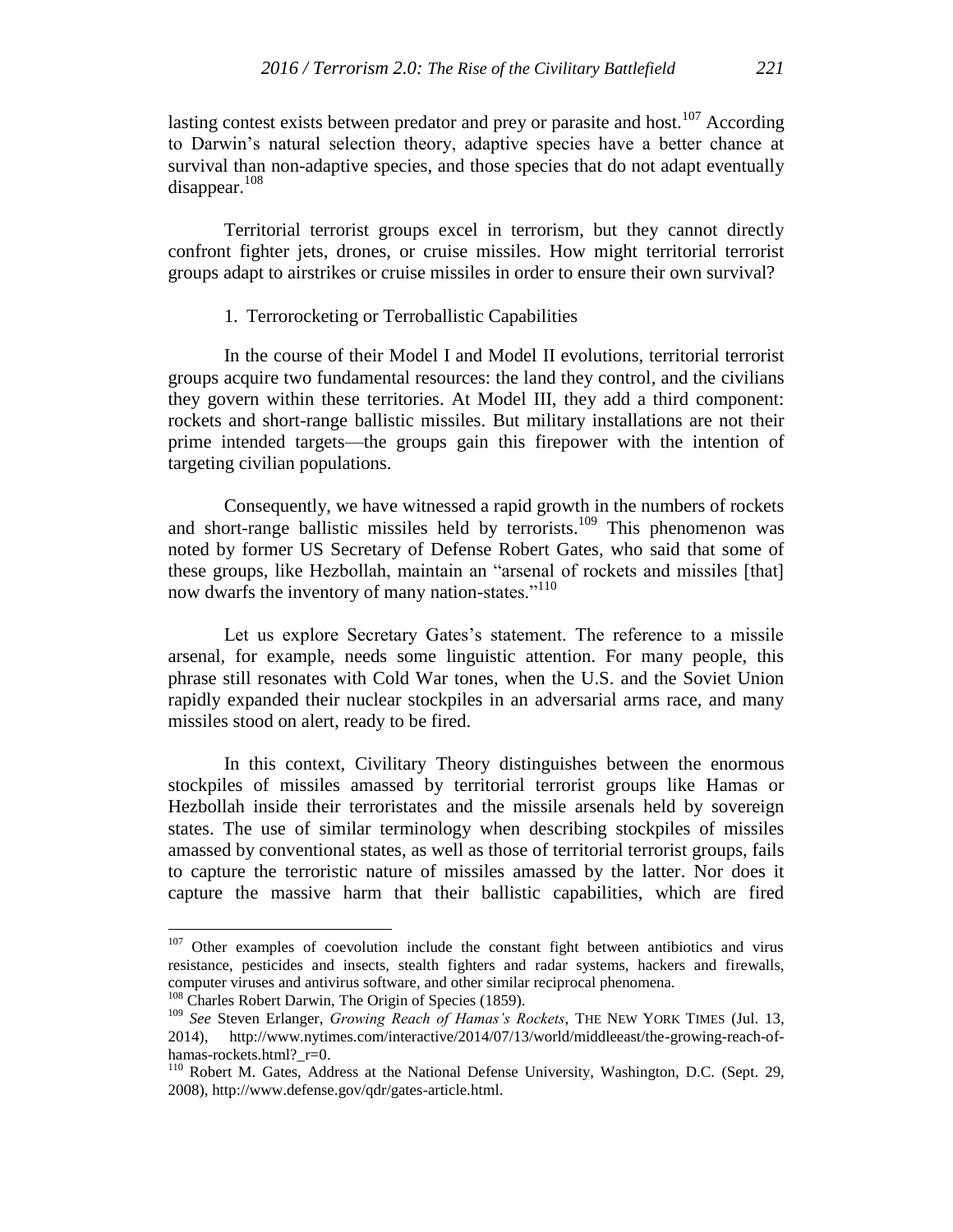intentionally on densely populated residential areas, inflict on civilians. Civilitary Theory seeks a contemporary term that connects the act itself with terrorism.

Therefore, Civilitary Theory refers to the rockets or missiles amassed by territorial terrorist groups as *terrorocketing* or *terroballistic capabilities*. Similarly, it describes the shooting of rockets or missiles by territorial terrorist groups not as missile attacks but as "terrorocketing" or "terroballistic attacks."

The strategic decision of territorial terrorist groups to acquire a large terroballistic capability changes the face of the modern battlefield. Furthermore, territorial terrorist groups need to find ways to successfully conceal their terroballistic capabilities and their respective launch pads from the enemy's intelligence and surgical airstrikes. What would be the perfect way to conceal their capabilities? The answer lies in an additional characteristic of Stage III of the civilitary battlefield.

# 2. The Strategy of Ascivilation

In anticipation of surgical airstrikes that will destroy their terroballistic capabilities, and to enable them to continue launching terroballistic attacks, territorial terrorist groups undertake a strategic process of *ascivilation*. This new term (a portmanteau of the words assimilation and civilian) refers to the strategic and deliberate assimilation of terroballistic capabilities and launching pads into densely populated civilian areas.

Ascivilation can be illustrated by Darwin's natural selection and adaptation theory. Evolutionary adaptation has yielded some incredible survival strategies in the natural world.<sup> $111$ </sup> Cryptic animal coloration, for example, enables certain animals to avoid, encounter, or escape danger by using markings to match the color and pattern of their surroundings.<sup>112</sup> A certain type of spider crab, commonly known as the "decorator crab," hides from predators by attaching local plants and animals from the surrounding habitat onto its back and legs.<sup>113</sup> This behavior enables decorator crabs to move about, perfectly camouflaged by their disguised backs. $114$ 

<sup>111</sup> *See* Peter FORBES, DAZZLED AND DECEIVED: MIMICRY AND CAMOUFLAGE (2011); *see also*  Aaron Sewell, *Aquarium Fish: Physical Crypsis: Mimicry and Camouflage*, ADVANCED AQUARIST (Mar. 2010), http://www.advancedaquarist.com/2010/3/fish2.

<sup>112</sup> *See* Martin Stevens and Sami Merilaita, *Animal Camouflage: Current Issues and New Perspectives*, 364 PHIL. TRANSACTIONS OF THE ROYAL SOC'Y B: BIOLOGICAL SCIS. 423–27 (2009).

<sup>113</sup> Kristin Hultgren and Jay Stachowicz, *Camouflage in Decorator Crabs*, *in* ANIMAL CAMOUFLAGE (M. Stevens and S. Merilaita ed., 2011). For a short movie about decorator crabs see https://www.youtube.com/watch?v=rUfp5lhtML0.  $\frac{114}{114}$  *Id.*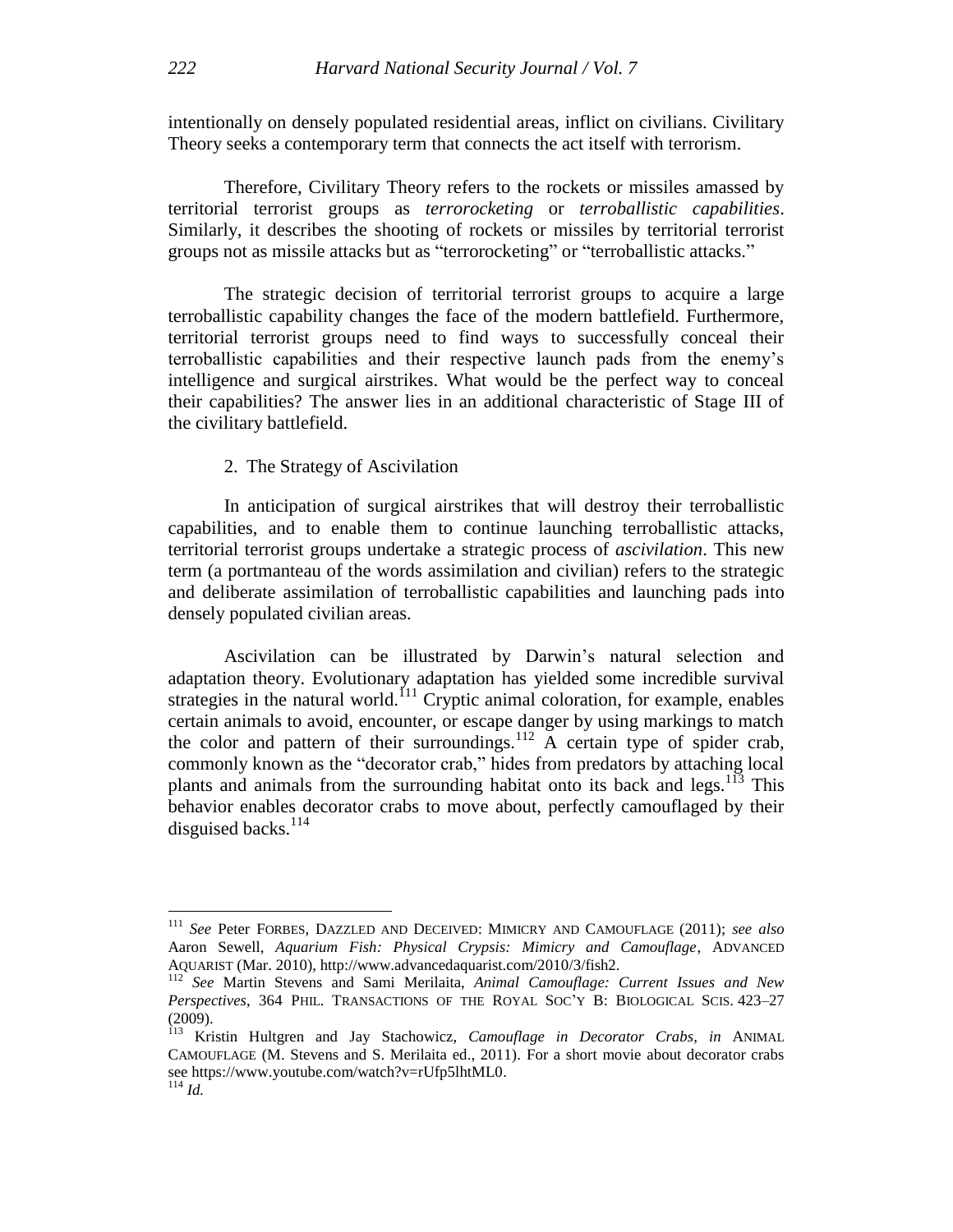Like the decorator crabs, territorial terrorists move about under the camouflage of the poor civilians. They "ascivilate" into their habitat and place the civilians of a neighborhood or of a village on their backs. Once the ascivilation process of the terrorists is complete, it is almost impossible to differentiate between terrorists and civilians, or between military targets and existing civilian infrastructures. 115

Many people use the phrase "human shields."<sup>116</sup> For the layperson, this term describes the deliberate placement of civilians near combat targets as a tactical move aimed to deter the enemy from attacking these targets.<sup>117</sup> Some observers may recall civilians literally tied to specific structures in order to defend military infrastructure during the first Gulf  $\text{War},^{118}$  or Bosnian Serbs who took UN peacekeepers hostage and used them as human shields against NATO airstrikes in the Balkans.<sup>119</sup>

From a terrorist perspective, both concepts—human shields and ascivilation—are similar insofar as both aim to shield military capabilities. Yet in practice, the term "human shield" may not capture the complexity, magnitude and severity of the new phenomenon of ascivilation*.* Civilitary Theory recognizes that some fundamental differences exist between the two.

Ascivilation is, first and foremost, a long-term strategic process and not a mere military tactic deployed in specific instances. Ascivilation requires a fundamental decision to invest money and time to develop proper techniques, skills, and strategy in order to purposely deploy advanced military capabilities in civilian neighborhoods. Simply put, the use of human shields involves placing civilians around existing military installations. Ascivilation, by contrast, reflects a strategic decision to deliberately place all military capabilities inside existing civilian neighborhoods.

In other words, asciviliation entails the systematic transformation of existing civilian neighborhoods into hybrid civilian-military installations. Human shielding is conducted, in most cases, on an ad hoc basis. It does not require

<sup>115</sup> <sup>115</sup> *See The Future Character of Conflict*, U.K. MINISTRY OF DEFENSE (2010), https://www.gov.uk/government/publications/future-character-of-conflict.

<sup>116</sup> *See, e.g.*, Michael N. Schmitt, *Human Shields in International Humanitarian Law*, 47 COLUM. J. TRANSNAT'L L. 293, 293 ("Human shielding involved the use of persons protected by international humanitarian law such as prisoners of war or civilians to deter attacks on combatants and military objectives. The tactic hardly represents a new battlefield phenomenon. Shielding occurred, for example, in both the American Civil War and the Franco-Prussian War."). <sup>117</sup> *Id.*

<sup>118</sup> *See Putting Noncombatants at Risk: Saddam's Use of "Human Shields,"* CENTRAL INTELLIGENCE AGENCY (Jan. 2003), https://www.cia.gov/library/reports/general-reports-1/iraq\_human\_shields.

<sup>119</sup> *See* Michael N. Schmitt, *Asymmetrical Warfare and International Humanitarian Law*, 62 A.F. L. REV. 1, 11–48 (2007); *see also* Dennis ROSS, STATECRAFT: AND HOW TO RESTORE AMERICA'S STANDING IN THE WORLD (2007).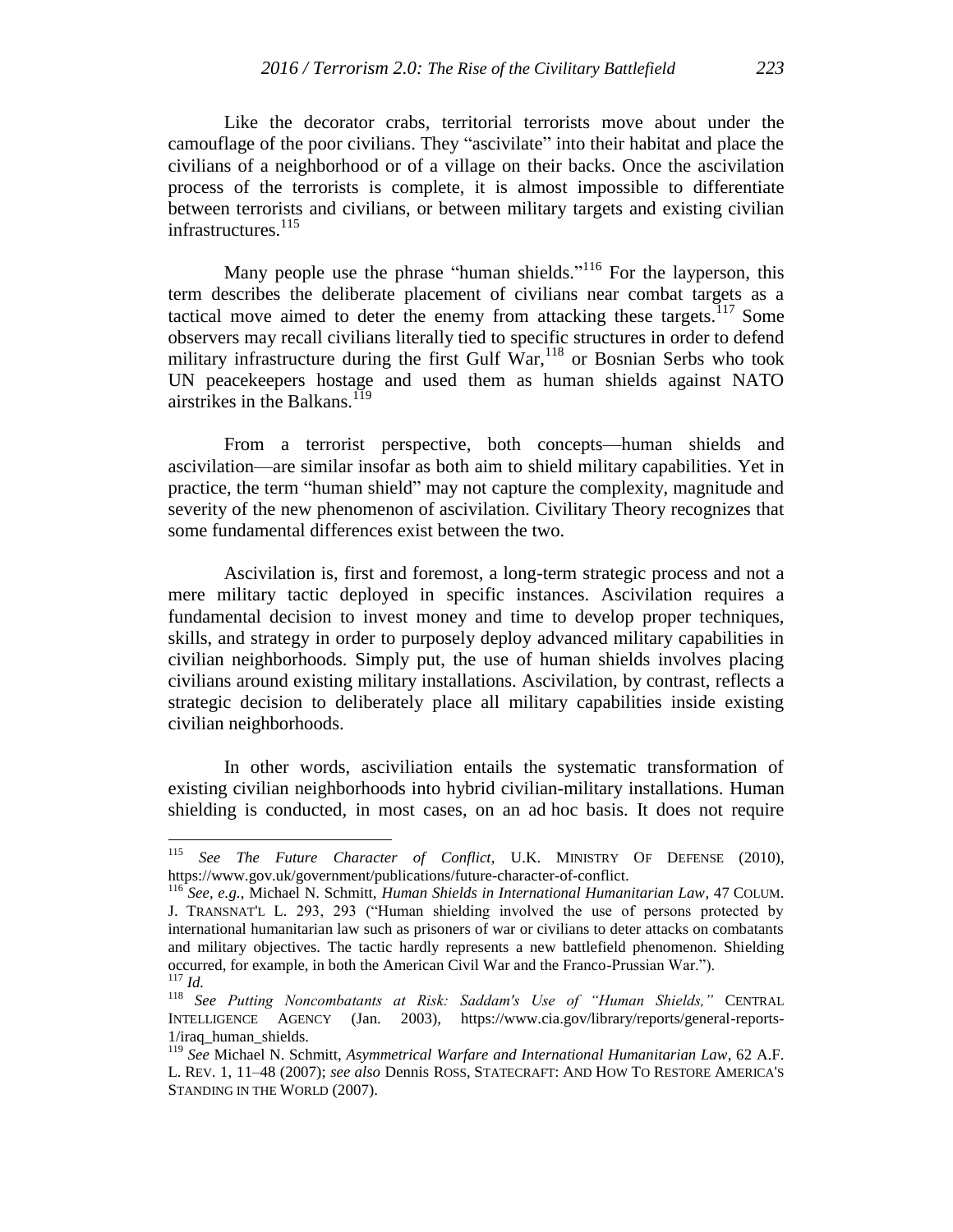significant preparation. The process of ascivilation can take years of preparation, and it creates a large-scale, permanent change on the ground (and in many cases, under the ground as well). A successful project of asciviliation in an urban location can also cost millions of dollars. Once the process of ascivilation is complete, territorial terrorist groups are willing to take more risks and become more aggressive. $120$ 

# III. Applying the Theory: Classifying 6 Territorial Terrorist Groups According to Models I, II and III

Civilitary Theory explains the evolution of certain terrorist groups in the 21st century. As noted above, the Theory presents three models: the first occurs when terrorist groups become territorial terrorist groups by acquiring land, governing civilians and establishing terroristates (Civilitary Model I); the second occurs when territorial terrorist groups terrorize different groups of civilians, whether within their territory, in nearby states, or around the world (Civilitary Model II); the third occurs when terrorists, in response to airstrikes, acquire terroballistic capabilities and then ascivilate them in densely populated residential areas (Civilitary Model III).

The chart below illustrates the evolution of the six territorial terrorist groups. The X-axis represents the stages (Model I, II, or III) and the Y-axis represents the progress of the territorial terrorist group in each model. For example, a group could be classified under "Model II" and also get a mark of "high progression." This means that the group has demonstrated all the patterns of Model I and Model II, but has not yet made the leap to Model III.

For example, ISIL has acquired land and governs civilians, all the patterns of Model I. It also demonstrates all the patterns of Model II, terrorizing different groups of civilians—in its territory, in nearby states and around the world—and has suffered serious airstrikes. Yet ISIL has not yet acquired terroballistic capabilities and has not strategically ascivilated. Based on this analysis, ISIL is classified under Model II with a mark of "high progress."

The models set forth are used as paradigms and ideal types to broadly illustrate the evolutionary trends of some terrorist groups. They are dynamic and somewhat fluid classifications, and some groups could arguably fit into more than one model.

<sup>120</sup> *See Nasrallah Threatens Israel: Our Rockets Can Reach Everywhere,* <sup>I</sup>24NEWS.TV (Nov. 4, 2014), http://www.i24news.tv/en/news/israel/diplomacy-defense/49805-141104-nasrallah-closeairports-israel-war-hezbollah.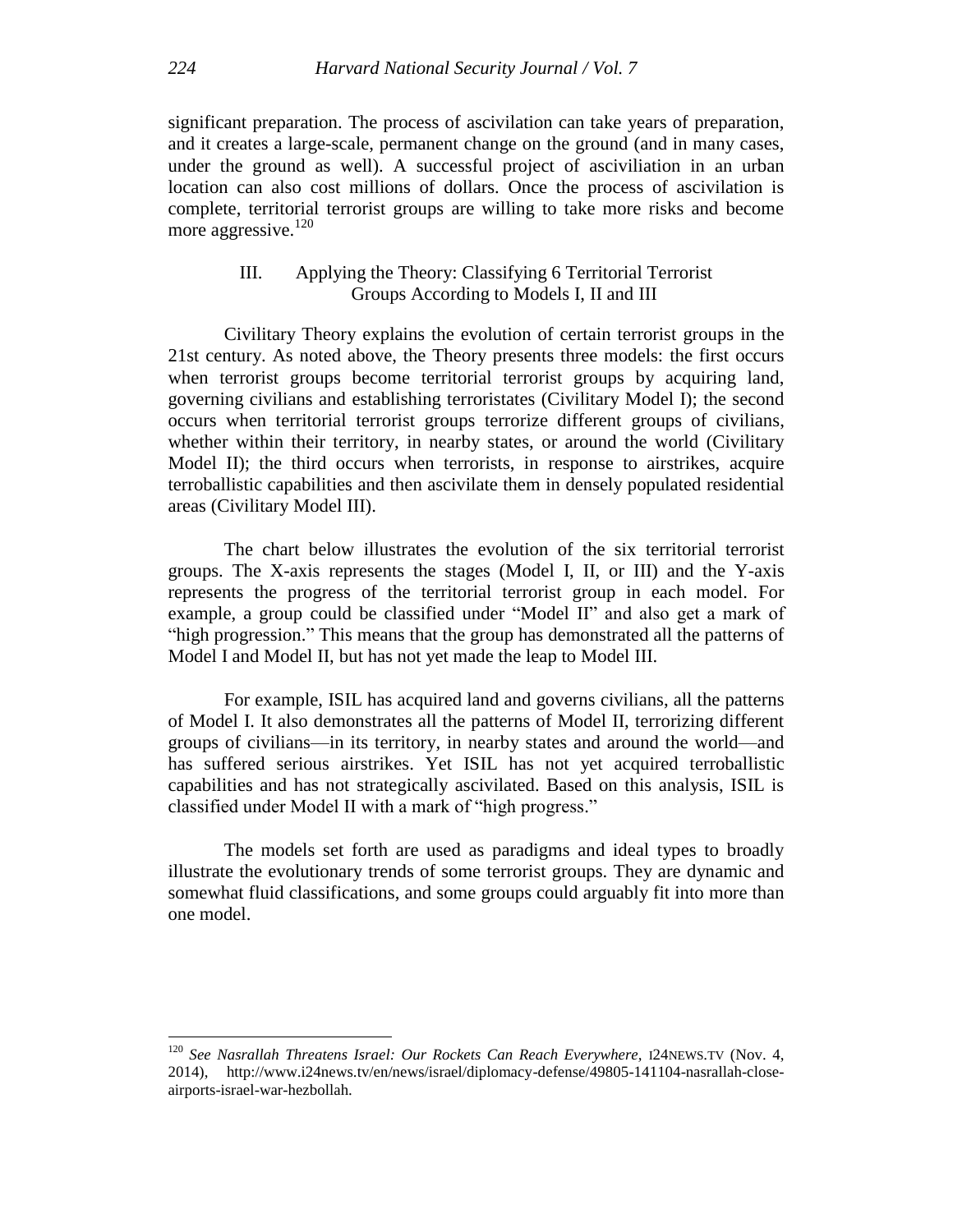

As noted in the chart, Hezbollah and Hamas are both classified under Model III, yet Hezbollah has gained high progress in Model III while Hamas has only achieved medium progress. The next three territorial terrorist groups—ISIL, Boko Haram and Ansar Beit Al-Maqdis—are classified under Model II. Of these three, ISIL has achieved furthest progress within the model, Boko Harm only medium progress and Ansar Beit Al-Maqdis only low progress. Lastly, the Houthis in Yemen are classified under Model I.

### A. *Model III types: Hamas and Hezbollah*

1. Hamas

 $\overline{a}$ 

Hamas has followed all three stages of Civilitary Theory as it gained territory and governed civilians (Model I), terrorized different groups of civilians within its land and in nearby states (Model II), and then, in response to airstrikes, acquired terroballistic capabilities and ascivilated them in densely populated residential areas (Model III).

Hamas evolved to be a territorial terrorist group and moved to Model I in 2007, after it took over the territory of the Gaza Strip and gained control over the lives of 1.8 million civilians.<sup>121</sup> Hamas then moved quickly to Model II: first, it

<sup>121</sup> S. Samuel and C. Rajiv, *The Hamas Takeover and Its Aftermath*, 31 STRATEGIC ANALYSIS 843, 843–51 (2007); *see also* MATTHEW LEVITT, HAMAS: POLITICS, CHARITY, AND TERRORISM IN THE SERVICE OF JIHAD (2007).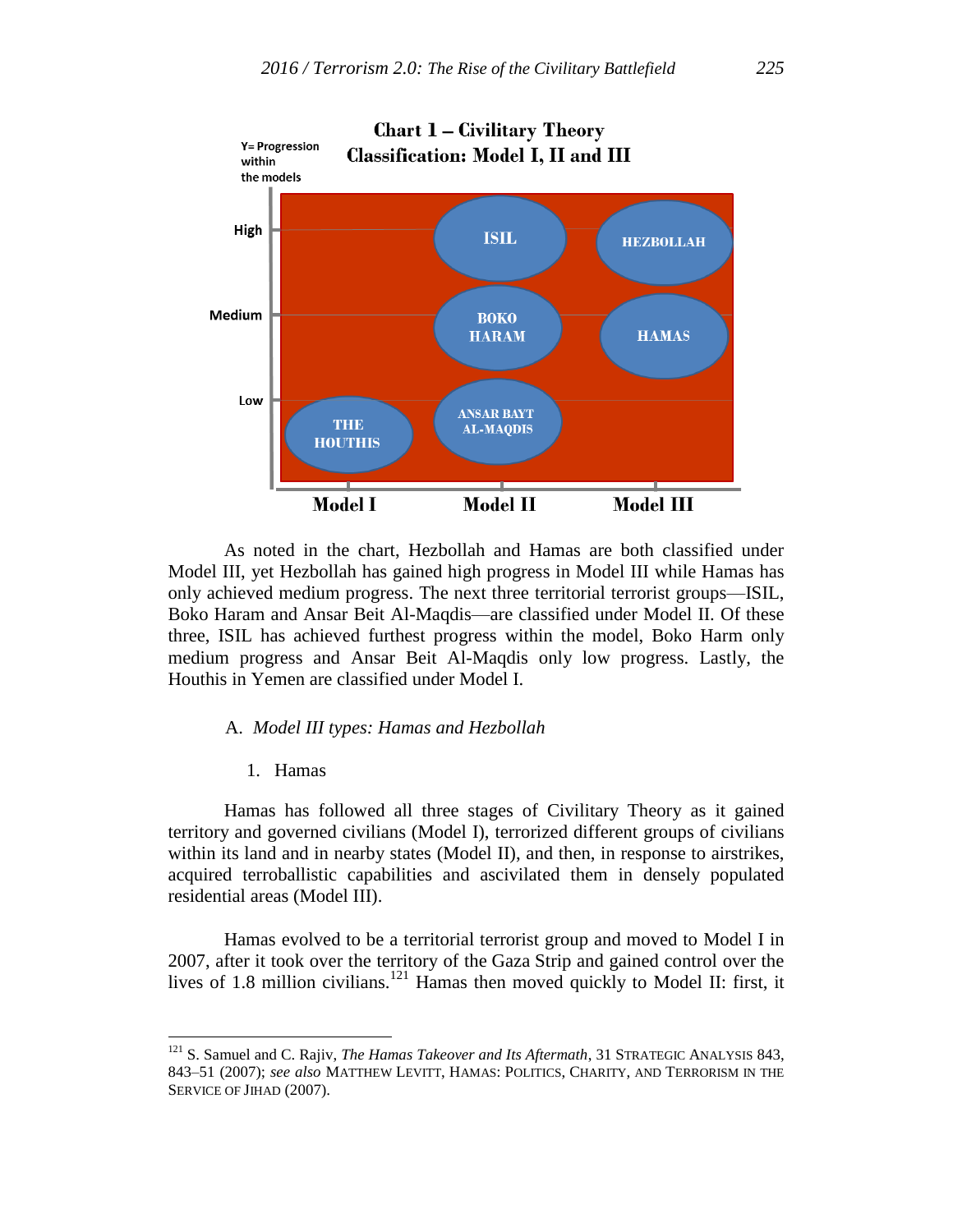terrorized its own civilians in Gaza; $122$  and second, it conducted terrorism against civilians in nearby states while shooting thousands of rockets into and launching numerous terror attacks against Israel.<sup>123</sup> (However, it should be noted that Hamas activities apparently do not meet the final criterion of Model II, as there are no reports indicating its involvement in terrorist attacks around the world).

Since Hamas took over Gaza, it has had three major clashes with Israel— Operations Cast Lead in  $2008$ , <sup>124</sup> Pillar of Defense in  $2012$ , <sup>125</sup> and Protective Edge in 2014. <sup>126</sup> In all of these clashes, Hamas had no answer to Israel's aerial superiority. In the past, Hamas mostly fired short range homemade Kassam rockets and mortars.<sup>127</sup> But Hamas has slowly introduced better and more sophisticated terroballistic capabilities and enhanced its ability to execute terroballistic attacks deeper into Israeli territory.<sup>128</sup> In order to shield these terroballistic capabilities from aerial attacks, Hamas has also ascivilated its missiles in densely civilian populated areas in Gaza, transformed residential complexes into military installations<sup>129</sup> and even shot from the vicinity of UN

See Nathan J. Brown, Gaza Five Years On: Hamas Settles In, Carnegie Endowment for International Peace (June 11, 2012), http://carnegieendowment.org/2012/06/11/gaza-five-yearson-hamas-settles-in.

<sup>123</sup> *See* Minna Saarnivaar, Suicide Campaigns as a Strategic Choice: The Case of Hamas, POLICING 2.4 (2008): 423–433.

<sup>&</sup>lt;sup>124</sup> See Sergio Catignani, Variation on a Theme: Israel's Operation Cast Lead and the Gaza Strip Missile Conundrum, 154.4 THE RUSI JOURNAL 66-73 (2009).

<sup>125</sup> *See* Shmuel Tzabag, *Operation Pillar of Defense: Lessons for Modern Warfare*, 7.3 ISRAEL JOURNAL OF FOREIGN AFFAIRS 79-93 (2013):.

<sup>&</sup>lt;sup>126</sup> See Anat Kurz and Shlomo Brom, THE LESSONS OF OPERATION PROTECTIVE EDGE (2014), http://www.inss.org.il/uploadImages/systemFiles/ZukEtanENG\_final.pdf.

<sup>127</sup> *See* Lian Zucker and Edward H. Kaplan, *Mass Casualty Potential of Qassam Rockets*, 37.3 STUDIES IN CONFLICT & TERRORISM 258-266 (2014).

<sup>&</sup>lt;sup>128</sup> The year 2008 saw a dramatic increase in the extent of Hamas rocket fire and mortar attacks on Israel, with a total of 3,278 rockets and mortar shells landing in Israeli territory (1,750 rockets and 1,528 mortar shells). These numbers are double those of 2007 and 2006, years that marked a fivefold increase over prior years. There was also a significant increase in the number of Israeli residents exposed to rocket fire. Prior to 2008, the city of Sderot (about 20,000 residents), as well as villages around the Gaza Strip, were the main targets of rocket fire and mortar shelling. In 2008, the cities of Ashkelon and Netivot came under attack by Grad artillery rockets with a range of about 20 kilometers. November 2012 witnessed a major escalation of Hamas rocket capabilities as the Iranian Fajr-5 artillery rocket was employed for the first time. With a range of about 75 kilometers, it had twice the range of rockets previously used by Hamas, and brought Tel Aviv and Jerusalem within range of Hamas attacks. *Hamas Rockets*, GLOBAL SECURITY, http://www.globalsecurity.org/military/world/para/hamas-qassam.htm.

<sup>129</sup> *See UNRWA Strongly Condemns Placement of Rockets in School*, UNITED NATIONS RELIEF AND WORKS AGENCY FOR PALESTINE REFUGEES IN THE NEAR EAST (July 17, 2014), http://www.unrwa.org/newsroom/press-releases/unrwa-strongly-condemns-placement-rockets-

school; *UNRWA Condemns Placement of Rockets, for a Second Time, in One of Its Schools*, UNITED NATIONS RELIEF AND WORKS AGENCY FOR PALESTINE REFUGEES IN THE NEAR EAST (July 22, 2014), http://www.unrwa.org/newsroom/press-releases/unrwa-condemns-placement-rocketssecond-time-one-its-schools.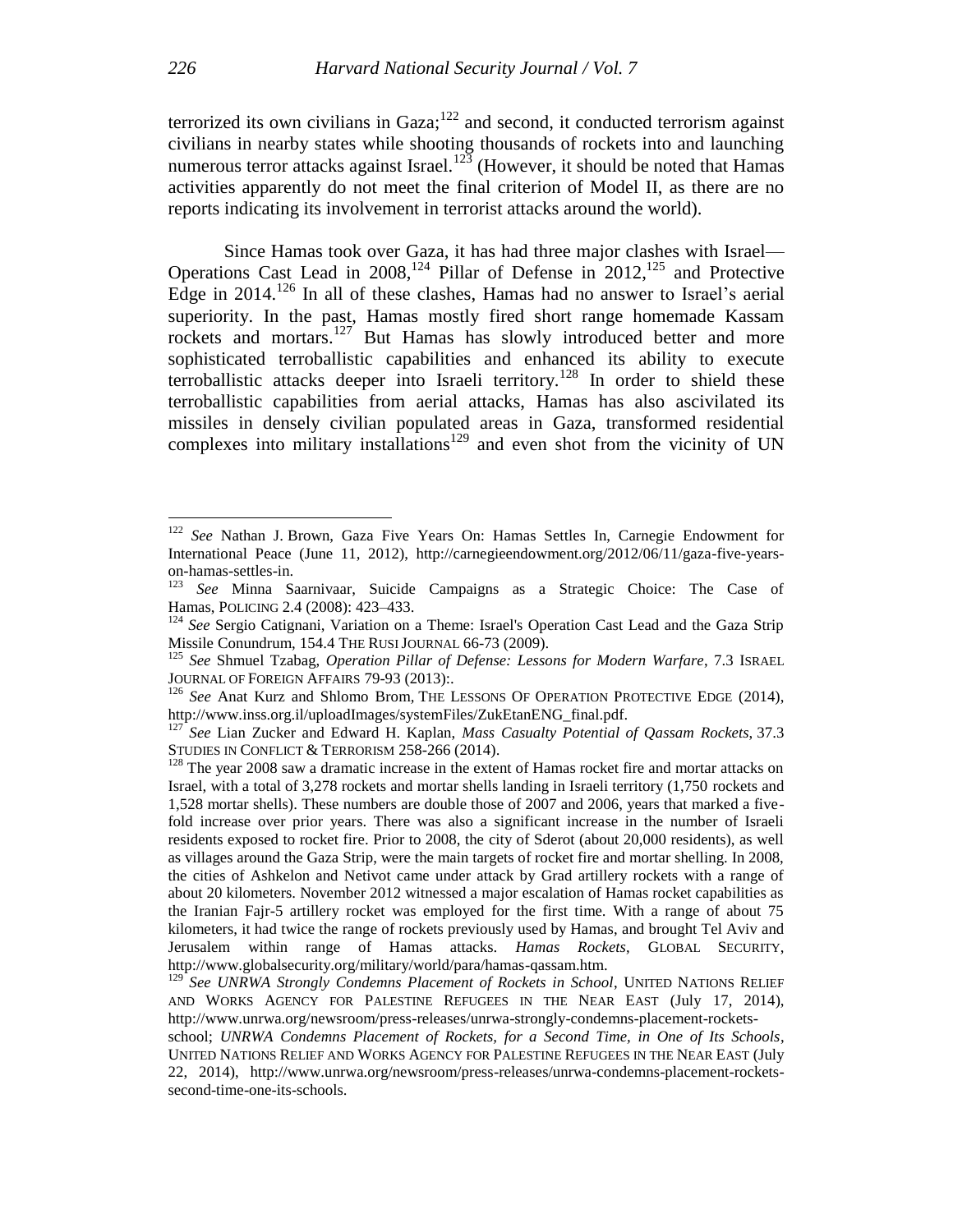facilities.<sup>130</sup> In August 2014, President Obama acknowledged the tragic outcomes of this strategy by noting that "Hamas acts extraordinarily irresponsibly when it is deliberately siting rocket launchers in population centers, putting populations at risk because of that particular military strategy. . . . I've also expressed my distress at what's happened to innocent civilians, including women and children, during the course of this process."<sup>131</sup> Hamas executed numerous terroballistic attacks on densely populated areas in Israel. During operation Protective Edge in 2014, Hamas shot more than 4,500 missiles from Gaza into Israeli civilian areas, covering most areas in Israel. $^{132}$ 

#### 2. Hezbollah

Hezbollah is classified, like Hamas, under Model III. It emerged as a Model I group once it gained de facto control over the territory of the Bekaa Valley area and the south of Lebanon, where it governs the lives of many civilians.<sup>133</sup> Hezbollah advanced quickly to Model II. For example, since the early stages of the Syrian crisis, Hezbollah has executed terrorism across the border, against Syrian civilians.<sup>134</sup> According to U.N. reports, Hezbollah has been involved in Syria in massacres, widespread attacks on civilians, systematic murder, torture, rape, and enforced disappearance, amounting to crimes against humanity.<sup>135</sup> Hezbollah's troops are also active in Iraq.<sup>136</sup> In addition, Hezbollah has shot thousands of rockets into civilian settings in northern Israel.<sup>137</sup>

Hezbollah has planned and executed many terrorist attacks around the world through its clandestine External Security Organization.<sup>138</sup> With massive

<sup>135</sup> *Id.*

<sup>130</sup> *See Interview of U.N. Official John Ging Director of the Operational Division at OCHA* (CBS News broadcast July 30, 2014), http://www.cbc.ca/player/News/Politics/Power%2B&%2B Politics/ID/2479781349/ ("The militants, Hamas, and the other armed groups, they are firing also their weaponry, the rockets, into Israel from the vicinity of these [UN] installations and housing and so on, so the combat is being conducted very much in a residential built up area.").

<sup>&</sup>lt;sup>131</sup> See Remarks by President Obama at Press Conference After the 2014 U.S.-Africa Leaders' Summit, THE WHITE HOUSE, (Aug. 6, 2014), https://www.whitehouse.gov/photos-andvideo/video/2014/08/06/president-obama-holds-press-conference-us-african-leaderssummit#transcript.

<sup>132</sup> *See* Daniel Rubenstein, *Key Moments in a 50-Day War: A Timeline*, THE JERUSALEM CENTER FOR PUBLIC AFFAIR, http://jcpa.org/timeline-key-moments-gaza-war/.

<sup>&</sup>lt;sup>133</sup> Eitan Azani, Hezbollah: The Story of the Party of God From Revolution to Institutionalization (2011).

<sup>134</sup> *Independent International Commission of Inquiry on the Syrian Arab Republic*, UNITED NATIONS OFFICE OF THE HIGH COMMISSIONER FOR HUMAN RIGHTS (Aug. 13, 2014), http://www.ohchr.org/EN/HRBodies/HRC/IICISyria/Pages/IndependentInternationalCommission. asx.

<sup>136</sup> *Echoes of Syria: Hezbollah Reemerges in Iraq*, INSTITUTE FOR THE STUDY OF WAR (April 2014), http://iswiraq.blogspot.com/2014/08/echoes-of-syria-hezbollah-reemerges-in.html.

<sup>&</sup>lt;sup>137</sup> See Uzi Rubin, *The Rocket Campaign Against Israel During the 2006 Lebanon War*, BEGIN-SADAT CENTER FOR STRATEGIC STUDIES (2007).

<sup>&</sup>lt;sup>138</sup> See Statement of the Australian Parliament on Hizballah's External Security Organization, www.aphref.aph.gov.au-house-committee-pjcis-hizballah\_eso-subs-sub2.pdf ("ESO continues to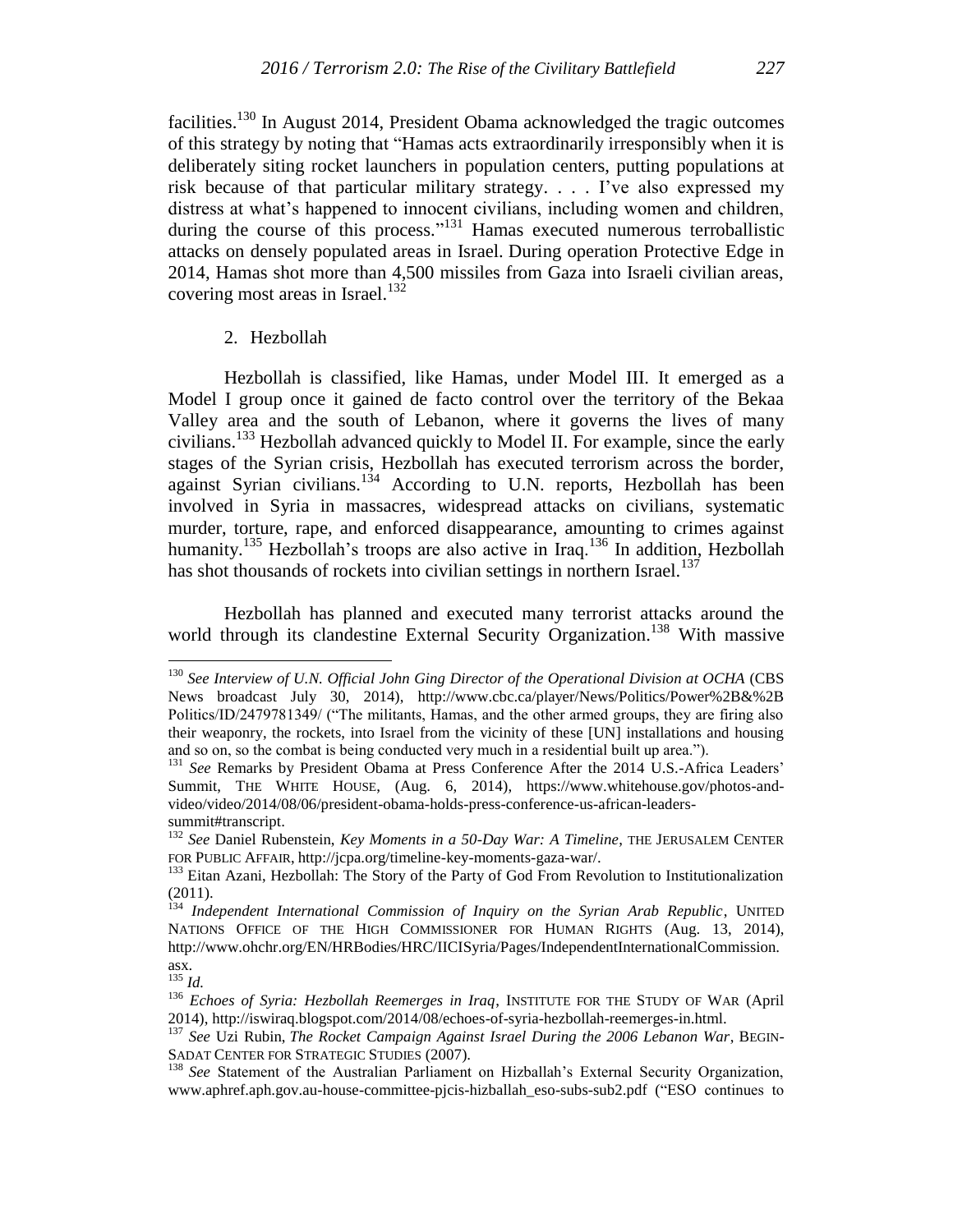support from Iran, Hezbollah has acquired and developed unprecedented terroballistic capabilities, and has ascivilated them in densely populated residential locations and villages in Lebanon in order to shield the group from attack. These acts moved Hezbollah from Model II to Model III. Hezbollah has evolved further than Hamas within Model III not only because its terroballistic arsenal is much bigger, but also because its transnational terrorist activity including executing terrorism in different parts of the world—is considered by some academic experts to be sophisticated.<sup>139</sup>

#### B. *Model II Types: Boko Haram, ISIL and Ansar Bayt al-Maqdis*

The ideal Model II type is a territorial terrorist group that has progressed through the first stage—gained territory and governed civilians—and is executing terrorism against different groups of civilians, whether in their territory, in nearby states or around the world. Yet, the three Model II territorial groups detailed below have not yet made the strategic decision to acquire terroballistic capabilities and to ascivilate them in densely populated residential areas. Therefore, these groups remain in Model II.

#### 1. Boko Haram

Boko Haram, which means "Western Civilization is Forbidden," is part of a movement whose primary aim has been to establish an Islamic state based on Shari'a law, with a secondary aim being the wider imposition of Islamic rule beyond Nigeria.<sup>140</sup> Boko Haram clashed with the Nigerian government for years with a bombing campaign that targeted churches, mosques, government buildings, and police stations.<sup>141</sup> It is only since 2009 that the group has started to evolve into a territorial terrorist group with the seizure of land in northeast Nigeria, one of the country's poorest regions.

Boko Haram today controls about 20,000 square miles of territory—an area the size of Belgium—and administers the lives of more than 1.7 million

operate on a global basis gathering intelligence to be used in terrorist attack planning, collecting money by both legal and illegal methods, recruiting and training terrorists and acquiring weapons.").

<sup>139</sup> *See, e.g.*, MATTHEW LEVITT, HEZBOLLAH: THE GLOBAL FOOTPRINT OF LEBANON'S PARTY OF GOD (2013) (explaining why Hezbollah is seen as such a global threat by painting a compelling picture of Hezbollah's terror activities not just in the Middle East but throughout Europe, Asia, Africa, and North and South America).

<sup>140</sup> *See U.K. Country Information and Guidance Nigeria: Fear of Boko Haram*, UNITED KINGDOM HOME OFFICE (June 2015), https://www.gov.uk/government/uploads/system/uploads/ attachment\_data/file/435251/CIG\_NIG\_Fear\_of\_Boko\_Haram\_v1\_0.pdf.

<sup>141</sup> *See* Freedom C. Onuoha, *The Islamic Challenge: Nigeria's Boko Haram Crisis Explained*, 19.2 AFRICAN SECURITY REVIEW 54-67 (2010); Peter J. Pham, *Boko Haram's Evolving Threat*, 20 AFRICA SECURITY BRIEFS 1 (2012).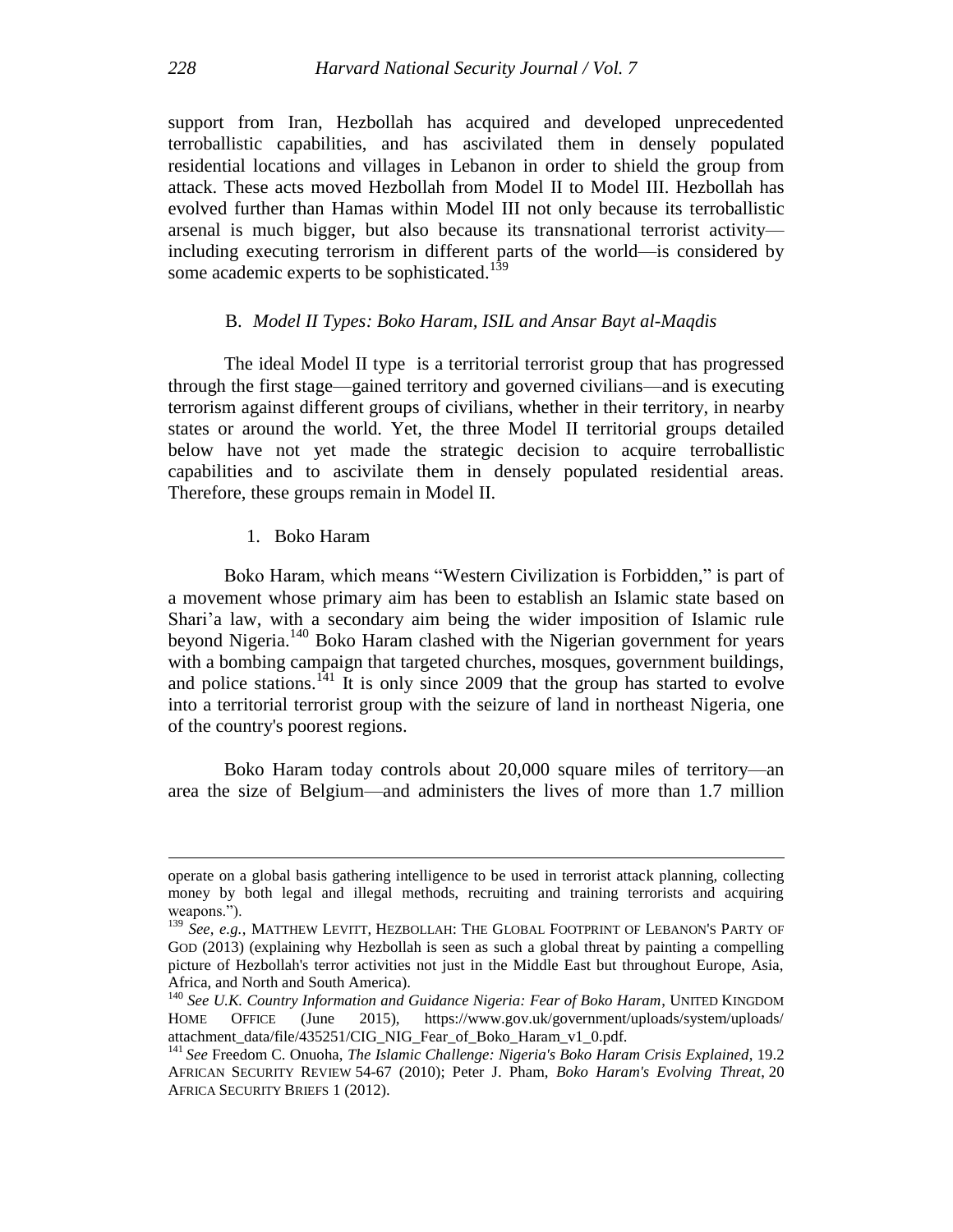people.<sup>142</sup> In keeping with Civilitary Theory, Boko Haram first terrorized local civilians. Boko Haram overtook ISIL as the world's deadliest terror group in 2014,<sup>143</sup> responsible for 6,644 deaths (an increase of 317% from 2013).<sup>144</sup> Due to the increase in deadliness of Boko Haram, Nigeria now has the second highest number of deaths, behind Iraq.<sup>145</sup>

The group appears to be well organized and it possesses sophisticated weaponry financed through robbery, extortion and ransom.<sup>146</sup> As a result, over one million people have been internally displaced from within northern Nigeria, and the flow of Nigerian refugees to neighboring countries continues to rise.<sup>147</sup> In addition, it has executed terrorist attacks against civilians in nearby states $148$ mainly in Chad<sup>149</sup> Cameroon<sup>150</sup> and Niger.<sup>151</sup> Boko Haram's activities have remained focused on the regional level. There are no indications of its involvement in terrorist attacks around the world.

The U.S. maintains a drone base in the region, from which it conducts surveillance flights to monitor Boko Haram<sup>152</sup> and has also provided training,

<sup>&</sup>lt;sup>142</sup> Boko Haram Is Now a Mini-Islamic State, With Its Own Territory, THE TELEGRAPH (Jan. 2015), http://www.telegraph.co.uk/news/worldnews/africaandindianocean/nigeria/11337722/ Boko-Haram-is-now-a-mini-Islamic-State-with-its-own-territory.html. *See also Boko Haram Incident Map: September 2014 – January 2015*, EDINBURGH INTERNATIONAL (Jan. 16, 2015), http://edinburghint.com/insidetrack/boko-haram-incident-map-september-2014-january-2015/. <sup>143</sup> *See* GLOBAL TERRORISM INDEX, *supra* at 42.

 $^{144}$  *Id.* 

 $^{145}$  *Id.* 

 $146$  U.K. Country, supra at 140.

<sup>147</sup> *Id. See also* Mausi Segun, A Long Way Home: Life for the Women Rescued From Boko Haram, FOREIGN AFFAIRS (July 28, 2015), https://www.foreignaffairs.com/articles/africa/2015-07- 28/long-way-home; Those Terrible Weeks in Their Camp: Boko Haram Violence Against Women and Girls in Northeast Nigeria, FOREIGN AFFAIRS (Oct. 27, 2014), http://www.hrw.org/report/2014/10/27/those-terrible-weeks-their-camp/boko-haram-violenceagainst-women-and-girls.

<sup>148</sup> Yaroslav Trofimov**,** *Expanding Beyond Nigeria, Boko Haram Threatens Region,* THE WALL ST. J. (Dec. 3, 2015), http://www.wsj.com/articles/expanding-beyond-nigeria-boko-haramthreatens-region-1449138601.

<sup>149</sup> *See* Suspected Boko Haram Triple Suicide Bombing Kills 27 at Chad Market Nigeria's Boko Haram, HUFFINGTON POST (Dec. 5, 2015); Chad Declares State Of Emergency In Boko Haram-Hit Region, REUTERS (Nov. 9, 2015), http://www.reuters.com/article/us-nigeria-violence-chadidUSKCN0SY2E620151109#KTghxvZBg9rK0AG5.99.

<sup>150</sup> *Boko Haram Crosses Border, Kills About 30 in Northern Cameroon*, CNN (Sept. 4, 2015), http://edition.cnn.com/2015/09/03/africa/boko-haram-cameroon-violence/.

<sup>151</sup> *See Niger Says Boko Haram Gunmen Kill 18 in Village Bordering Nigeria*, REUTERS (NOV. 26, 2015), www.reuters.com/article/us-nigeria-violence-niger-iduskbn0tf1i520151126#qujjuztiedh0 vvfk.97.

<sup>&</sup>lt;sup>152</sup> Pentagon Set to Open Second Drone Base in Niger as It Expands Operations in Africa, THE WASHINGTON POST (Sept. 1, 2014), https://www.washingtonpost.com/world/nationalsecurity/pentagon-set-to-open-second-drone-base-in-niger-as-it-expands-operations-inafrica/2014/08/31/365489c4-2eb8-11e4-994d-202962a9150c\_story.html?hpid=z1.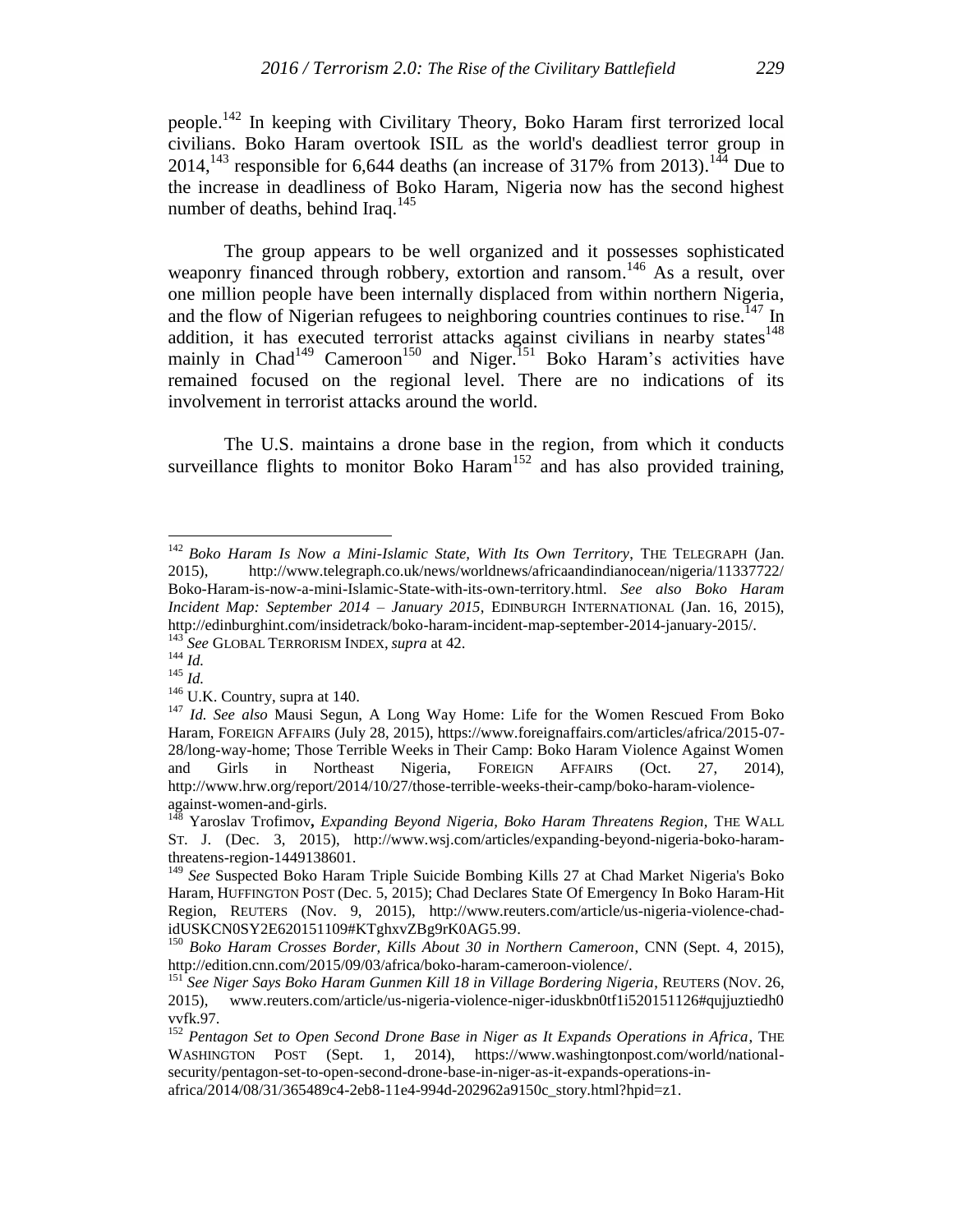some equipment, and financial assistance to the Nigerian military.<sup>153</sup> The Nigerian leadership has publicly called for the United States to increase its involvement and to fight against Boko Haram in the same way it fights  $ISIL$ <sup>154</sup> But Boko Haram does not face the threat of a substantial air campaign against it, so the group's evolution has halted for now at Model II.

2. ISIL

ISIL evolved to Model I once it exploited overall instability in Iraq and Syria and began its territorial expansion.<sup>155</sup> On June 29, 2014, ISIL proclaimed itself a "caliphate."<sup>156</sup> In many areas it governs, ISIL operates a primitive but rigid administrative system that comprises the al-Hisbah morality police, the general police force, courts, tax collection and entities managing recruitment, tribal relations, finance,  $157$  and education.<sup>158</sup>

According to Model II, territorial terrorist groups terrorize civilians within their territories, in nearby states and around the world. Shortly after its June 2014 proclamation, ISIL approached Model II by terrorizing the local populations in Iraq and Syria.<sup>159</sup> ISIL abducted hundreds of schoolboys, women, and journalists.<sup>160</sup> The group has tortured civilians and forced minorities to either convert or flee.<sup>161</sup> Numerous reports suggest that ISIL's mass atrocities amount to crimes against humanity in Syria and Iraq alike.<sup>162</sup>

<sup>153</sup> *U.S. to Boost Military Aid to Nigeria for Boko Haram Fight*, FOREIGN POLICY (July 16, 2015), http://foreignpolicy.com/2015/07/16/u-s-to-boost-military-aid-to-nigeria-for-boko-haram-fight/.

<sup>154</sup> *Nigerian President Goodluck Jonathan Wants U.S. Troops to Fight Boko Haram*, THE WALL ST. J. (Feb*.* 15, 2015), http://www.wsj.com/articles/nigerian-president-wants-u-s-troops-to-fightboko-haram-1423850893.

<sup>155</sup> *See* Boaz Ganor, *Four Questions on ISIS: A "Trend" Analysis of the Islamic State,*  PERSPECTIVES ON TERRORISM 9.3 (2015), http://www.terrorismanalysts.com/pt/index.php/ pot/article/view/436/html.

<sup>&</sup>lt;sup>156</sup> See ISIS Declares New Islamist Caliphate; Militant Group Declares Statehood, Demands Allegiance From Other Organizations, THE WALL ST. J. (June 29, 2014), http://www.wsj.com/articles/isis-declares-new-islamist-caliphate-1404065263.

<sup>157</sup> *See* Tom Keatinge, *The Financial Fight Against Daesh*, THE ROYAL UNITED SERVICES INSTITUTE COMMENTARY (March 2015), https://www.rusi.org/commentary/financial-fight-againstdaesh and Ahmad Abbas, *Terrorism 2.0: How IS developed new techniques to achieve is goals*, DAILY NEW EGYPT (Jan. 20, 2016), http://www.dailynewsegypt.com/2016/01/20/terrorism-2-0 how-is-developed-new-techniques-to-achieve-its-goals/.

<sup>158</sup> *See* Jessica Lewis, *The Islamic State: A Counter Strategy for a Counter State*, INSTITUTE FOR THE STUDY OF WAR (July 2014), http://www.understandingwar.org/sites/default/files/Lewis-Center%20of%20gravity.pdHRCouncil/CoISyria/HRC\_CRP\_ISIL\_14Nov2014.pdf; *The Fortunes of War, the Islamic State has Made Some Gains, But Is Far From Winning*, THE ECONOMIST (May 30, 2015), http://www.economist.com/news/middle-east-and-africa/21652312-islamic-state-hasmade-some-gains-far-winning-fortunes-war.

<sup>159</sup> *Id.*

<sup>160</sup> *Id.*

<sup>161</sup> *Id. See also* P. Cockburn, The Rise of Islamic State: ISIS and the New Sunni Revolution (2015).

<sup>162</sup> *See* United Nations Office of the High Commissioner for Human Rights*, supra* at 134.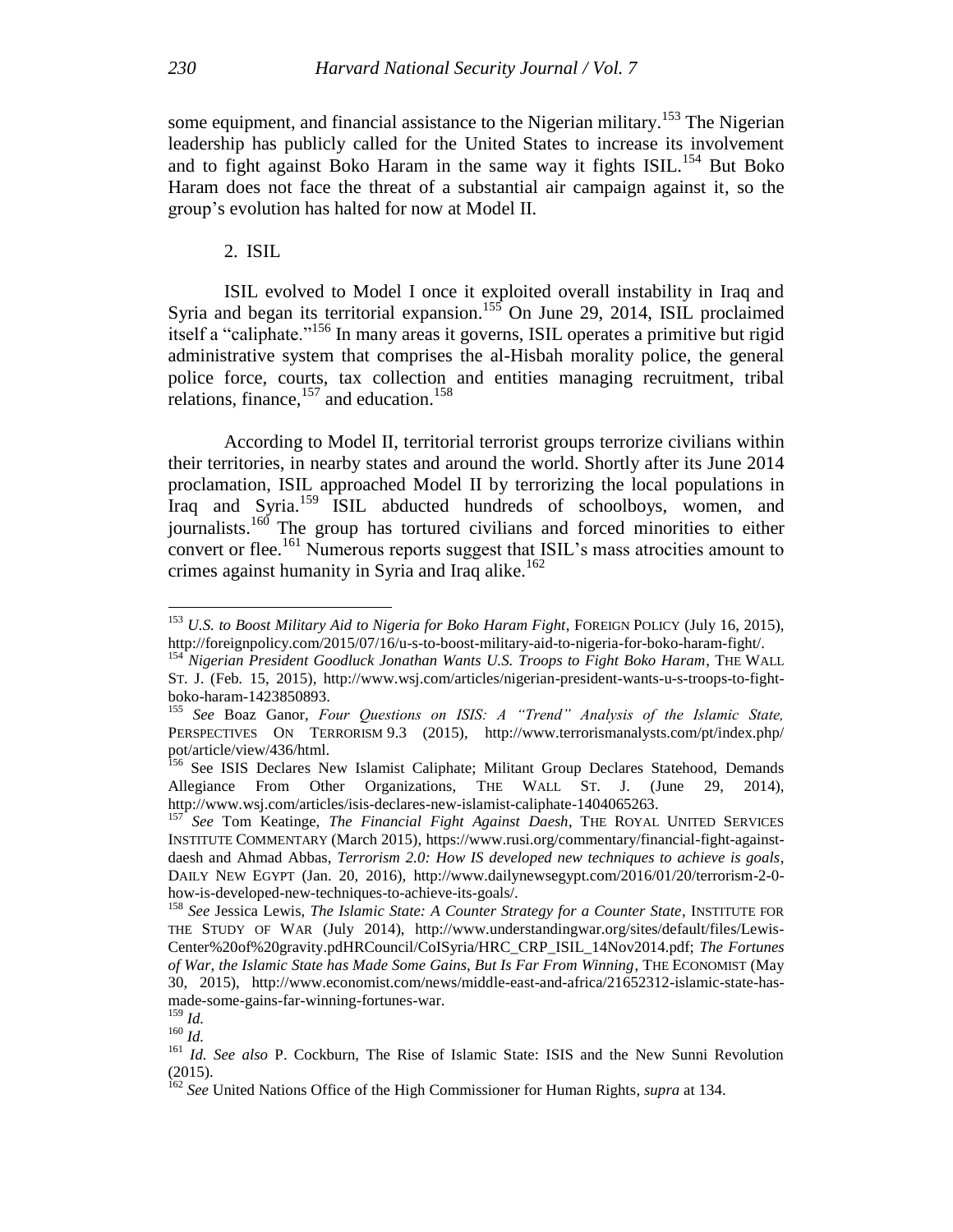Moreover, in line with Civilitary Model II, ISIL facilitates and executes terrorist attacks around the world. According to various sources, between October 2014 and August 2015, ISIL has directed terrorist attacks in numerous counties such as France, Libya, Lebanon, Egypt, Tunisia, Yemen, Afghanistan and Kuwait, while other terrorist attacks in Australia, Algeria, Canada, United States, and Denmark are also believed to be linked to or inspired by the territorial terrorist group.<sup>163</sup> In light of ISIL's terrorist attacks around the world, between October 2014 and August 2015 law enforcement agencies arrested ISIL operatives and suspected supporters in Australia, Canada, United States, Saudi Arabia, France, Morocco, Belgium, Germany, Israel, Bangladesh, Spain, Tunisia, Malesia, Turkey, Kosovo, the United Kingdom and Italy.<sup>164</sup>

ISIL previously relied on so-called "lone wolf" actors that were simply inspired by ISIL to carry out attacks abroad on their own—including several incidents in the U.S.<sup>165</sup> Recently, however, ISIL appears to be embarking on complicated, commanded and controlled multi-actor external operations<sup>166</sup> and is developing a specific group within its organization dedicated to launching terrorist attacks around the world.<sup>167</sup> As a result, in October 2015, ISIL staged a massive terrorist attack in Ankara, Turkey, killing nearly 100 civilians and injuring hundreds.<sup>168</sup> In November 2015, ISIL executed a double bombing in Lebanon (43 civilians dead), <sup>169</sup> claimed credit for bringing down a Russian airliner over Egypt  $(224$  civilians dead),<sup>170</sup> claimed a series of unprecedented terrorist attacks in Paris<sup>171</sup> (more than 130 civilians dead and 350 injured in the

<sup>163</sup> *See* Karen Yourish, Derek Watkins, and Tom Giratkanon, *Where ISIS Has Directed and Inspired Attacks Around the World*, NY TIMES (Nov. 17, 2015), http://www.nytimes.com/interactive/2015/06/17/world/middleeast/map-isis-attacks-around-theworld.html?\_r=0; *see also* Robert Wall, *Foreign Fighters Are Still Able to Travel to War Zones Despite Efforts to Halt Flow*, THE WALL ST. J. (Oct. 27, 2015) http://www.wsj.com/articles/u-ncountries-cant-stop-flow-of-foreign-fighters-to-war-zones-1445958056.

<sup>164</sup> *Id.*

<sup>165</sup> *See* Ross, *supra* at 94; Karen Yourish, *ISIS Is Likely Responsible for Nearly 1,000 Civilian Deaths Outside Iraq and Syria,* THE N.Y TIMES (Nov. 17, 2015), http://www.nytimes.com/ interactive/2015/06/17/world/middleeast/map-isis-attacks-around-the-world.html?\_r=0. <sup>166</sup> *Id.*

<sup>167</sup> *Id.*

<sup>168</sup> *See* Lizzie Dearden, *Ankara Terror Attack 'Ordered by Isis to Cause Political Instability and Delay Elections,' Turkish Prosecutors Say*, THE INDEPENDENT (Oct. 28, 2015), http://www.independent.co.uk/news/world/europe/ankara-terror-attack-ordered-by-isis-to-causepolitical-instability-and-delay-elections-turkish-a6711766.html.

<sup>169</sup> *See Beirut Bomb: At Least 43 Dead in Twin Isis Suicide Blast in Lebanese Capital,* THE INDEPENDENT (Nov. 13, 2015), http://www.independent.co.uk/news/world/middle-east/beirutbomb-scores-killed-in-twin-suicide-blast-in-lebanese-capital-a6732156.html.

<sup>170</sup> *ISIS Claims Soda Can Bomb Took Down Russian Plane*, NBC NEWS (Nov. 18, 2015), http://www.nbcnews.com/nightly-news/video/isis-claims-soda-can-bomb-took-down-russianplane-569529923685.

<sup>171</sup> *See* Rukmini Callimachi, *ISIS Claims Responsibility, Calling Paris Attacks 'First of the Storm*,*'*  N.Y. TIMES (Nov. 14, 2015), http://www.nytimes.com/2015/11/15/world/europe/isis-claimsresponsibility-for-paris-attacks-calling-them-miracles.html.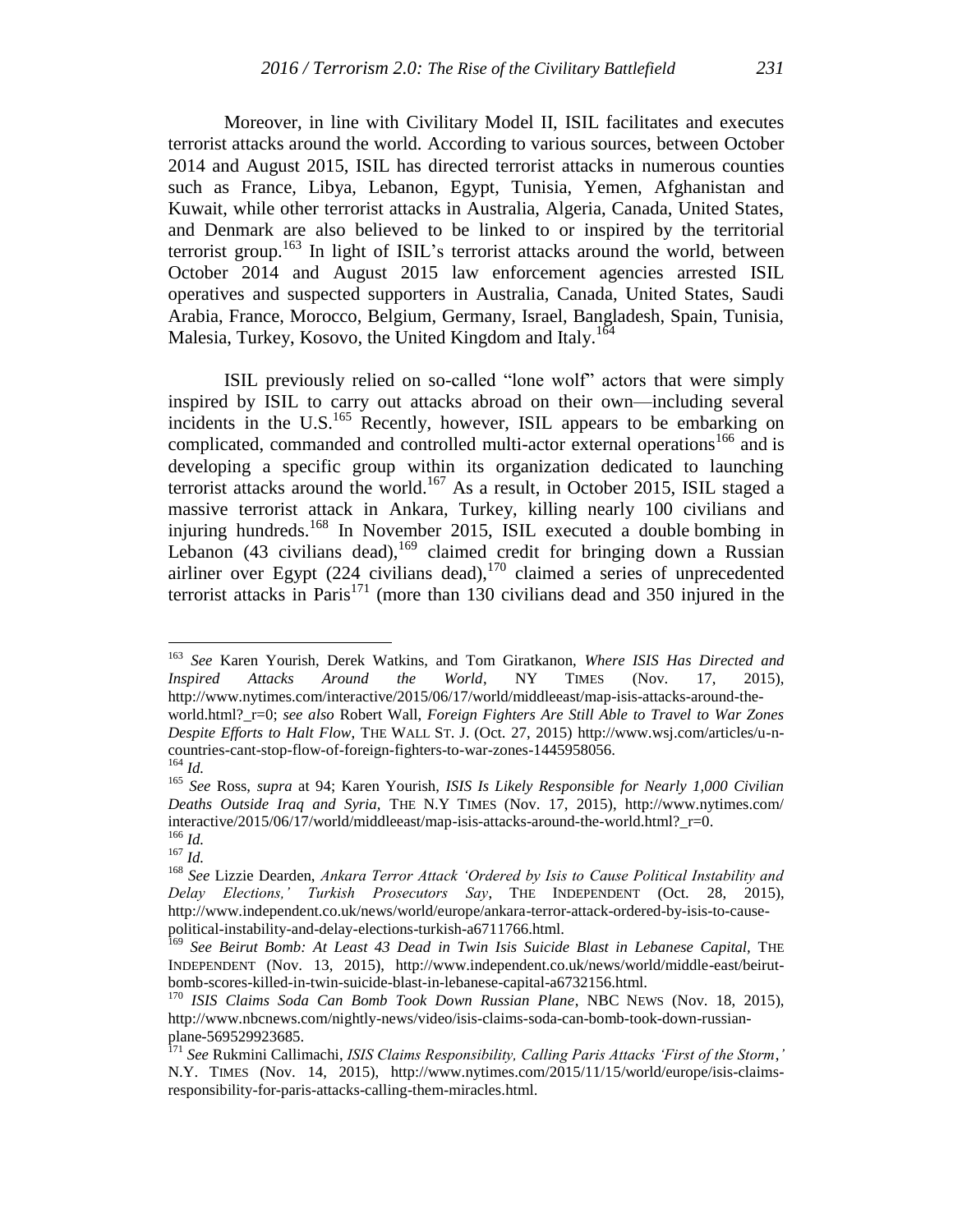deadliest attacks to hit the city since World War  $II^{172}$  and the most lethal terrorist attack in Europe since the Madrid bombings of 2004), and claimed a terrorist attack on a bus in Tunisia (12 civilians dead).<sup>173</sup>

In Model II, states launch airstrikes against territorial terrorist groups. In this case, both U.S.-led coalition forces and Russia have engaged in air campaigns against ISIL.<sup>174</sup> According to Department of Defense data released in January 2016, the United States and its coalition allies had so far conducted a total of 9,782 airstrikes  $(6,516 \text{ Iraq} / 3,266 \text{ Syria})$ .<sup>175</sup> As of the end of December 2015, the total cost of operations related to ISIL (since the U.S. campaign started on Aug. 8, 2014) was \$5.8 billion and the average daily cost was  $$11.4$  million.<sup>176</sup> News reports quote a senior military officer in the Pentagon noting that the U.S.-led air campaign against ISIL had killed 20,000 of the group's fighters in just over a year. 177

The coalition airstrikes pose a significant challenge to ISIL. In response, and in line with Civilitary Model III, ISIL has begun to embed itself among civilians in order to make itself indistinguishable from its surroundings.<sup>178</sup> In December 2015, President Obama stated that the fight against ISIL continues to be a difficult, "as ISIL is dug in, including in urban areas, and they hide behind

<sup>172</sup> Lori Hinnant, *120 Dead in Paris Attacks, Worst Since WWII*, ABC NEWS (Nov. 14, 2015), http://abcnews.go.com/International/wireStory/french-police-report-shootout-explosion-paris-35186168.

<sup>173</sup> Adam Withnall, *Tunisia Bus Attack: Isis Claims Responsibility for Suicide Bomb Blast Killing 12 in Tunis*, THE INDEPENDENT (NOV. 25, 2015), http://www.independent.co.uk/news/ world/africa/tunisia-bus-attack-isis-claims-responsibility-for-suicide-bomb-blast-killing-12-intunis-a6748411.html.

<sup>174</sup> *See U.S. Officials Say 6,000 ISIL Fighters Killed in Battles*, CNN (Jan. 22, 2015), http://www.cnn.com/2015/01/22/politics/us-officials-say-6000-ISIL-fighters-killed-in-battles/;

*Russia Launches First Airstrikes in Syria*, CNN (Oct. 1, 2015), http://edition. cnn.com/2015/09/30/politics/russia-syria-airstrikes-isis/.

<sup>&</sup>lt;sup>175</sup> See Task Force Operation Inherent Resolve, Department of Defense (Jan. 19, 2016), http://www.defense.gov/News/Special-Reports/0814\_Inherent-Resolve. U.S. has conducted 7,551 strikes in Iraq and Syria (4,482 Iraq / 3,069 Syria). Rest of Coalition has conducted 2,231 strikes in Iraq and Syria (2,034 Iraq /197 Syria).

<sup>176</sup> *Id.*

<sup>177</sup> Tom Vanden Brook, *ISIL Death Toll at 20,000, but 'Stalemate' Continues*, USA TODAY (OCT. 12, 2015), http://www.usatoday.com/story/news/world/2015/10/12/islamic-state-pentagon/ 73840116/; *Counting the ISIS Dead,* THE ATLANTIC (Oct. 2015), http://www.theatlantic.com/international/archive/2015/10/us-isis-fighters-killed/410599/;

*The U.S. Air Campaign in Syria Is Suspiciously Impressive at Not Killing Civilians*, FOREIGN POLICY (Nov. 25, 2015), http://foreignpolicy.com/2015/11/25/the-u-s-air-campaign-in-syria-issuspiciously-impressive-at-not-killing-civilians/.

<sup>178</sup> *See* Anthony H. Cordesman, *The War Against The Islamic State: The Challenge Of Civilian Casualties*, CENTER FOR STRATEGIC AND INTERNATIONAL STUDIES (Jan. 8, 2015), http://csis.org/files/publication/150108 War Against the Islamic State rev.pdf.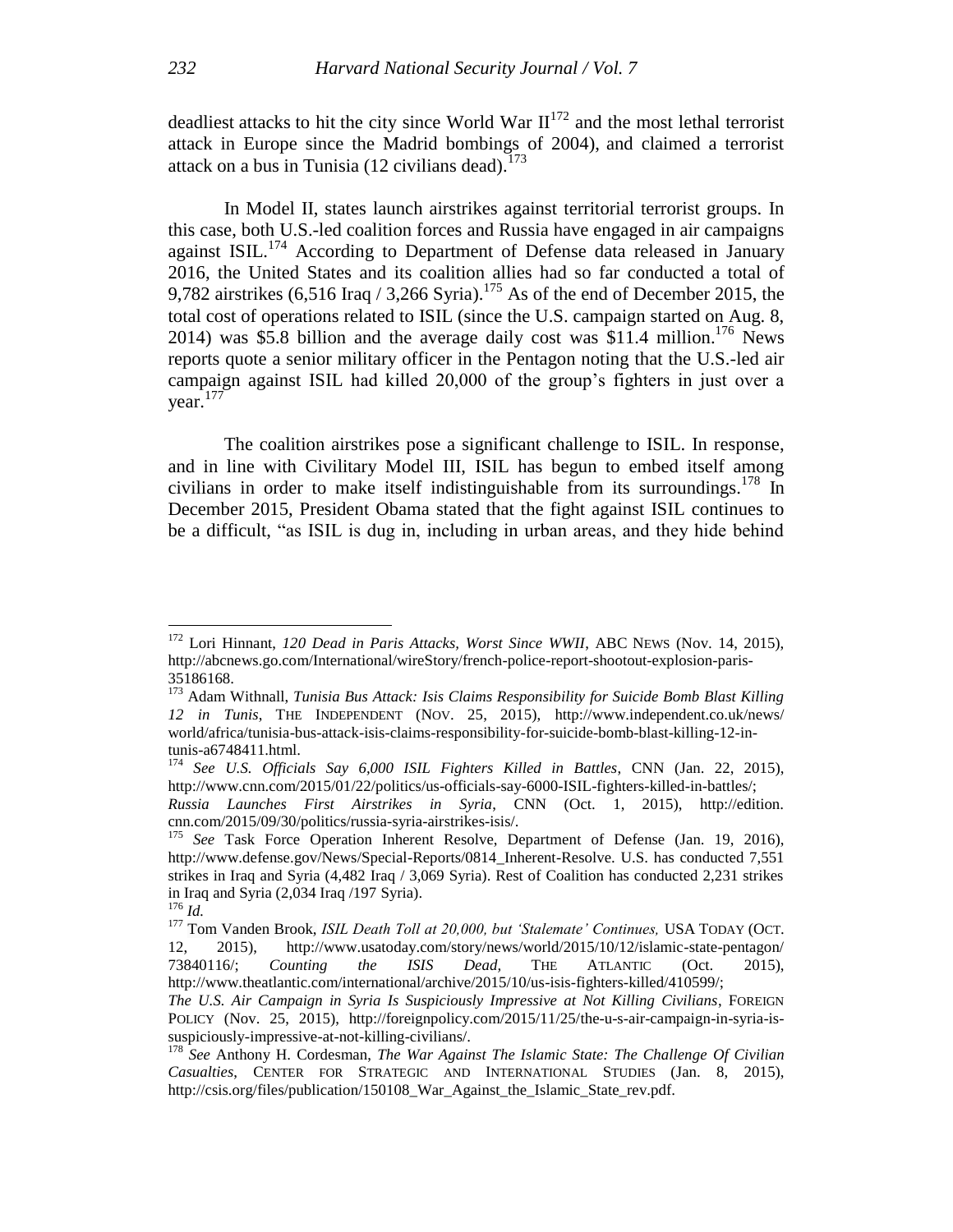civilians, using defenseless men, women, and children as human shields. So even as we are relentless, we have to be smart and target ISIL with precision."<sup>179</sup>

The following examples support President Obama's statement. In October 2014, two Australian Super Hornet jets pulled out of a planned strike on a moving ISIL target in Iraq because the targeted terrorists fled into civilian areas.<sup>180</sup> ISIL's fighters, according to a national security journalist, "adapted to bombing raids by fleeing for the safety of civilian areas when confronted by a threat from above."<sup>181</sup> "ISIL is now dispersing its assets to allow situations to be more survivable, requiring the U.S.-led forces to work harder to locate and appropriately target the group."<sup>182</sup>

Similarly, the Russian Ministry of Defense stated that in response to Russia's airstrikes in Syria, the terrorists are deploying armored hardware in close proximity to mosques because they know, according to the Russian spokesman, that Russian aviation will not strike them.<sup>183</sup> News reports from the Syrian city of Raqqa confirmed, unsurprisingly, that in response to the heavy bombardment by Russian, French and U.S. fighter jets<sup>184</sup> ISIL is now deliberately placing its command centers in civilian neighborhoods and has hidden its vehicles among the civilian population.

In November 2015, Kurdish forces recaptured the city of Sinjar and found that beneath the Iraqi city lay hundreds of feet of underground tunnels and pathways that ISIL used to evade coalition airstrikes.<sup>185</sup> They were found filled with remnants of food, medical supplies, blankets and bomb-making

<sup>&</sup>lt;sup>179</sup> Remarks by the President on the Military Campaign to Destroy ISIL, THE WHITE HOUSE (Dec. 14, 2015), https://www.whitehouse.gov/the-press-office/2015/12/14/remarks-president-militarycampaign-destroy-isil.

<sup>180</sup> David Roe, *Islamic State Fighters Fled Into Civilian Areas at First Sight of Australian Forces*, SYDNEY MORNING HERALD (Oct. 6, 2014), http://www.smh.com.au/federal-politics/politicalnews/islamic-state-fighters-fled-into-civilian-areas-at-first-sight-of-australian-forces-defence-20141008-10rrml.html.

 $\frac{281}{181}$  *Id.* 

<sup>182</sup> David Pugliese, *CF-18 Pilots May Find It Difficult to Find ISIL Targets to Bomb*, OTTAWA CITIZEN (Oct. 2, 2014), http://ottawacitizen.com/news/national/cf-18-pilots-may-find-it-difficultto-find-isil-targets-to-bomb. *See also* Ross Baggage, *Deeper Challenges for Australia in Counter-ISIL Campaign*, THE STRATEGIST – AUSTRALIAN STRATEGIC POLICY INSTITUTE (Oct. 10, 2014), http://www.aspistrategist.org.au/deeper-challenges-for-australia-in-counter-isil-campaign/.

<sup>183</sup> Ministry of Defense of the Russian Federation, Having Recognized High Effectiveness of Armament Detection and Threat of Immediate Liquidation, Terrorists are Taking Efforts to Transport Weapons to Inhabited Areas (Sept. 10, 2015), http://eng.mil.ru/en/news\_page/country/more.htm?id=12059896@egNews.

<sup>&</sup>lt;sup>184</sup> See Hitting ISIS in Raqqa After the Paris Attacks, THE NEW YORK TIMES (Nov. 20, 2015), http://www.nytimes.com/interactive/2014/06/12/world/middleeast/the-iraq-isis-conflict-in-mapsphotos-and-video.html.

<sup>185</sup> *See The Islamic State's Underground Lair***,** FOREIGN AFFAIRS (Jan. 6, 2016), https://www.foreignaffairs.com/gallerys/2016-01-06/islamic-states-underground-lair.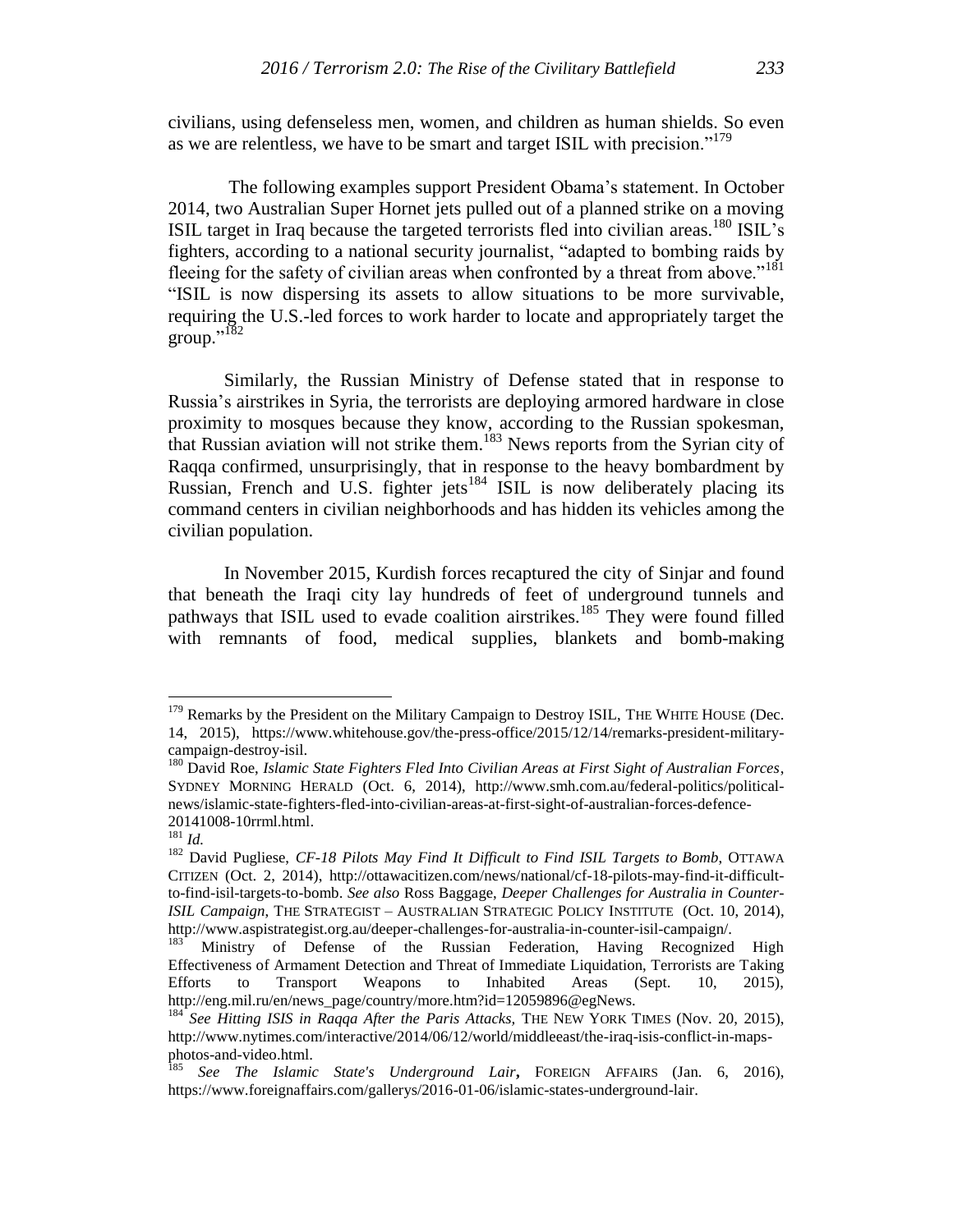equipment.<sup>186</sup> These tunnels, similar to the ones found in Gaza and used by Hamas, opened into above-ground houses and enabled the militants to move through the city undetected.<sup>187</sup>

Currently, ISIL has no answer to the airstrikes of the U.S coalition or the Russian forces. It has to adapt to the new reality.<sup>188</sup> As these bombings intensify, ISIL will take measures to further blend into the local population's civilian habitat and make itself even more indistinguishable.<sup>189</sup> But this defensive adaptation strategy is not likely to satisfy ISIL. According to Civilitary Theory, ISIL is likely to seek to develop more robust offensive capabilities as a countermeasure and to expand beyond its current territories.<sup>190</sup> In July 2015, a study by the Institute of the Study of War predicted that ISIL would likely expand regionally and project force globally in the medium term.<sup>191</sup> Pictures taken during ISIL's military parade in Al-Raqqah depicted a scud missile that could suggest that the group has obtained terroballistic capabilities.<sup>192</sup> Nevertheless, as long as ISIL does not develop strong offensive capabilities in the form of terroballistic capabilities, it appears to remain in Model II.

 $\overline{a}$ <sup>186</sup> *Id.*

<sup>187</sup> *Id.* Referring to Arthur Herman, *Notes From the Underground,* FOREIGN AFFAIRS (August. 26, 2014) ("perhaps the most surprising development of the recent war between Israel and Gaza was the discovery of the sophisticated network of tunnels that Hamas had quietly developed in the preceding years"), https://www.foreignaffairs.com/articles/middle-east/2014-08-26/notesundergro und.

<sup>188</sup> *See* Harleen Gambhir, *The Isis Regional Strategy for Yemen and Saudi Arabia*, INSTITUTE OF THE STUDY OF WAR (May 22, 2015), http://www.understandingwar.org/backgrounder/isisregional-strategy-yemen-and-saudi-arabia.

<sup>&</sup>lt;sup>189</sup> *ISIS Digging in Amid Intensified Airstrikes in Raqqa, Say Activists*, THE GUARDIAN (Nov. 18, 2015), http://www.theguardian.com/world/2015/nov/18/isis-intensified-airstrikes-raqqa-activistsparis-attacks.

<sup>&</sup>lt;sup>190</sup> According to a Wall Street Journal article, "ISIS—no longer a regional problem—is executing a complex strategy across three geographic rings." The "Interior Ring" "is at the center of the fighting and includes terrain the group is named for, specifically Iraq and al Sham." The "Near Abroad Ring" "includes the rest of the Middle East and North Africa." The "Far Abroad Ring" "includes the rest of the world, specifically Europe, the U.S. and Asia." According to the authors, "ISIS's primary mission on the Interior Ring is defending the current territories it controls in Iraq and Syria from counterattack and undermining neighboring states," while its "primary mission in the Near Abroad is territorial expansion," and its aim in the Far Abroad is "disruption of the current political order through terrorism and cyberattacks." Jessica Lewis McFate and Harleen Gambhir, *Islamic State's Global Ambitions*, THE WALL ST. J. (Feb. 22, 2015), http://www.wsj.com/articles/islamic-states-global-ambitions-1424646205.

<sup>&</sup>lt;sup>191</sup> Harleen Gambhir, *ISIS's Global Strategy: A Wargame*, Middle East Security Report No. 28, Institute of the Study of War 7 (July 2015), http://understandingwar.org/sites/ default/files/ISIS%20Global%20Strategy%20--%20A%20Wargame%20FINAL.pdf.

<sup>192</sup> Sharona Schwartz, *Islamic State Boasts Scud Missile and Tanks in Celebratory Military Parade*, THE BLAZE (Jul. 1, 2014), http://www.theblaze.com/stories/2014/07/01/islamic-stateboasts-scud-missile-and-tanks-in-celebratory-military-parade/.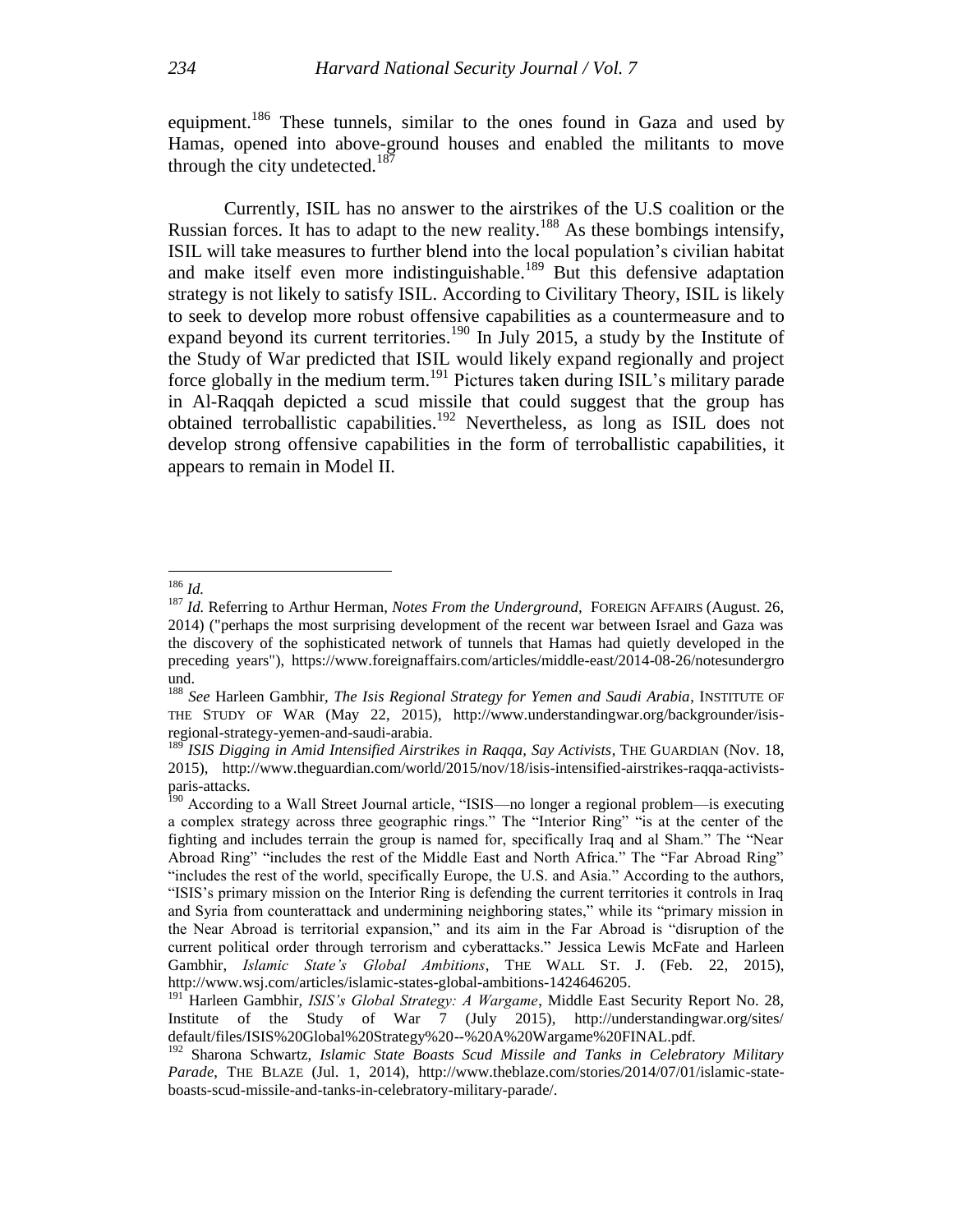#### 3. Ansar Bayt al-Maqdis (ISIL in the Sinai Peninsula)

A third territorial terrorist group classified under Model II is Ansar Bayt al-Maqdis. This group, which has allied itself with ISIL,<sup>193</sup> has been operating in the Sinai Peninsula but is evolving as fragmentation and political upheaval roil Egypt.<sup>194</sup> In particular, the group has exploited two situations to acquire land in northern Sinai: the governmental vacuum created in Egypt in the period between the ouster of President Hosni Mubarak and the establishment of the new government of Mohamed Morsi,<sup>195</sup> and long-running problems with Egyptian control in Sinai. In the background, a security vacuum<sup>196</sup> has developed in that area caused by the complex relationship between the local Bedouin population and the central state.<sup>197</sup> The Egyptian government has been accused of promoting discriminatory policies, economic marginalization, and repressive measures toward local residents. <sup>198</sup> The territorial dimension of this group forms a triangle that stretches between the cities of Rafah, Sheikh Zuweid, and al-Arish. The escape and release of the group's operatives from prison, where they were serving long terms for past activity, allowed it to fortify its ranks with loyal members who already had operational experience.<sup>199</sup>

Ansar Bayt al-Maqdis then quickly moved from Model I to II. The theory characterizes this stage as employing terrorism in the territory under the group's control and throughout nearby states. Over the following years, Ansar Bayt al-Maqdis has been responsible for the majority of the most complex terrorist attacks in the Sinai Peninsula. It bombed military checkpoints and local governorates $^{200}$ in addition to carrying out numerous attacks on Sinai's energy pipeline, which

<sup>193</sup> Khalil al-Anani, *ISIS Enters Egypt*, FOREIGN AFFAIRS (Dec. 4, 2014), https://w ww.foreignaffairs.com/articles/middle-east/2014-12-04/isis-enters-egypt; Patrick Kingsley, Martin Chulov, and Lotfy Salman, *Egyptian Jihadis Pledge Allegiance to ISIS*, THE GUARDIAN (Nov. 10, 2014), http://www.theguardian.com/world/2014/nov/10/egyptian-jihadists-pledge-allegiance-isis.

<sup>194</sup> *See* Eran Zohar*, The Arming of Non-State Actors in the Gaza Strip and Sinai Peninsula,* 69.4 AUST. J. OF INT'L AFF., 439-455 (Feb. 19, 2015), http://www.tandfonline.com/doi/full/ 10.1080/10357718.2014.988206.

<sup>&</sup>lt;sup>195</sup> Helena Burgrová, The Security Question in the Post-Mubarak Egypt: The Security Void in Sinai, Obrana a Strategie, 65, 65-76 (Jun. 15, 2014).

<sup>196</sup> Lisa Watanabe, *Sinai Peninsula–from Buffer Zone to Battlefield*, CENTER FOR SECURITY STUDIES ANALYSES IN SECURITY POLICY, No. 168 (Feb. 2015).

<sup>&</sup>lt;sup>197</sup> See Ruben Tuitel, *The Future of the Sinai Peninsula*, CONNECTIONS: THE QUARTERLY JOURNAL, 79, 79–91 (Spring 2014).

<sup>&</sup>lt;sup>198</sup> Giuseppe Dentice, "Sinai-Next Frontier of Jihadism?" New (and Old) Patterns of Jihadism: Al-*Qa'ida, the Islamic State and Beyond*, INST. FOR INT'L POL. STUDIES (2014). *See also* Nicolas Pelham, *Sinai: The Buffer Erodes*, CHATHAM HOUSE – THE ROYAL INST. FOR INT'L AFF., 74, 74- 79 (Sept. 2012), http://www.chathamhouse.org/sites/files/chathamhouse/public/Research/ Middle%20East/pr0912pelham.pdf.

<sup>199</sup> Yoram Schweitzer, *Global Jihad: Approaching Israel's Borders*? 15.3 INSTITUTE FOR NATIONAL SECURITY STUDIES STRATEGIC ASSESSMENT 59-71 (2012).

<sup>200</sup> *See* Erin Cunningham*, Bomb Blast in Egypt's Sinai Peninsula Is Deadliest Attack on Army in Decades,* THE WASHINGTON POST (Oct. 24, 2014), https://www.washingtonpost.com/world/bombattack-in-egypts-sinai-peninsula-is-deadliest-attack-on-its-army-in-years/2014/10/24/98d14ad7- 91c0-4acd-835f-e61b8f18a434\_story.html.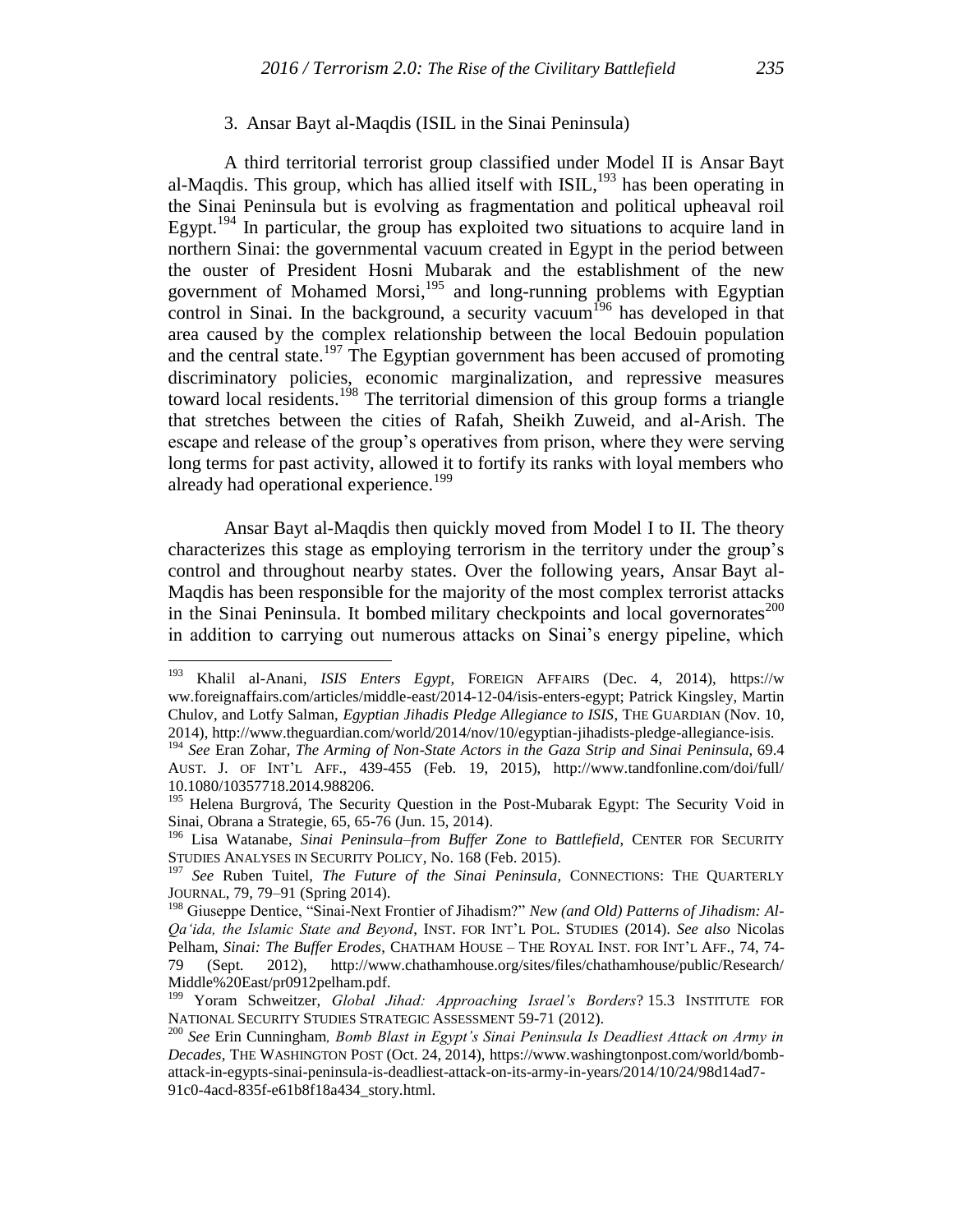exports gas to Israel and Jordan.<sup>201</sup> After President Morsi's ouster, the situation in the Sinai Peninsula deteriorated<sup>202</sup> and Ansar Bayt al-Maqdis began to expand its targets, striking locations in Egypt's mainland.<sup>203</sup> Terrorist attacks were planned and executed around the Suez Canal, the Nile Delta region, the Cairo district<sup>204</sup> and the Libyan cross-border region, followed by attempts to assassinate Egyptian Interior Minister Mohammed Ibrahim.<sup>205</sup> On January 29, 2015, a series of deadly attacks involving car bombs, mortar fire, and ambushes targeted several military and police sites in the North Sinai Governorate. At least 44 people, including military and police personnel and civilians, were killed, and 105 others were injured in the attacks. $206$ 

In line with Model II, this group also terrorizes civilians in nearby states. For example, the group claimed responsibility for several rocket attacks on the southern Israeli city of Eilat, $207$  and also killed one soldier and injured another in a September 2012 attack on an Israeli border patrol.<sup>208</sup> With respect to the third criterion of Model II, there is no available information to suggest that members of Ansar Bayt al-Maqdis facilitate terrorist attacks around the world.

In an effort to crack down on the organization in the face of increasing terrorist attacks, the Egyptian leadership has modified its national security

<sup>201</sup> *See Egypt Jihadists Claim Attack on Sinai Pipeline to Jordan*, YAHOO NEWS, (Jan. 19, 2015), http://news.yahoo.com/egypt-jihadists-claim-attack-sinai-pipeline-jordan-205846613.html.

 $202$  This deterioration is illustrated by an assault on the Kerem Abu Salem checkpoint, near Rafah, on August 5, 2012, in which 16 soldiers were killed; the bombing of the South Sinai Security Directorate headquarters in at-Tur on October 7, 2014, killing 3 soldiers and injuring 62; the shooting down of an Egyptian army helicopter with MANPADS (man portable air defense systems) on January 25, 2014; and an attack in Taba on an Egyptian tour busload of South Korean tourists on February 4, 2014. Dentice, *supra* at 198.

<sup>203</sup> *Id*. *See also* Aaron Zelin, *Jihadists on the Nile: The Return of Old Players*, The Washington Institute for Near East Policy, POLICY ANALYSIS, POLICY WATCH 2016 (Jan. 17, 2013), http://www.washingtoninstitute.org/policy-analysis/view/jihadists-on-the-nile-the-return-of-old-

players; Safaa Saleh, *Terrorism Expands From Sinai to Cairo*, AL MONITOR (Apr. 16, 2014), http://www.al-monitor.com/pulse/originals/2014/04/egypt-terrorism-shift-sinai-cairo.html.  $^{204}$ *Id.* 

<sup>205</sup> Yasmine Saleh, *Sinai Islamists Claim Responsibility for Attack on Egypt Minister,* REUTERS (Sept. 8, 2013), http://www.reuters.com/article/2013/09/08/us-egypt-attack-interior-idUSBRE987 0BX20130908.

<sup>206</sup> Shaul Shay, *Egypt's Ansar Bayt al-Maqdis and the Islamic State*, INTERNATIONAL INSTITUTE FOR COUNTER-TERRORISM (Feb. 11, 2015), http://www.ict.org.il/Article/1341/Egypts-Ansar-Baytal-Maqdis-and-the-Islamic-State.

<sup>207</sup> Dan Williams, *Egyptian Militants Claim Rocket Attack On Israel's Eilat*, REUTERS (Jan. 21, 2014), http://www.reuters.com/article/2014/01/21/us-israel-egypt-rockets-idUSBREA0K0ZX201 40121.

<sup>208</sup> Joel Greenberg, *Egypt-based Islamist Militant Group Asserts Responsibility for Israel Border Attack*, THE WASHINGTON POST (Sept. 23, 2012), https://www.washingtonpost.com/world/egyptbased-islamist-militant-group-claims-responsibility-for-israel-border-attack/2012/09/23/abc05f24- 058b-11e2-afff-d6c7f20a83bf\_story.html. *See also Terrorist Designation of Ansar Bayt al-Maqdis*, DEPT. OF STATE (Apr. 9, 2014), http://www.state.gov/r/pa/prs/ps/2014/04/224566.htm.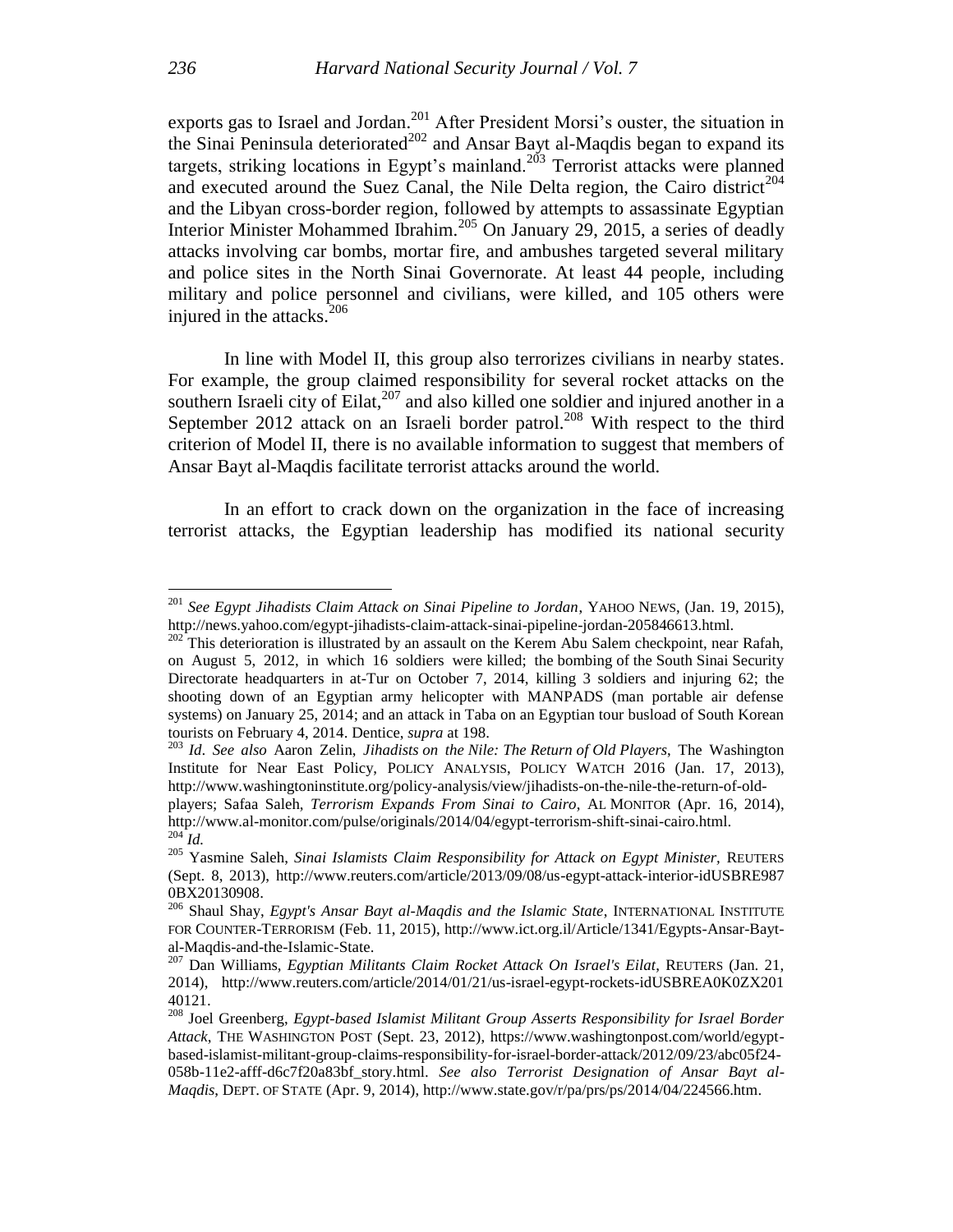strategy.<sup>209</sup> Similar to ISIL, Boko Haram, the Houthis, Hezbollah and Hamas, members of Ansar Bayt al-Maqdis also face the threat of airstrikes, undertaken, in this case, by the Egyptian Air Force.<sup>210</sup> Because the Sinai Peninsula is demilitarized under the terms of the 1979 Israel-Egypt Peace Treaty, the use of Egyptian military force to confront terrorism in a demilitarized zone had to be addressed properly.<sup>211</sup> Attacks by Egyptian planes play an important role in the Egyptian air campaign against terrorism.<sup>212</sup> In addition, in August 2013, Ansar Bayt al-Maqdis announced that four of its fighters were killed as they were preparing a cross-border rocket strike into Israel in what was claimed by the group to be an Israeli drone strike.<sup>213</sup>

The military campaign against Ansar Bayt al-Maqdis continues as of this writing. In November 2015, the group claimed credit for a terrorist attack that brought down a Russian airliner over Egypt, killing all 224 people on board.<sup>214</sup> At this stage, the territorial terrorist group has yet to acquire significant terroballistic capabilities and ascivilate these terrorist capabilities among civilians. It should be noted that the group operates from the desert, which does not have, in general, many densely populated residential cities. On the other hand, Ansar Bayt al-Maqdis has already demonstrated its ability to shoot missiles from Sinai into Israel. This development might indicate the possibility that it will shoot more missiles against Israel or against Egypt in future. In the meantime, however, we categorize Ansar Bayt al-Maqdis as a Model II organization.

## C. *Civilitary Model I: The Houthis in Yemen*

Finally, we look at the sixth of the territorial terrorist groups explored in this Article, the Houthis in Yemen, which we classify under Civilitary Model I. The Houthis, a group of Shia rebels from northern Yemen, overran the capital city of Sanaa in September 2014. In January 2015, they further took over key

<sup>209</sup> *See* Zack Gold, *Egypt's War on Terrorism*, CARNEGIE ENDOWMENT FOR INTERNATIONAL PEACE (2014).

<sup>210</sup> *See Egyptian Attack Helicopters Kill 15 Jihadists in Sinai*, JERUSALEM POST (Mar. 9, 2013), http://www.jpost.com/Defense/Report-Egyptian-attack-helicopters-strike-jihadist-targets-in-Sinai-32514; *Egyptian Airstrikes kill 25 Daesh-linked Militants in Sinai*, ALBAWABA NEWS (Feb. 6, 2015), http://www.albawaba.com/news/egyptian-airstrikes-kill-25-daesh-linked-militants-sinai-653326; *Egypt Apache Helicopters Raid Sinai After Deadly Attacks,* MIDDLE EAST EYE (Jan. 15, 2015), http://www.middleeasteye.net/news/egypt-apache-helicopters-sinai-after-deadly-attacks-1678342017#sthash.cSYRdUTC.dpuf.

**<sup>211</sup>** Dan Williams, *Israel Allows Egypt Attack Helicopters in Sinai*, REUTERS (Aug. 9, 2012), http://af.reuters.com/article/commoditiesNews/idAFL6E8J9HNJ20120809*.* <sup>212</sup>*See id.*

<sup>213</sup> *Sinai Terror Group Says It Was Target of Israeli Drone*, USA TODAY (Aug. 10, 2013), http://www.usatoday.com/story/news/world/2013/08/10/sinai-qaeda-israel-drone/2638365/.

 $214$  ISIS Claims, supra at 170.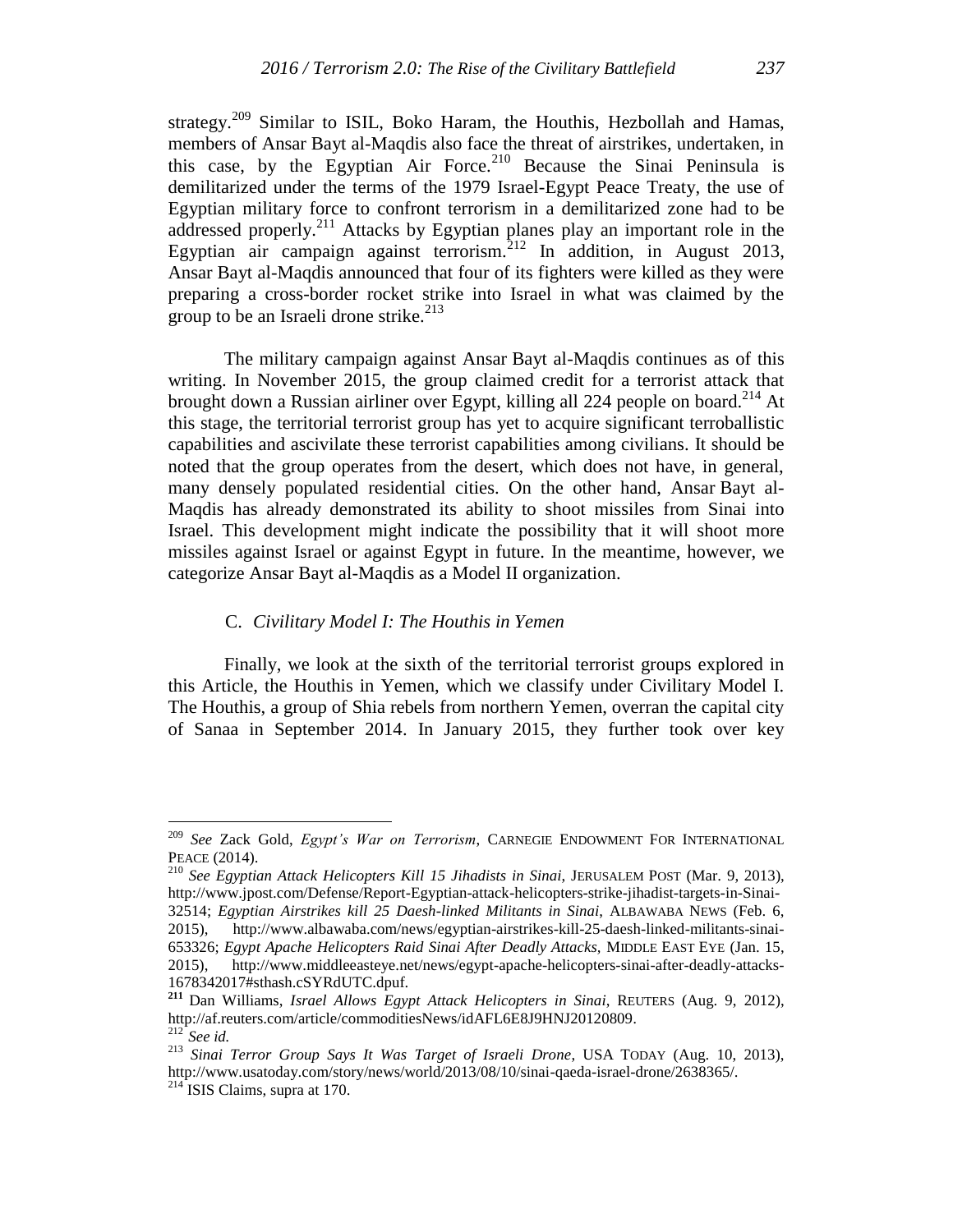governmental buildings, including the presidential palace and the parliament, and put the president under house arrest.<sup>215</sup>

It may be too soon to assess the long-term implications of this territorial development. Similarly, it may be too early to forecast how this group will behave and whether it will move along the path predicted by Civilitary Theory. The fact that Iran—a state sponsor of terrorism—stands firmly behind the Houthis is indicative of what may lie ahead. Iran views the Shiite Houthis as "a copy to Lebanon's Hezbollah<sup> $n^2$ 16</sup> and sees the recent developments in Yemen in a way that is "moving toward building a great Islamic civilization."<sup>217</sup>

Due to uncertainty, at this stage we would like only to allude to some facts and developments in the course of the conflict between the Houthis and Saudi Arabia that, in our view, could be better understood through the lens of Civilitary Theory. First, the Houthis have gained territory and administer the lives of civilians in Yemen, which makes them a territorial terrorist group in line with Model I of the theory. Second, the Houthis have already executed terrorist and military attacks not only locally but also in Saudi Arabia. The Saudis have responded by modifying their national security strategy, spearheading a coalition of several Arab states and carrying out airstrikes against Houthi targets in Yemen. Third, the Houthis responded to Saudi intervention by launching several Scud missiles from Yemen toward Saudi Arabia.<sup>218</sup> In response, in late August 2015 Brigadier General Ahmed Asseri, a spokesman for the Saudi-led military

<sup>215</sup> Shuaib Almosawa and Rod Nordland, *U.S. Fears Chaos as Government of Yemen Falls*, THE N.Y TIMES (Jan. 22, 2015), http://www.nytimes.com/2015/01/23/world/middleeast/yemen-houthicrisis-sana.html. *See also Yemen's Houthis Form Own Government in Sanaa*, AL JAZEERA (Feb. 6 2015), http://www.aljazeera.com/news/middleeast/2015/02/yemen-houthi-rebels-announcepresi dential-council-150206122736448.html; Laura Smith-Spark, *Who's in Charge in Yemen?* CNN (Jan. 23, 2015), http://edition.cnn.com/2015/01/23/middleeast/yemen-whos-in-charge/.

<sup>216</sup> Seleh Hamid, *Yemen's Houthis 'Similar' to Lebanon's Hezbollah: Iran Official*, AL ARABIYA NEWS (Jan. 26, 2015), http://english.alarabiya.net/en/News/middle-east/2015/01/26/Yemen-s-Houthis-similar-to-Lebanon-s-Hezbollah-Iran-official.html.

<sup>217</sup> *The Iranian Revolution Inspired Yemen*, MIDDLE EAST MONITOR (May 5, 2015), https://www.middleeastmonitor.com/news/middle-east/18447-the-iranian-revolution-inspired-

yemen. *See also* Oren Dorell, *Iranian Support for Yemen's Houthis Goes Back Years*, USA TODAY (Apr. 20, 2015), http://www.usatoday.com/story/news/world/2015/04/20/iran-support-foryemen-houthis-goes-back-years/26095101/ (according to David Schenker, director of Arab politics at the Washington Institute for Near East Policy, Iran has supported the Houthis for years in many different ways, including by sending fighter pilots to Lebanon, where they received Lebanese passports and then traveled to Yemen to join the fighting in advance of the Houthi takeover earlier this year).

<sup>218</sup> Abdullah as-Shihri, *Houthi Rebels Fire Scud Missile from Yemen into Saudi Arabia*, THE WASHINGTON POST (Jun. 6 2015), https://www.washingtonpost.com/world/houthi-rebels-firescud-missile-from-yemen-into-saudi-arabia/2015/06/06/00e39c44-0c89-11e5-a7adb430fc1d3f5c\_story.html.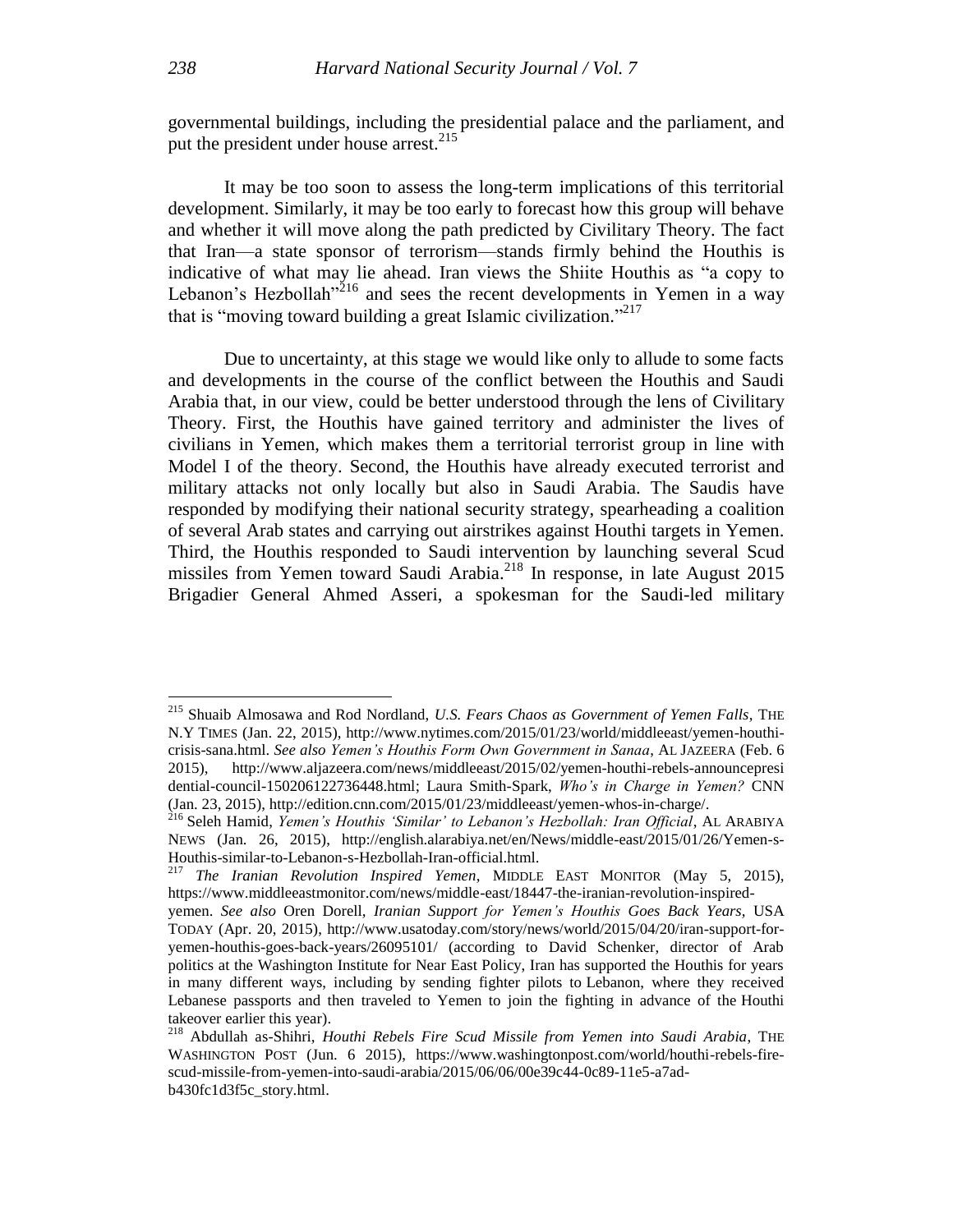confirmed that "Saudi forces have taken control of some areas in Yemen's Saada province to stop mortar shells and Katyusha rocket attacks."<sup>219</sup>

These days are a sensitive time for Yemeni and Saudis citizens alike. Because the situation in Yemen continues to unfold as this article is being written, it may be too early to definitively classify it into a Civilitary model. But, preliminarily, the situation may be classified as Model I—even though some indicators, like the continuation of a relatively effective airstrike campaign against the Houthis and its response by shooting scud missiles towards Saudi Arabia,<sup>220</sup> might support categorizing the group in a higher model.

Before concluding, there is a need to emphasize that this Article limits its exploration to the six territorial terrorist groups analyzed above, but the list of globally active groups is far longer. Groups in countries like Libya, Afghanistan, Pakistan, and others present a similar threat. For example, Libya is relatively close geographically to the European Union. If a Model III territorial terrorist group were to operate in Libya, its terroballistic capabilities could threaten E.U. soil.<sup>221</sup> Based on Civilitary Theory analysis, once a terrorist organization evolves and becomes territorial, movement from Model I to II and III is just a matter of time. The European Union should take quite seriously the threat coming from Libya. $222$ 

# IV. The Future Use of Civilitary Theory

Our thinking about the fight against terrorism is often hampered by the tension between continuity and change. We tend to embrace the known past and hold onto it, sometimes too tightly.<sup>223</sup> But thinking about the evolution of certain terrorist groups has to be based on more than extrapolating from history and the continued use of outdated terminology that no longer captures the changing reality. 224

<sup>219</sup> Nafeesa Syeed, *Saudis Intercepted Scud Missile Shot Over Border by Houthis,* BLOOMBERG BUS. (Aug. 26, 2015), http://www.bloomberg.com/news/articles/2015-08-26/houthi-rebels-saythey-fired-scud-missile-into-saudi-arabia.

<sup>220</sup> *See id.*

<sup>221</sup> *See Is Libya the Next Stronghold of the Islamic State?* FOREIGN POLICY (March 2, 2015), http://foreignpolicy.com/2015/03/02/is-libya-the-next-stronghold-of-the-islamic-state/.

<sup>222</sup> *See* David D. Kirkpatrick, *Isis' Grip On Libyan City Gives It A Fallback Option,* THE NEW YORK TIMES (Nov. 28, 2015), http://www.nytimes.com/2015/11/29/world/middleeast/isis-grip-onlibyan-city-gives-it-a-fallback-option.html?emc=edit\_th\_20151129&nl=todaysheadlines&nlid=

<sup>70354492</sup> *and compare with* The Editorial Board, *Opening a New Front Against ISIS in Libya*, THE NEW YORK TIMES (Jan. 26, 2016) http://www.nytimes.com/2016/01/26/opinion/opening-anew-front-against-isis-in-libya.html.

<sup>223</sup> *See* F. Hoffman, *The Great Revamp: 11 Trends Shaping the Future of Conflict,* WAR ON THE ROCK (Oct. 8, 2014), http://warontherocks.com/2014/10/the-great-revamp-11-trends-shapingfuture-conflict/.

<sup>224</sup> *Id.*